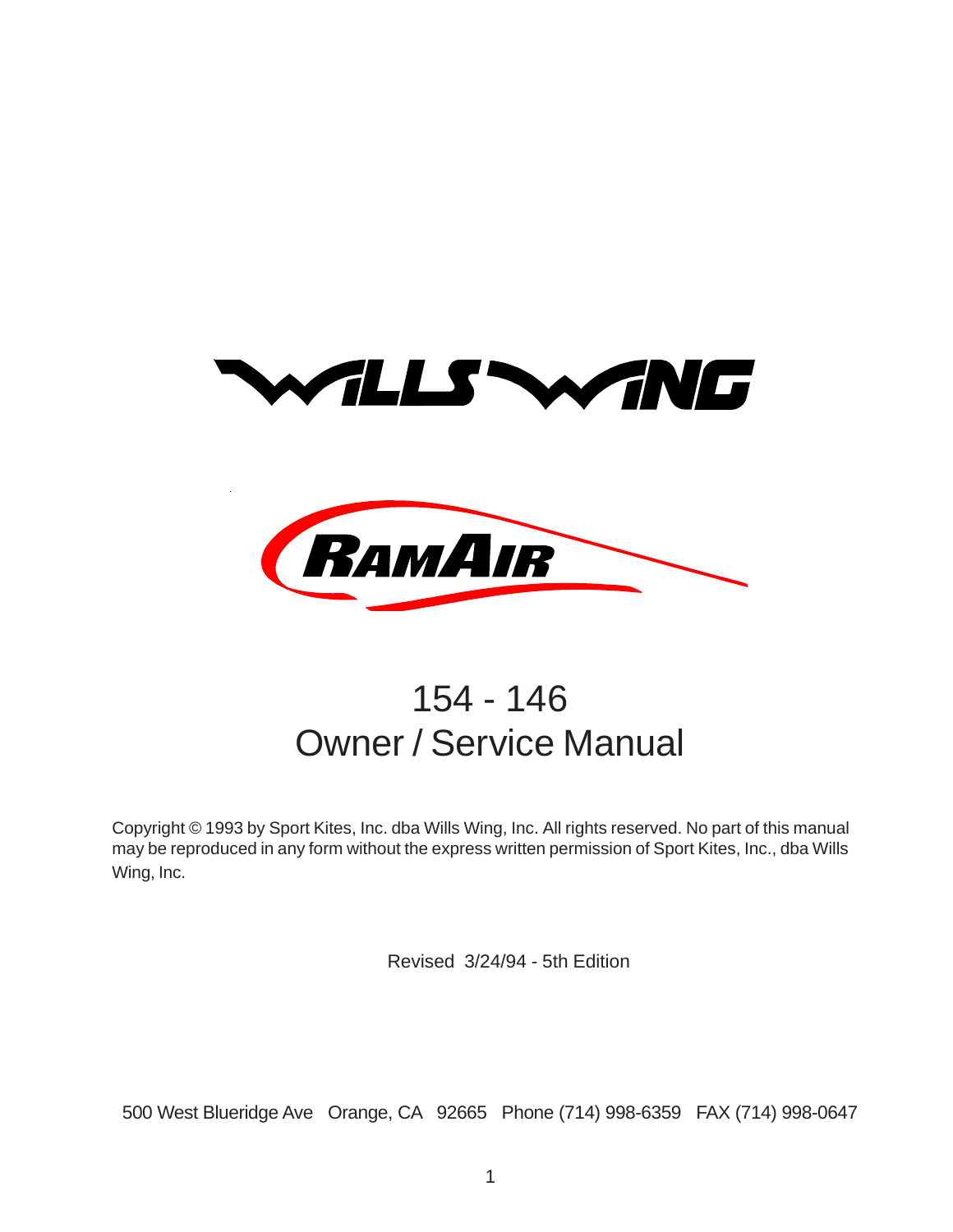## **Table Of Contents**

|                                                                  | Page |  |
|------------------------------------------------------------------|------|--|
|                                                                  |      |  |
|                                                                  |      |  |
| Technical Information and Placarded Operating Limitations  4 - 6 |      |  |
|                                                                  |      |  |
|                                                                  |      |  |
|                                                                  |      |  |
|                                                                  |      |  |
|                                                                  |      |  |
|                                                                  |      |  |
|                                                                  |      |  |
|                                                                  |      |  |
|                                                                  |      |  |
|                                                                  |      |  |
|                                                                  |      |  |
|                                                                  |      |  |
|                                                                  |      |  |
|                                                                  |      |  |
|                                                                  |      |  |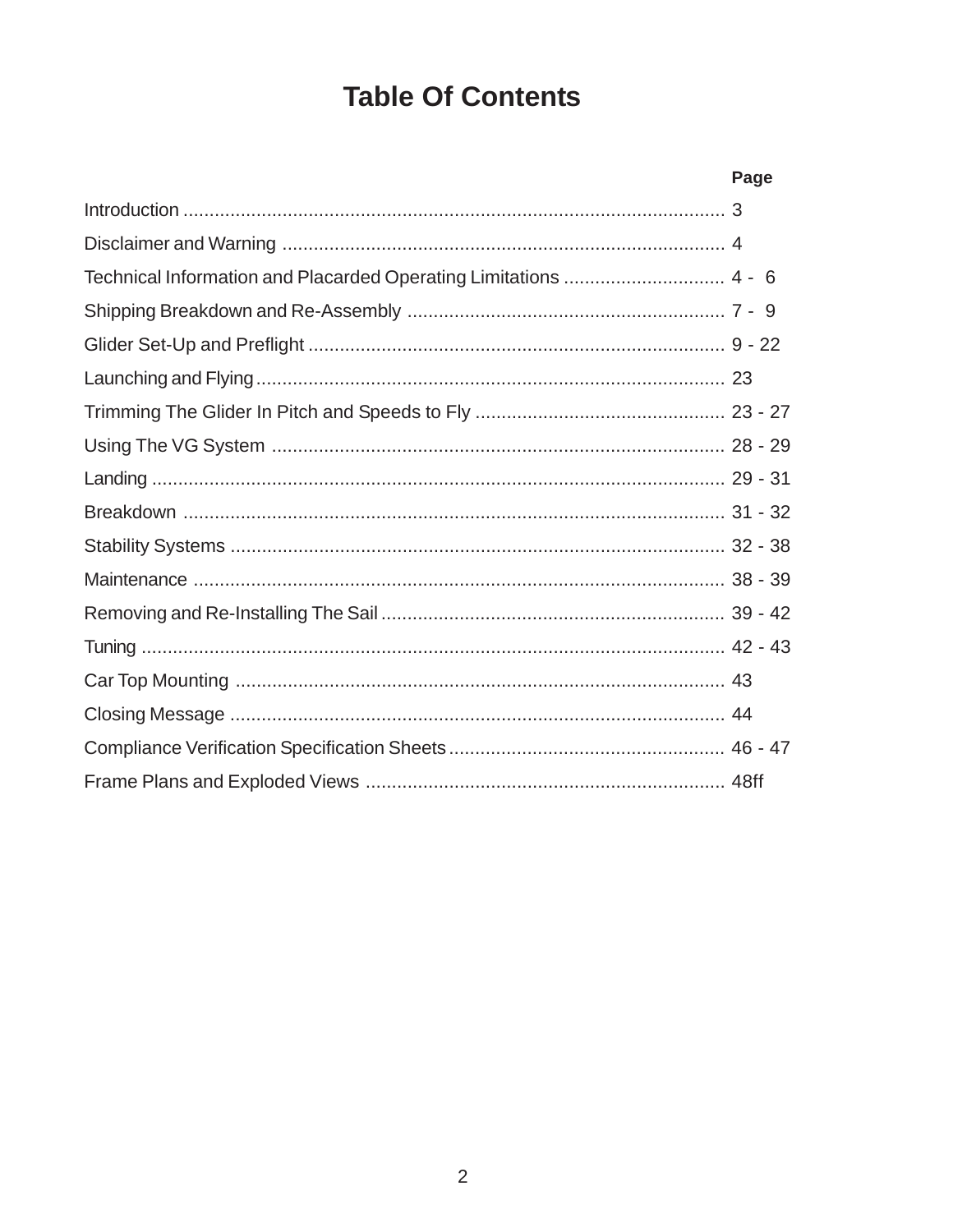#### *INTRODUCTION*

*Thank you for purchasing a Wills Wing glider, and welcome to the world wide family of Wills Wing pilots. We are a company of pilots and aviation enthusiasts, and our goal is to serve your flying needs now and in the future, as we have done for pilots throughout the world since 1973.*

*We encourage you to read this manual thoroughly for information on the proper use and maintenance of your Wills Wing glider. If at any time you have questions about your glider, or about any aspect of hang gliding that your Wills Wing dealer cannot answer, please feel free to give us a call.*

*We wish you a safe and enjoyable flying career, and, once again, welcome aboard!*

*Rob Kells, Mike Meier, Linda Meier, and Steve Pearson Wills Wing, Inc.*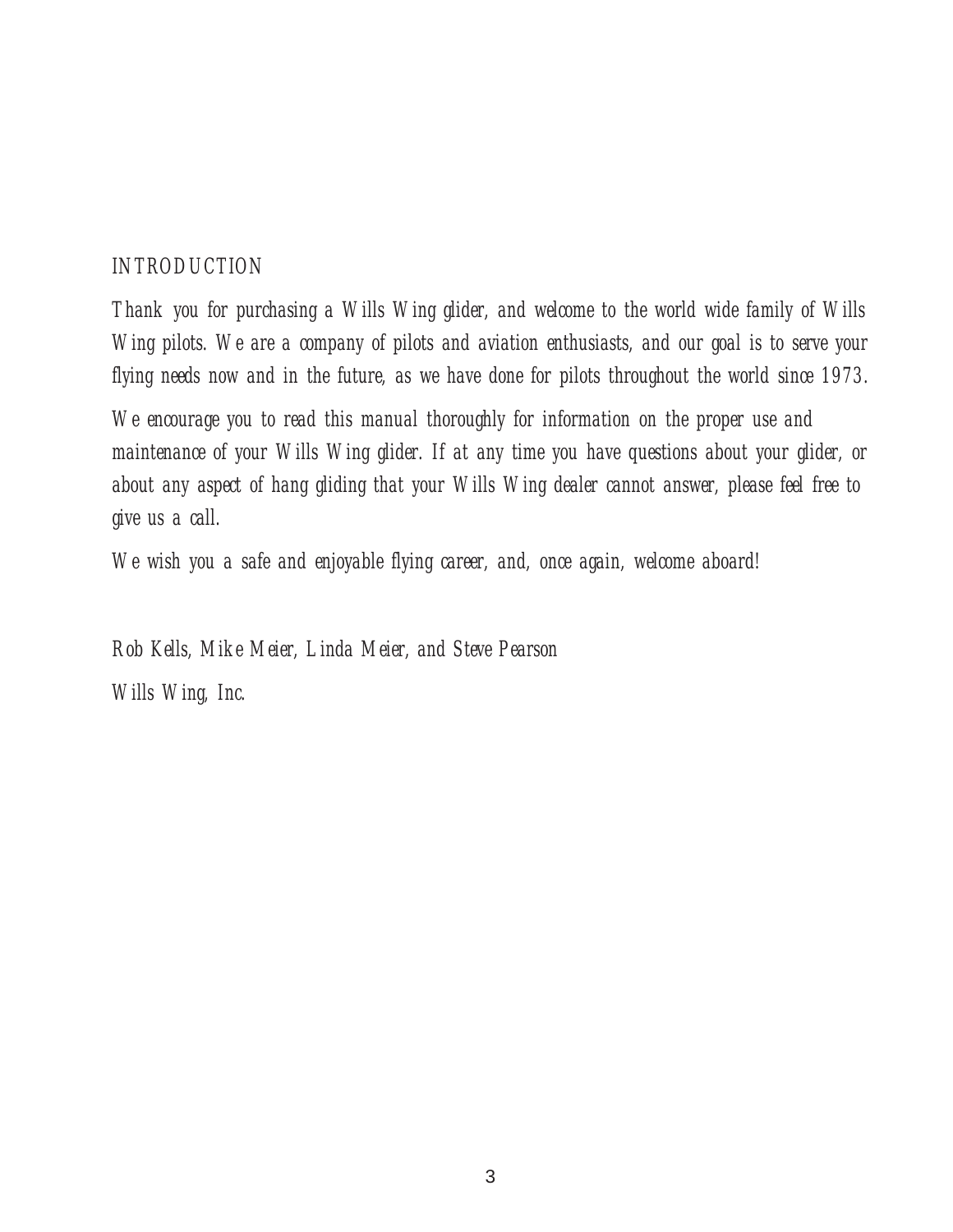

WILLS WING INC. 500 West Blueridge Orange CA USA 92665-4206 Fax (714) 998-0647 Phone (714) 998-6359

#### **RamAir 154/146 Owner's Manual Addendum: Bridle Setting Measurements and Limits - July 4, 1994**

In order to check your bridles for proper adjustment, the following measurement procedure should be used:

On a flat and level floor, set up the glider completely as if you were going to fly it, and allow it to rest on the control bar basetube and rear end of the keel. Using a light weight thread, run a length of thread from the rear tip of each bridle batten over the keel tube to the corresponding batten on the other side. Attach the thread to the batten end by tying an open loop in the end of the thread, and looping it over the batten tip (this will result if done properly in the thread aligning itself with the centerline of the batten tube). Make sure to adjust the thread length so that the thread is stretched under tension, and therefore does not sag measureably across the span of its length.

At each of the three VG settings, measure the height above the top surface of the keel tube of each of the four threads. To insure that the glider has the minimum required pitching moment values, these measurements should be those shown in the chart below, plus or minus 3/8".

|              |            | Bridle @ #4 Batten |       | Bridle @ #5 Batten | Bridle @ #6 Batten |                 |        | Bridle @ #7 Batten |
|--------------|------------|--------------------|-------|--------------------|--------------------|-----------------|--------|--------------------|
|              | 154        | 146                | 154   | 146                | 154                | 146             | 154    | 146                |
| VG           | 2"         | 25/8"              | 31/2" | 31/2"              | 4"                 | 33/4"           | 4 3/8" | 4"                 |
| Loose        |            |                    |       |                    |                    |                 |        |                    |
| VG           | 1/2"       | 13/8"              | 23/8" | 23/8"              | 27/8"              | $2 \frac{3}{4}$ | 31/8"  | 27/8"              |
| Middle       |            |                    |       |                    |                    |                 |        |                    |
| VG           | Intersects | 1/16"              | 13/8" | 11/8"              | 17/8"              | 13/4"           | 21/4"  | 2"                 |
| <b>Tight</b> | Tube       |                    |       |                    |                    |                 |        |                    |

If, on either model, the measurements are less than those shown, the adjustment of the lower compensator attachment rope should be shortened as necessary.

The measurements can generally be up to 3/8" greater than those shown (bridles adjusted tighter) without the bridles being so tight that they interfere with the glider's flight characteristics. Refer to the rest of the material on bridle adjustment in this manual.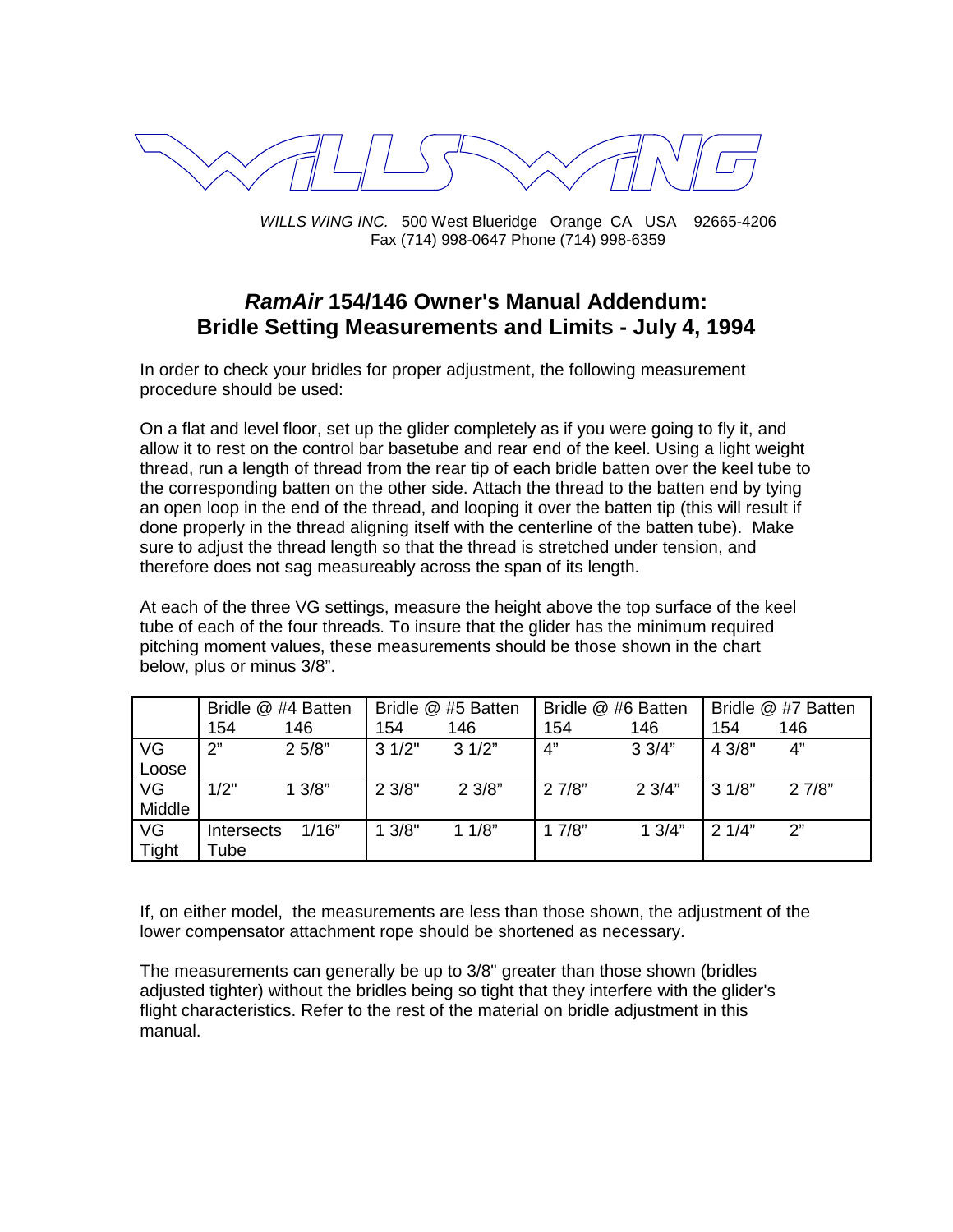# *TECHNICAL BULLETIN*

#### **Bulletin #: TB940501 RamAir Pitch Stability Modification Date: 5/25/94 Page 1 of 3**

#### **Revised 6/1/94 Destroy all previous copies**

#### **Introduction**

On May 12, 1994 Wills Wing issued a temporary grounding order for the RamAir 154. This order was issued following a turbulence induced tumble and subsequent structural failure in Germany, and reports of three other turbulence induced upsets without structural failure. Because of these incidents, both the DHV and Wills Wing retested the RamAir 154 on their test vehicles. In both cases, areas of noncompliance were found at some intermediate VG settings. As of the date of this bulletin, no incidents or problems have been reported on the RamAir 146.

Wills Wing has since developed a retro-fittable modification. This modification has been tested and shown to substantially increase the RamAir 154's and RamAir 146's margin of compliance with U.S. H.G.M.A. standards and also improve some qualitative handling characteristics. The modification includes a new bridle set, a bridle compensator adjustment, the addition of reflex to the profile root area battens and a CG/hang loop adjustment. The parts are available free of charge through Wills Wing dealers world wide. Installation instructions follow.

#### **Batten Reflex Modification**

The 154 has reflex added to 4 battens: no. 8 through no. 11, the 146 has reflex added to 3 battens: no. 8 through no. 10. Refer to figure no. 1. Measure and mark each batten at distance "A". Bend each batten in a smooth radius over a 3 inch length centered on the mark. Verify the reflex specification "B" using the replacement batten chart available from Wills Wing. Use the X's, and the unchanged root and #7 battens to align the overlays to the chart. Use care to keep the reflex bend in the same plane as the nose area camber. You will achieve better quality results if you work on a large flat unobstructed surface.

| Batten                                         | #8              | #9                | #10               | #11 (154 only)    |
|------------------------------------------------|-----------------|-------------------|-------------------|-------------------|
| Distance A                                     | 12 in [30.5 cm] | 13 in [33 cm]     | 14 in [35.5 cm]   | 15.5 in [40 cm]   |
| Distance B RamAir 154                          | 1 in [2.5 cm]   | 1-1/2 in [3.8 cm] | 1-3/4 in [4.5 cm] | 2-1/8 in [5.5 cm] |
| <b>Distance B RamAir 146</b> 1-3/8 in [3.5 cm] |                 | 1-3/4 in [4.5 cm] | 2-1/4 in [5.7 cm] |                   |





#### **Bridle Installation**

Remove the original bridle set from the #4, #6 and #8 batten stations. Save the 6 bridle balls. Install the retrofit bifurcated bridle set at the  $\#4$ ,  $\#5$ ,  $\#6$  and  $\#7$  stations. Install the cable loops through the original bridle anchor grommets at the  $\#4$  and  $\#6$  stations, and through the outboard of the two batten tension grommets at the #5 and #7 stations. Refer to figures no. 2 and no. 3. Check that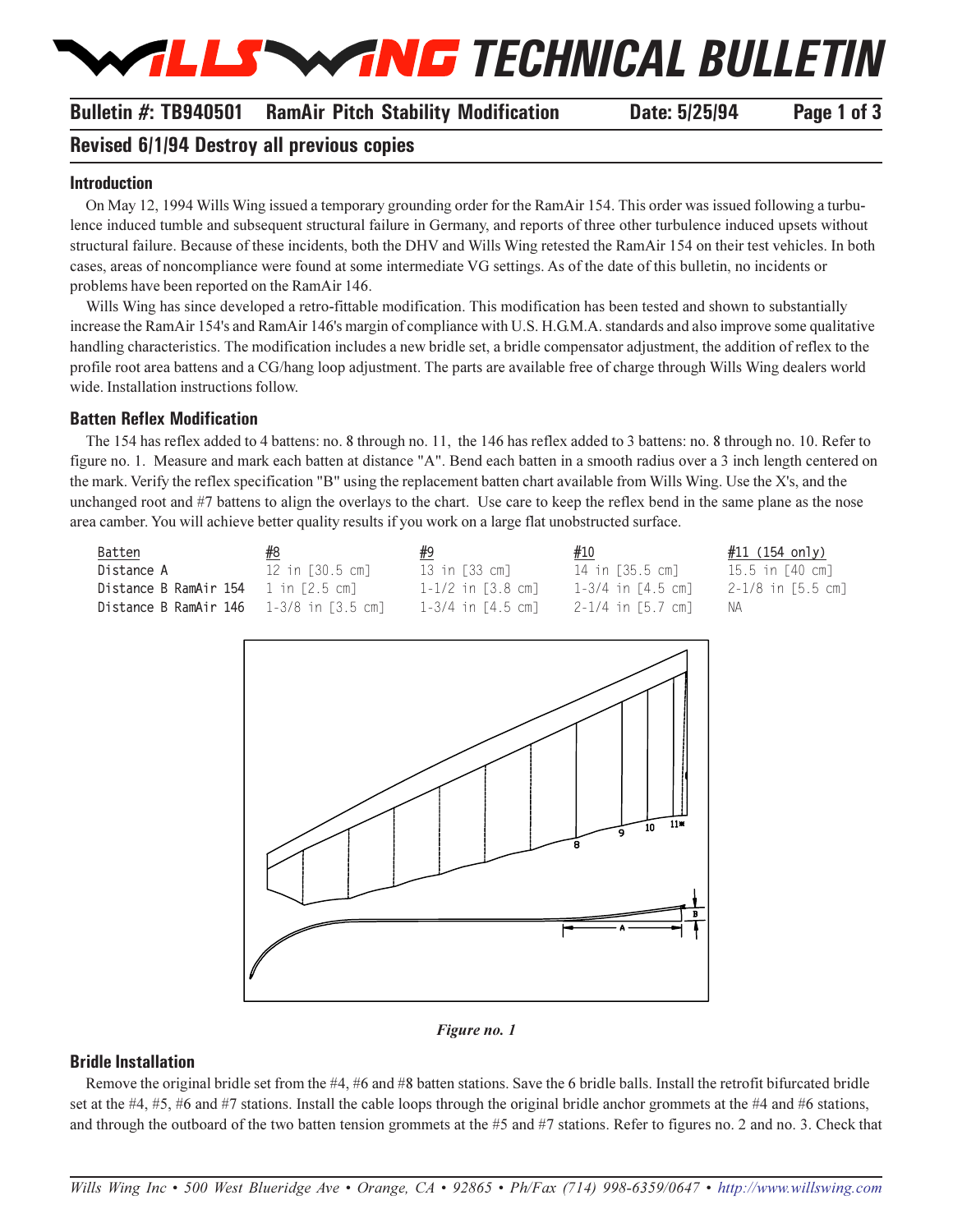## *TECHNICAL BULLETIN*

#### **Bulletin #: TB940501 RamAir Pitch Stability Modification Date: 5/25/94 Page 2 of 3**

all cables are free from twists. Be sure to pre-flight the bridles at the #5  $\&$  #7 battens carefully, as there is an increased chance of the bridle ball not fully seating in the grommet because of the batten string. *Please return your orignal bridle set to Wills Wing.*



*Figure no. 2 Original Configuration Figure no. 3 Modified Configuration*

#### **Compensator Adjustment**

Adjust the perlon rope compensator link (near the crossbar junction) to the following specifications, measured between the centers of the holes in the tangs. Refer to the illustration below. *Use overhand knots only—previous "figure 8" type knots have been known to slip.*

RamAir 154 2.75 inches / 7.0 cms

RamAir 146 4.75 inches / 12.0 cms

Tighten both knots firmly, using pliers if necessary. Support the rear keel at the rear wire station and pull down on the bridle compensator clip at the top of the kingpost with 50-75 lbs of force. Recheck the specification.

Set the VG to the full loose setting. Check the bridles at each batten station by hooking a tape measure over the top front wire at the kingpost top and reading the measurement at the trailing edge hem, at the intersection with the pencil line on the sail whi ch marks the batten pocket application line. Your measurements should be those shown below, plus or minus 1/4 inch.





*Wills Wing Inc 500 West Blueridge Ave Orange, CA 92865 Ph/Fax (714) 998-6359/0647 [http://www.willswing.com](http://www.willswing.com/)*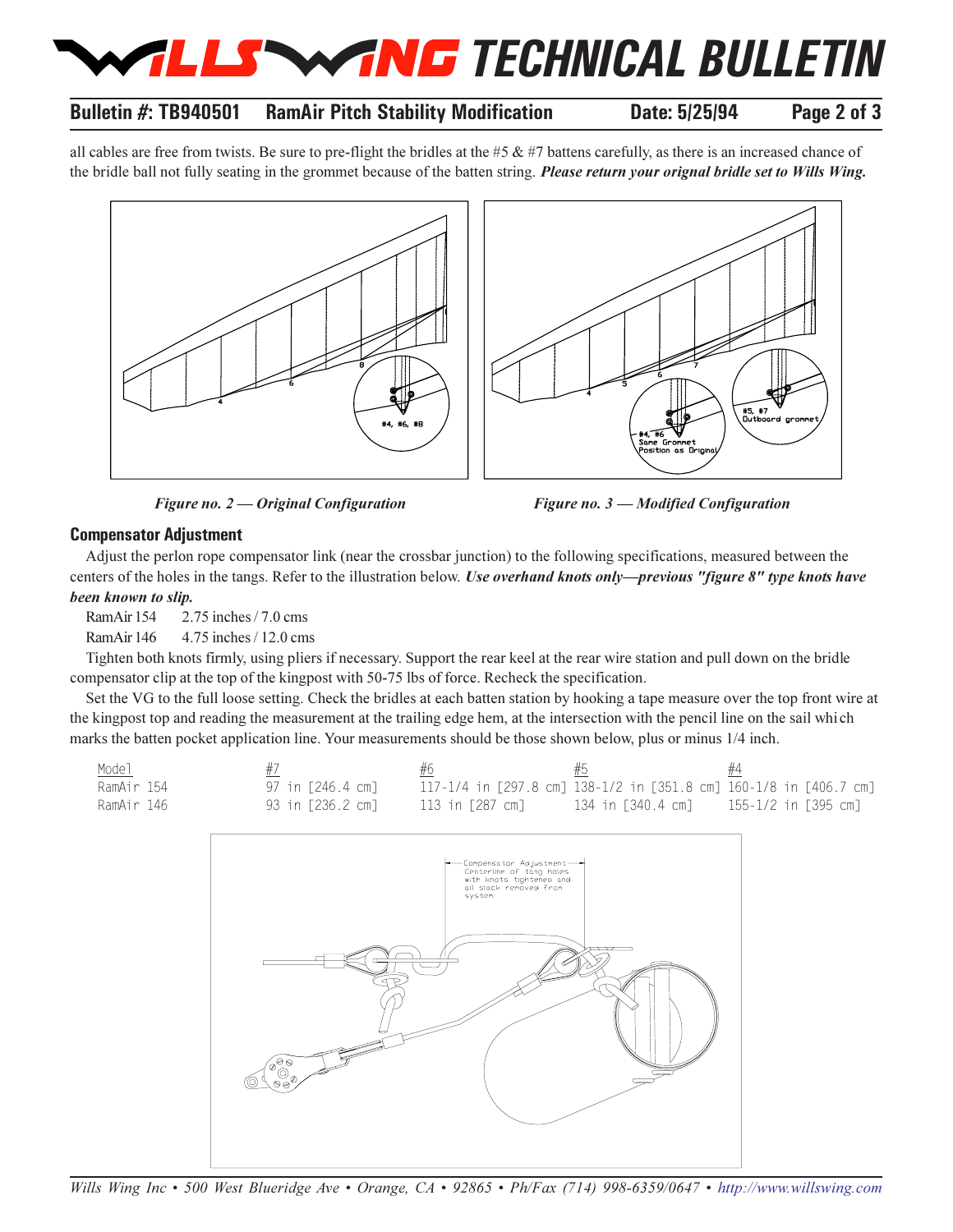

#### **Bulletin #: TB940501 RamAir Pitch Stability Modification Date: 5/25/94 Page 3 of 3**

#### **Hang Loop / CG Adjustment**

Reflex slows the glider trim speed approximately three mph. Mark the location of the rear of the hangloop on the keel. Adjust the hang loop  $1/2$  inch forward. Check that the forward hang loop adjustment tang is pinched firmly against the keel so loop can not shift position.

#### **Flight Test Verification**

A flight test verification is essential for proper adjustment of the bridle system. The shadow of the bridle cables can be seen on the sail when flying in direct sun exposure. Perform a shallow circling turn away from obstacles or traffic. When the shadows of the cables are visible on the sail, lightly shake the control bar basetube. The degree of movement will indicate the amount of slackness in the cable. At VG loose, the slackness should progress from *just slack* to *slack,* inboard to outboard. VG tight, the progression should be from *snug* to *just slack* (slightly tighter than VG loose). Please refer to your *Owner/Service Manual* under the section *Test Flight and Checking The Bridles* for definition of the terms *slack* and *snug*.

If the outboard bridles become tight before VG tight, pitch bar pressure at high speeds will be higher VG tight than VG loose, and handling in rough air will be adversely affected. If the bridles are looser than specified, optimum stability will not be achieved.

A final evaluation of the bridle adjustment should be made by flying the glider in a steady state, pilot full forward dive at each of three settings from VG loose to tight and checking the pitch bar pressures. *This should only be done in smooth air*. The pilot full forward position should be approached slowly and gradually so that zooming and hysteresis in speed are avoided. At steady state pilot full forward, the pitch pressure should fall in the range indicated on the graph below. As a reference, the VG loose pitch pressure on a RamAir is approximately 1/2 to 2/3 of an HP AT. The pitch pressure will decrease slightly and progressively as VG engagement is increased, as indicated on the graph.

Please note that new RamAir 154 bridle system does not induce reflex in the inboard sail at VG tight position as it did with the original bridle set.



#### **Modification Verification Card**

Please complete and return the attached **Modification Verification Card** promptly. This information will provide the basis for tracking the progress of the upgrade and providing you with supplemental information or instructions if necessary.

Glider Owner's Manual

Please staple this Technical Bulletin into the rear of your **RamAir Owner's Manual** for future reference.

#### **In Closing**

We apologize for any inconvenience and frustration this action has caused to our valued customers. Please feel free to contact Wills Wing if you have any questions.

*Wills Wing Inc 500 West Blueridge Ave Orange, CA 92865 Ph/Fax (714) 998-6359/0647 [http://www.willswing.com](http://www.willswing.com/)*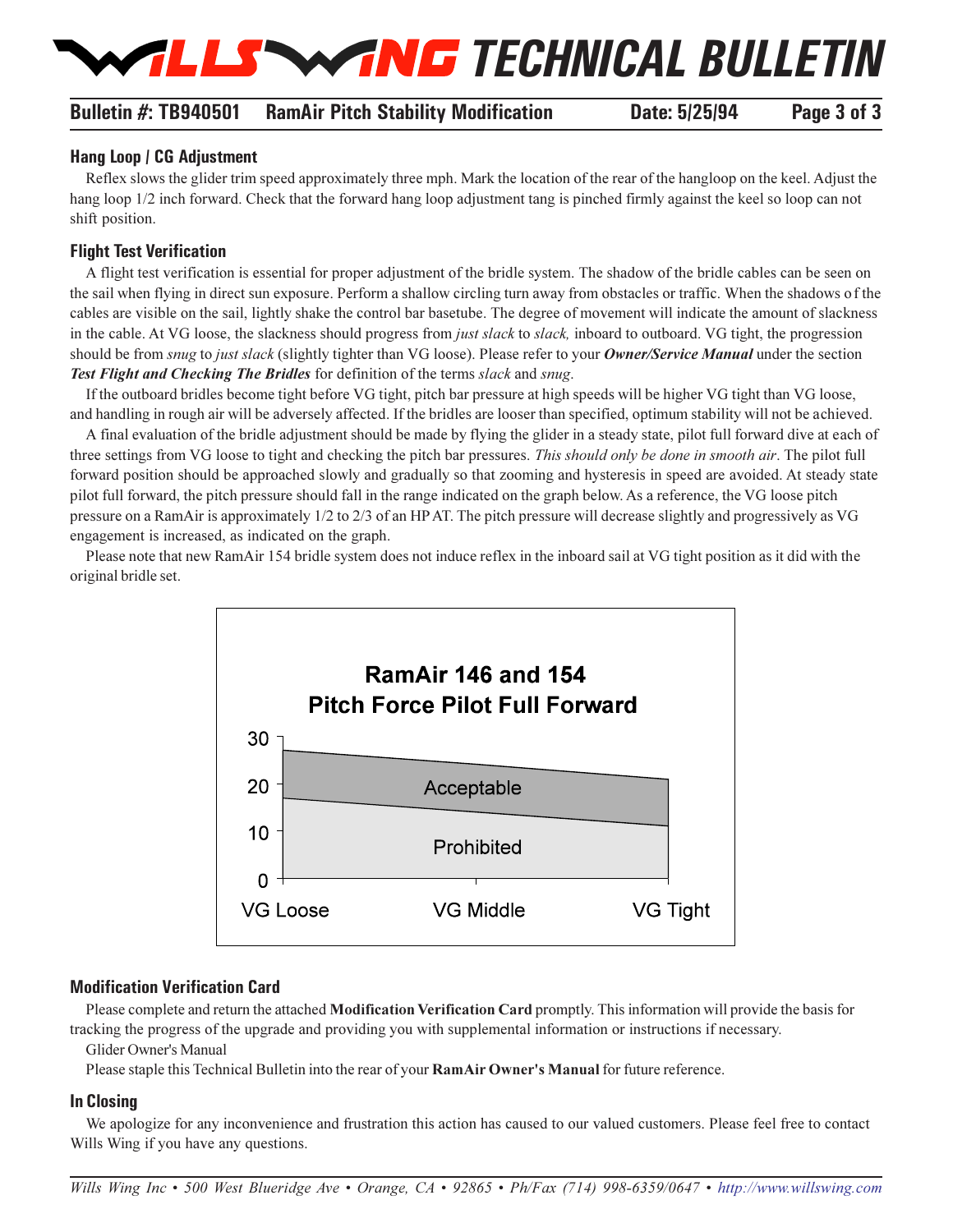### **DISCLAIMER AND WARNING**

Hang gliding is a form of aviation. Like any form of aviation, its safe practice demands the consistent exercise of pilot skill, knowledge of airmanship and weather, judgment and attention at a level which is appropriate to the demands of each individual situation. Pilots who do not possess or exercise the required knowledge, skills and judgment are frequently injured and killed. The statistical rate at which fatalities occur in hang gliding is approximately one per thousand participants per year.

The Federal Aviation Administration does not require a pilot's license to operate a hang glider. Hang gliders and hang gliding equipment are not designed, manufactured, tested or certified to any state or federal government airworthiness standards or requirements. Federal Aviation Regulation Part 103 states in part, "ultralight vehicles are not required meet the airworthiness certification standards specified for aircraft or to have certificates of airworthiness" and "operators of ultralight vehicles are not required to meet any aeronautical knowledge, age, or experience requirements to operate those vehicles or to have airman or medical certificates." Wills Wing hang gliding products are not covered by product liability insurance. As a hang glider pilot, you are entirely responsible for your own safety. You should never attempt to fly a hang glider without having received competent instruction. We strongly recommend that you not participate in hang gliding unless you recognize fully and wish to personally assume all of the associated risks.

Please fly safely.

Wills Wing, Inc.

## **TECHNICAL INFORMATION AND PLACARDED OPERATING LIMITATIONS**

The RamAir 154 and 146 have been tested and found to comply with the 1993 Hang Glider Manufacturers Association (HGMA) Airworthiness Standards. These standards require:

1) A positive load test at root stall angle of attack at a speed equal to at least the greatest of:

- a) 141% of the placarded maximum maneuvering speed
- b) 141% of the placarded maximum rough air speed
- c) 123% of the placarded speed never to exceed

for at least three seconds without failure.

The required speed for the RamAir 154 and 146 for this test was 74 mph.

2) A negative 30 degree angle of attack load test at a speed equal to at least the greatest of:

- a) 100% of the placarded maximum maneuvering speed
- b) 100% of the placarded maximum rough air speed
- c) 87% of the placarded speed never to exceed

for at least 3 seconds without failure.

The required speed for the RamAir 154 and 146 for this test was 52 mph.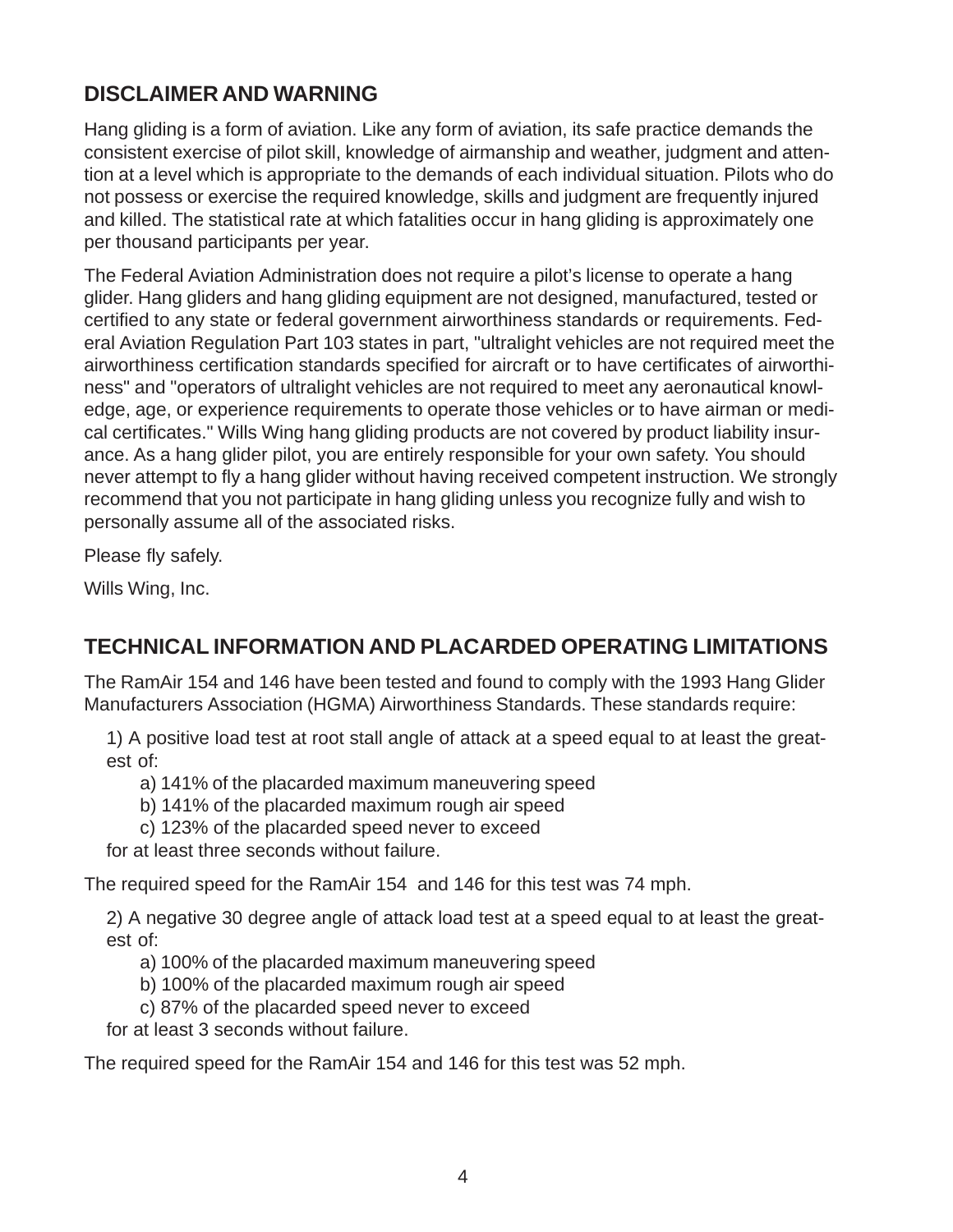3) A negative 150 degree angle of attack load test at a speed equal to at least the greater of 30 mph or 50% of the required positive load test speed for at least 3 seconds without failure.

The required speed for the RamAir 154 and 146 for this test was 37 mph.

 4) For the RamAir 154 and 146, with a Vne of 60 mph, pitch tests at speeds of 20 mph, 40 mph and 60 mph which show the glider to be stable over a range of angles of attack from trim angle to 20 degrees below zero lift angle at 20 mph, and from trim angle to 10 degrees below zero lift angle at 40 mph, and from 10 degrees above zero lift angle to zero lift angle at 60 mph.

 5) Flight maneuvers which show the glider to be adequately stable and controllable throughout the normal range of operation.

**NOTE:** The RamAir 154 and 146 have been designed for foot launched soaring flight. They have not been designed to be motorized, tethered, or towed. They can be towed successfully using proper procedures. Pilots wishing to tow should be USHGA skill rated for towing, and should avail themselves of all available information on the most current proper and safe towing procedures. Suggested sources for towing information include the United States Hang Gliding Association and the manufacturer of the towing winch / or equipment being used. Wills Wing makes no warranty of the suitability of the glider for towing.

Flight operation of the RamAir should be limited to non aerobatic maneuvers; those in which the pitch angle will not exceed 30 degrees nose up or nose down from the horizon, and the bank angle will not exceed 60 degrees. The RamAir is generally resistant to spinning, but will spin from a stalled turn if the VG is adjusted at or near the tight end of the range, and the rate of application of pitch is moderately rapid. The RamAir can be induced to spin at any VG setting. Recovery from a spin requires unstalling of the wing, and it is therefore critically important that in the event of a spin, no application of nose up pitch control be held. The RamAir will recover from a spin once control pressures are relaxed. As the nose lowers and the angle of attack is reduced, the stall will be broken and the spin will stop. However, such recovery will consume significant altitude, and will result in the glider assuming an unpredictable heading. Recovery from a spin may therefore involve a flight trajectory which intersects the terrain at a high rate of speed. An aggravated spin could result in loss of control, in flight inversion, and structural failure. Therefore no attempt should ever be made to deliberately spin the glider. The RamAir provides the pilot with a high degree of pitch authority, in combination with a very low twist sail. As a result, it is possible by pushing fully out on the bar to produce a very aggravated and severe stall, the recovery from which may involve very severe pitch down rotation, the pilot going weightless, and the glider recovering via an unpredictable trajectory with a significant altitude loss. Therefore, full arms extension aggravated stalls should not be induced except on landing flare.

The maximum steady state speed for a prone pilot in the middle of the recommended weight range full forward on the control bar with the VG set full tight is approximately 63 mph for the RamAir. The placarded speed never to exceed for the RamAir is 60 mph. This speed will be achieved with the control bar basetube approximately two inches below the waist.

The placarded maximum maneuvering speed, and the placarded maximum rough air speed of the RamAir are each 52 mph. This speed will be achieved with the control bar basetube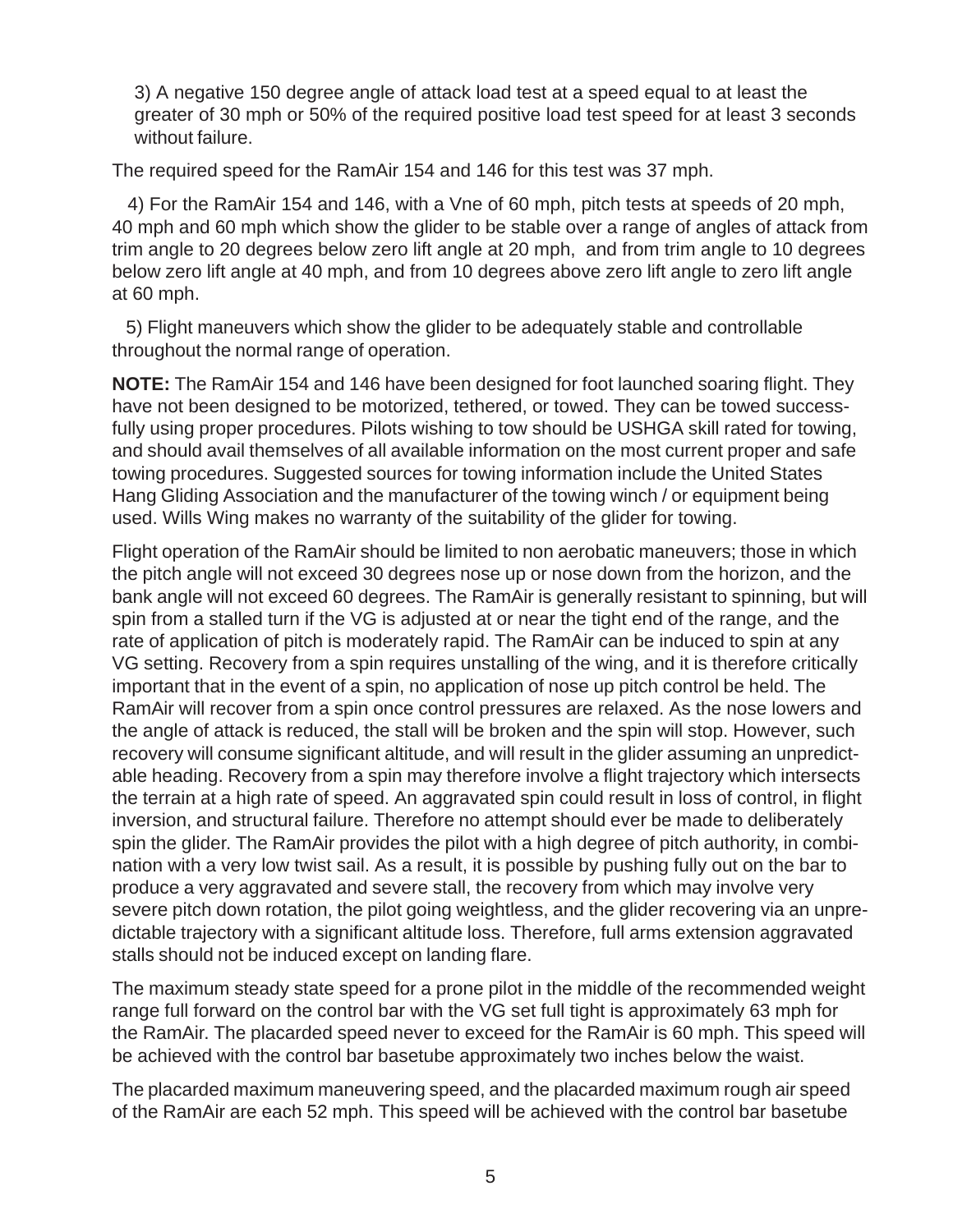approximately four inches above the waist. This speed should not be exceeded in anything other than smooth air. No abrupt maneuvering or control inputs should be made at anything above this speed.

The stability, controllability, and structural strength of a properly maintained RamAir have been determined to be adequate for safe operation when the glider is operated within all of the manufacturer specified limitations. No warranty of adequate stability, controllability, or structural strength is made or implied for operation outside of these limitations.

The stall speed of the RamAir at maximum recommended wing loading is 25 mph or less. The top (steady state) speed at minimum recommended wing loading for a prone pilot with a properly designed and adjusted harness is at least 46 mph. All speeds given above are indicated airspeeds, for a properly calibrated airspeed indicator mounted in the vicinity of the pilot. Wills Wing provides such an airspeed indicator with the glider. It is strongly recommended that the pilot fly with such an airspeed indicator. Refer to the section on using the airspeed indicator for further information on speeds to fly.

The recommended hook in pilot weight range for the RamAir is:

RamAir 154: 160 - 270 lbs. RamAir 146: 145 - 260 lbs.

Be advised that pilots with hook in weights of less than 20 lbs above minimum will find the RamAir significantly more demanding of pilot skill to fly, and that pilots hooking in within 20 lbs of the maximum will experience some relative degradation of optimum sink rate performance due to their higher wing loading.

A minimum USHGA Advanced (IV) level of pilot proficiency is required to fly the RamAir safely. Pilots are advised that the optimum proficiency level for the RamAir is higher than the minimum recommended. Operation of the glider by unqualified or under qualified pilots may be dangerous.

Operating the RamAir outside of the above limitations may result in injury and death. Flying the RamAir in the presence of strong or gusty winds, or turbulence may result in loss of control of the glider which may lead to injury and death. Do not fly in such conditions unless you realize and wish to personally assume the associated risks. Wills Wing is well aware that pilots have, and continue to perform maneuvers and fly in conditions which are outside the recommended operating limitations stated herein. Please be aware that the fact that some pilots have exceeded these limitations in the past without dangerous incident does not imply or insure that the limitations may be exceeded without risk. We know for a fact that gliders which meet all current industry standards for airworthiness can and do suffer in flight structural failures, both as a result of turbulence, and as a result of various maneuvers outside the placarded operating limitations, including, but not necessarily limited to aerobatics. We do not know, and cannot know, the full range of maneuvers or conditions which may cause the pilot's safety to be compromised, nor can we test the glider in all possible circumstances.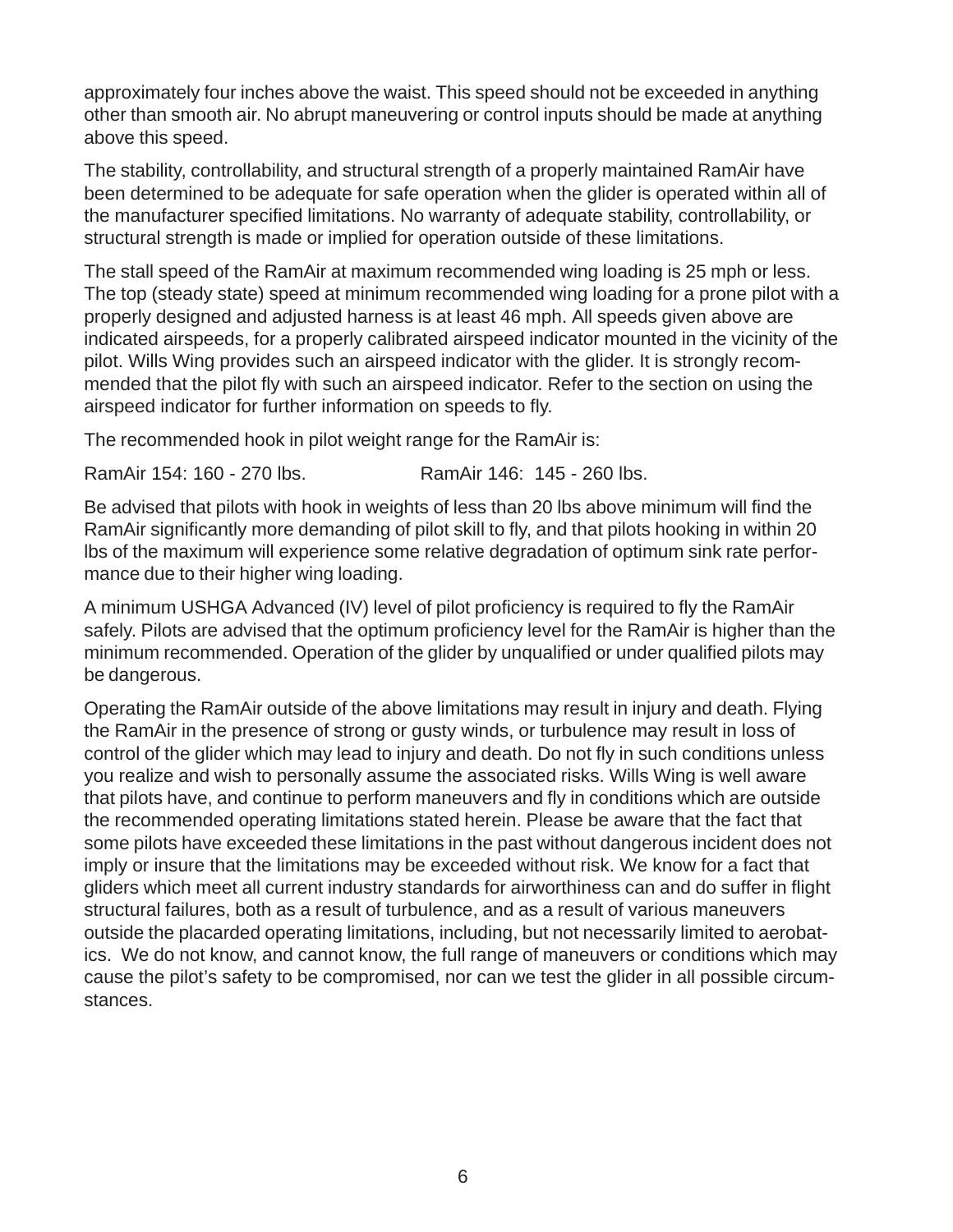#### **RamAir BREAKDOWN PROCEDURE FOR SHIPPING AND RE-ASSEMBLY PROCEDURE**

The RamAir 154 can be broken down to approximately 13.5 feet by removal of the rear leading edges.

#### *STOP: DO NOT REMOVE ANY OF THE CLEVIS PINS OR SCREWS IN THE VI-CINITY OF THE REAR LEADING EDGE STEP DOWN JUNCTION.*

1) The front leading edge of the RamAir is 60 mm (2.36") tubing, into which slides the rear leading edge of 50 mm (1.97") tubing, with an overlap of 6". Because of the great difference in diameters of the front and rear leading edges, they are not concentric; that is they do not share a common axial centerline. Instead, the 50 mm and the 60 mm tubes are tangential (they contact each other) on a line along the forward edge of the leading edge, just below the horizontal centerline. (See diagram).Inside the 60 mm front leading edge, six inches from the rear end, is a 58 mm diameter ryton plastic crescent reducer which is secured in place by a 3/16" clevis pin which passes all the way through the 60 mm front leading edge. (See diagram). DO NOT REMOVE THIS PIN.

A second crescent in located at the aft end of the 60 mm front leading edge, where the 50 mm rear leading edge exits. This crescent is held in place with a screw. DO NOT REMOVE THIS SCREW EITHER.

A reinforcing inner sleeve is located inside the 50 mm rear leading edge, and is secured in place by a clevis pin. DO NOT REMOVE THIS PIN EITHER.

The rear leading edge is slotted at it's forward end, such that the slots engage around the clevis pin which secures the forward crescent.

*STOP: THE REAR LEADING EDGE WILL PROPERLY ENGAGE THE CLEVIS PIN IN ONLY ONE AXIAL ORIENTATION. IF INSERTED WITH 180 DEGREES ROTATION, IT MAY SEEM TO BE ENGAGING, DUE TO THE FLARE AT THE ENDS OF THE SLOTS. HOWEVER, FORCING THE TUBE IN IN THIS ORIENTATION WILL DAMAGE THE TUBE, SPLIT-TING THE SLOT OPEN.*

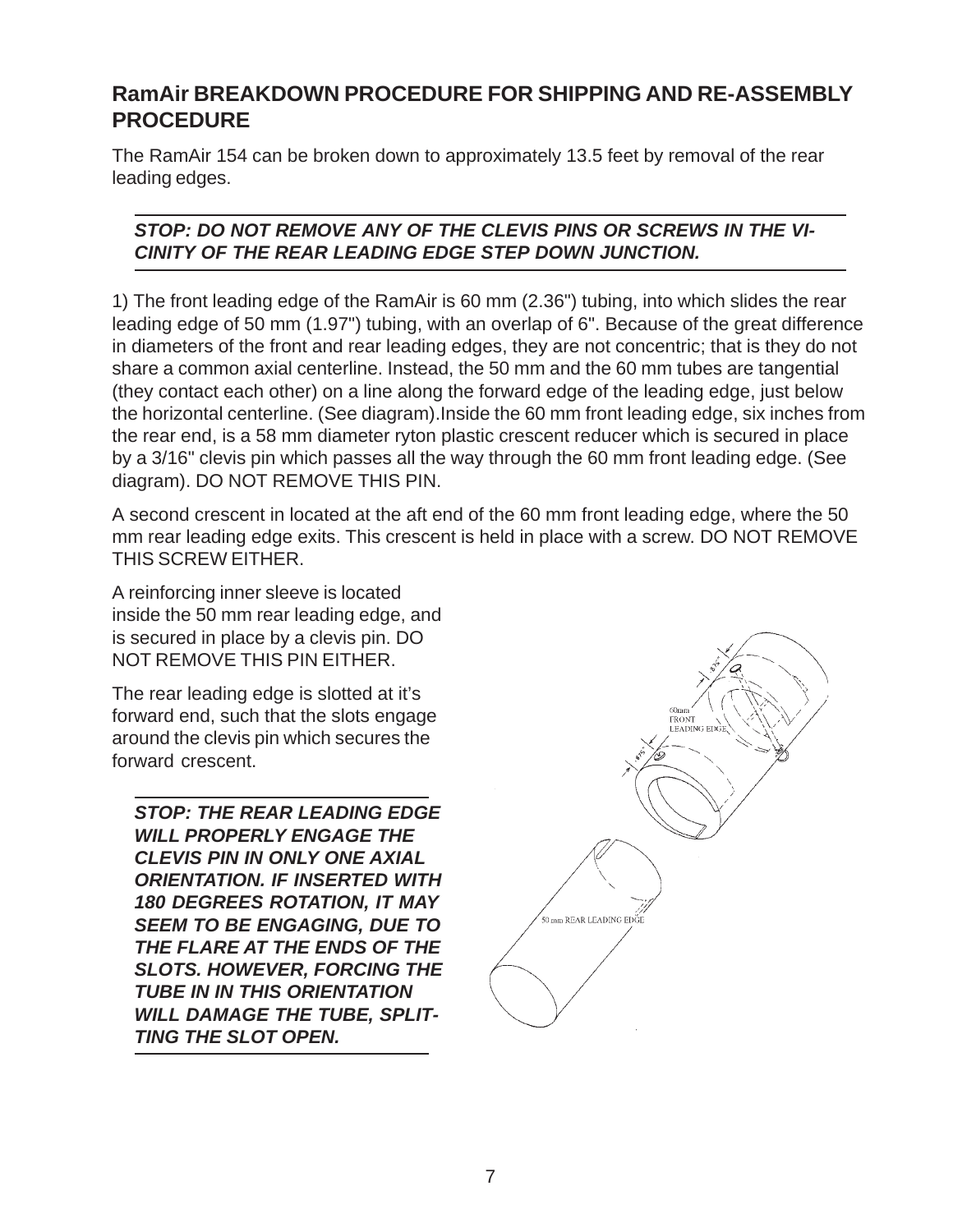## **TO BREAK DOWN THE LEADING EDGES FOLLOW THESE STEPS:**

1) Lay the glider on the ground or floor, unzip and remove the bag and remove the velcro ties. Undo the velcros which hold the sail around the sail mount plug and pull the sail rearward at each tip to dismount the sail from the rear leading edge.

2) Obtain an indelible marker. Mark the rear leading edges left and right (remember that left and right are reversed if the glider is lying "on it's back", upside down. Push the sail up to where you have uncovered the point where the rear leading edge exits the front. Trace around the circumference of the 50 mm rear leading edge just along the aft face of the crescent reducer so as to mark the point at which the rear leading edge is fully engaged in the front.

3) Scribe a line along the leading edge which crosses the front to rear leading edge junction at the point on the circumference where the front and rear leading edges are tangent. This will help to align the rear leading edge during re-assembly.

4) On a late model sail (after September 1993) the mylar can be removed at this time. Remove the top plastic kingpost cap and disconnect the top side wire from the kingpost. Replace the cap. Pull the top side wire through to the inside of the sail. Pull the sail back down the length of the leading edge but do not remount it to the rear. Pull the mylar out from the rear of the mylar pocket, curling it under where it exits so that it will fit through the opening. If the mylar sticks, work up and down the edges of the mylar along the mylar pocket, breaking the edges of the mylar away from the seamstick tape in the seams. (On early model sails, the myar can only be removed with the sail completely off the frame by sliding it out of the front of the mylar pocket from inside the double surface through the bottom surface center zipper.)

5) Spray silicone spray lubricant on the rear leading edge at the point where it exits from the front.

6) Pull the rear leading edge straight aft to disengage it from the front. Put tape on the sharp edges of the front end of the rear leading edge tubes.

7) Carefully fold the rear of the sail over against the front, and replace the bag on the glider.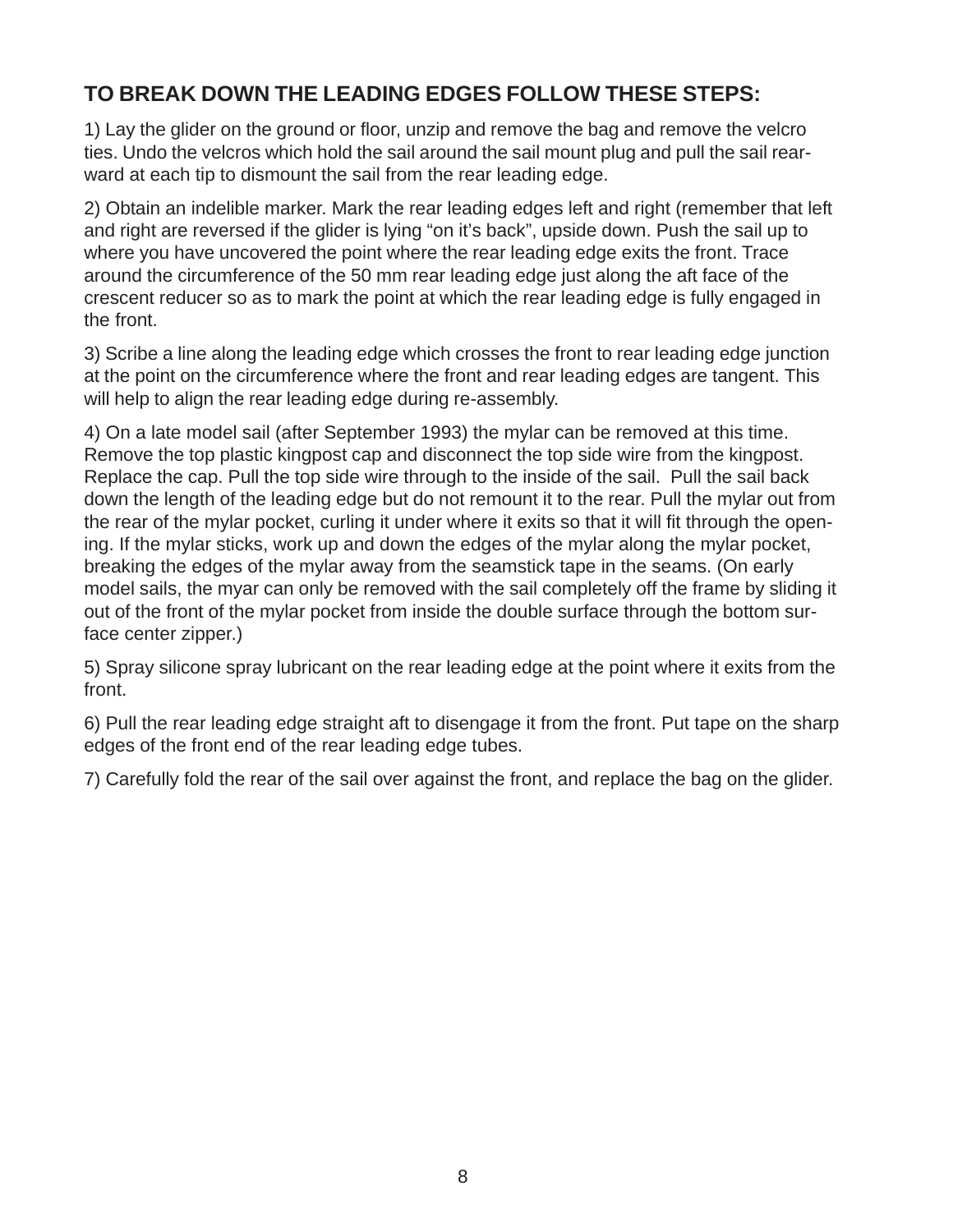## **RE-MOUNTING THE REAR LEADING EDGES**

1) Make sure you are mounting the correct leading edge rear into the correct front (check the "right" / "left" designation.

2) Spray the forward six inches of the rear leading edge with silicone spray lubricant.

3) Slide the rear leading edge into the front, lining up the rotational alignment marks you made during breakdown, until the rear engages fully in the front leading edge, as indicated by the circumferential scribe made at the exit point of the rear leading edge during breakdown.

4) Pull the sail down the leading edge and re-install the mylar if removed. The mylar is most easily installed by attaching it to a long pole and pushing it into the pocket.

5) Re-install the top side wire if removed.

6) Remount the sail to the rear leading edge, making sure to align the sail mount webbing squarely in the slot and attach the securing velcros.

#### *STOP: THE SAIL IS MOUNTED TO THE LEADING EDGE BY THE INNER (FOR-WARD) OF THE TWO LOOPS OF WEBBING. THE OUTER LOOP IS A PULL HANDLE ONLY.*

You may find it helpful to use a large, flat bladed screw driver to pry the sail mount webbing over the end of the leading edge tube and into the slot. Take care not to damage the webbing.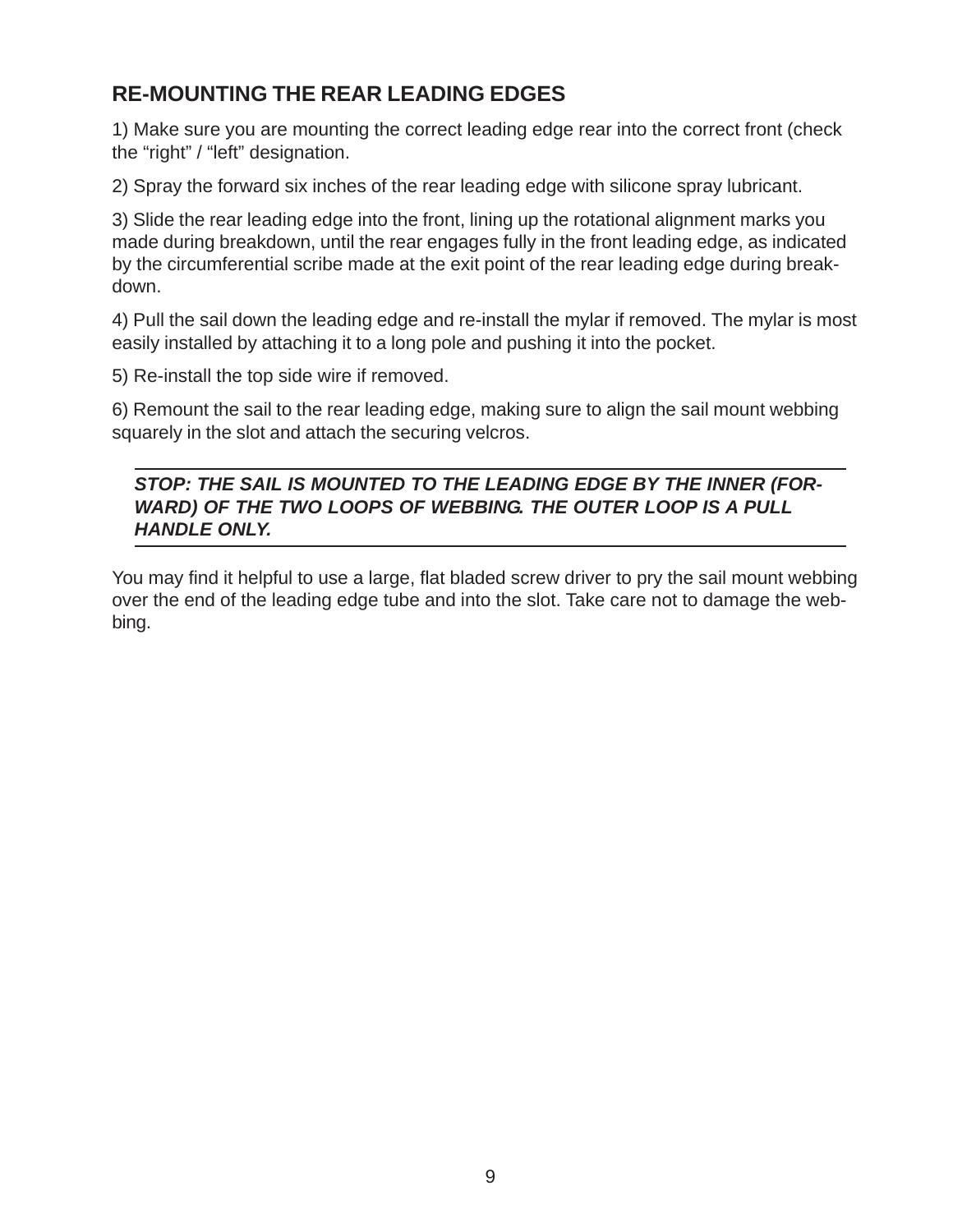## **RAMAIR Set-Up Procedure**

The RamAir has been specially designed to set up quickly and easily either on the control bar or flat on the ground. We will first cover the steps for setting up on the control bar.

1) Lay the glider on the ground, with the bag zipper up, with the nose into the wind.

2) Undo the zipper, remove the battens, remove the protective pad at the rear wire station



on the keel, and remove the control bar bag.

3) Unfold the control bar legs and straighten the fold in the folding basetube.

Preflight the folding basetube center hardware at this time, checking that the nuts and coil spring pins are secure, and that the tangs are straight and in good condition.

Slide the basetube center sleeve over the center joint until it is positioned between the button spring pins. (Note: If you plan to clamp instruments to the basetube center, position the center sleeve so that one button passes through the hole near one end of the sleeve, which will secure the sleeve against rotation.



4) Grasp the swan lever, attached to the forward end of the swan catch wire, and pull it towards the nose while holding the basetube and keeping the control bar aligned as nearly



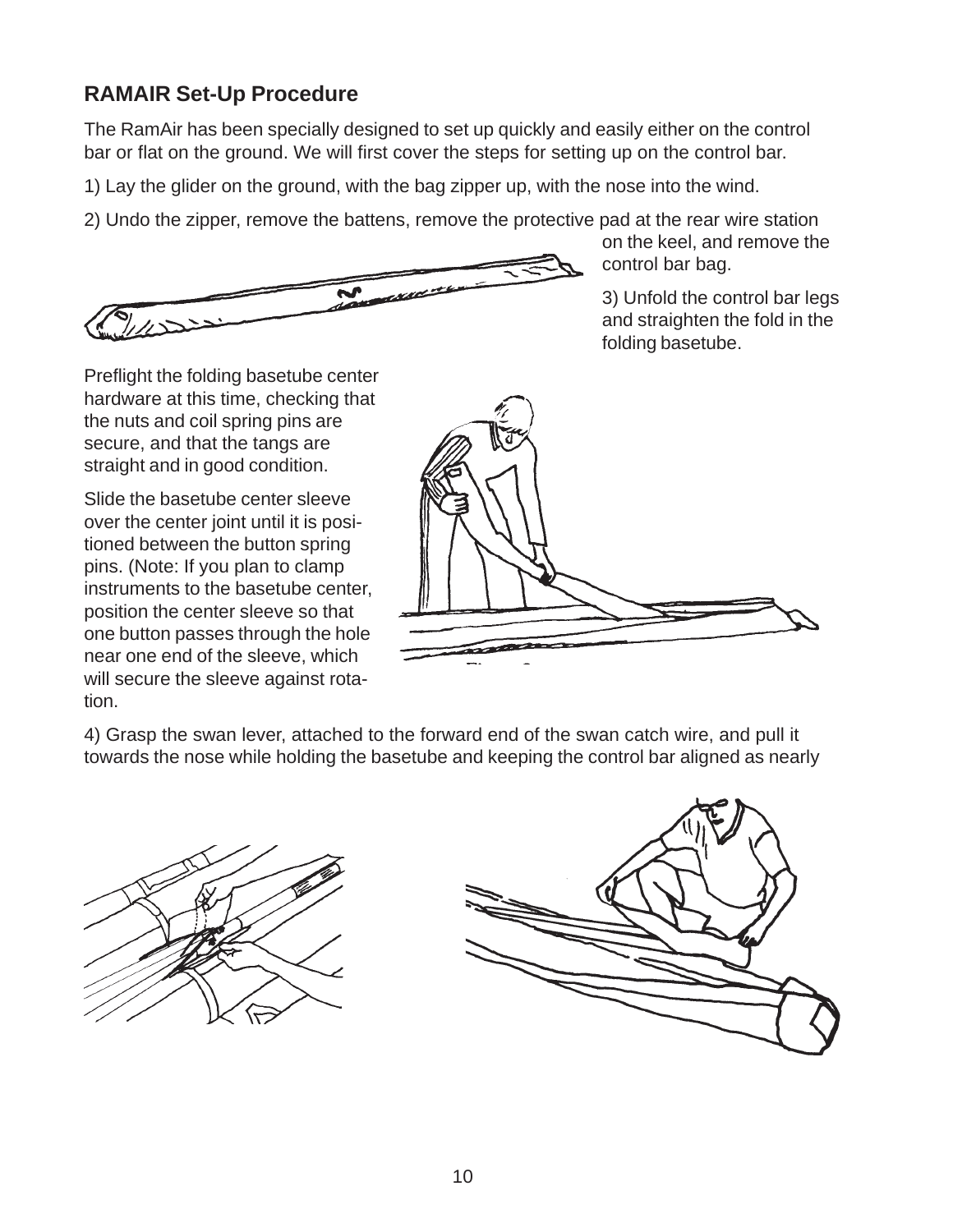centered side to side with the keel as possible. The control bar apex bracket will slide on the keel track until it comes up against the stop at the forward end of the track. If the apex slider resists sliding forward, wiggle the basetube back and forth slightly to free it.



*STOP: If the apex bracket will not slide forward, check to see that a bottom side wire is not hooked around the head of the keyhole bolt at the rear wire station on the keel.*

5) Insert the rounded end of the swan catch lever (without the thumb handle extension) into the rear pin channel in the swan catch bracket on the bottom of the noseplate. (The pin should be retracted and held in place by the flat swan spring. If it is not, retract the pin first).



As the swan lever end depresses the flat swan spring, the spring loaded swan catch pin will be released. Align the hole in the lever with the pin, and allow the pin to slide through the lever and through the other side of the swan catch channel.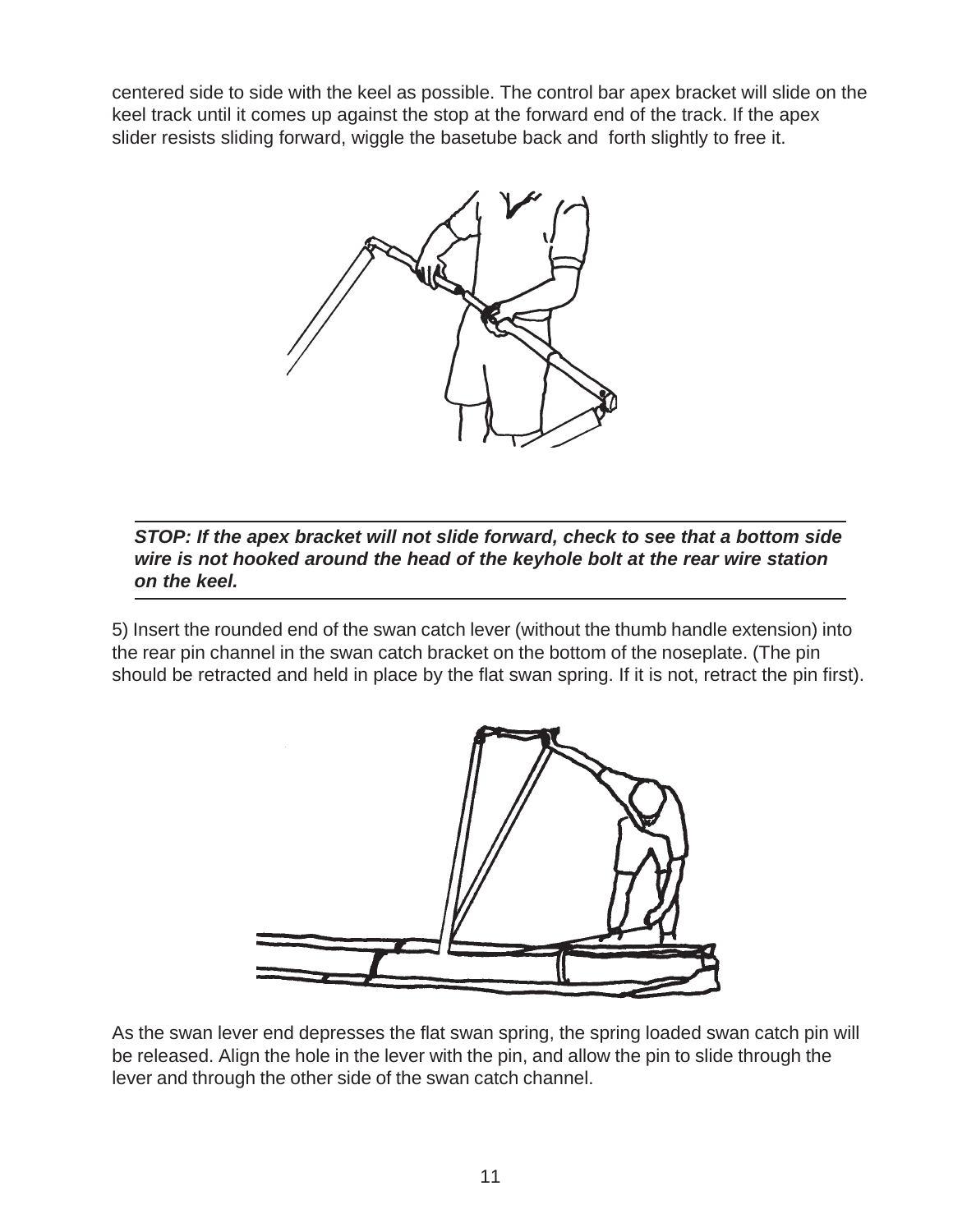*STOP: Make sure that the rear swan catch pin is fully engaged in the swan lever, and passes through and extends beyond the other side of the channel. An inadvertent release of the swan lever from the swan catch channel in flight will allow the control bar apex to slide rearwards causing a total lack of structural support for the wings and a complete loss of control of the glider.*

6) Flip the glider upright and set it on the control bar, and remove the glider bag and all velcro sail ties. Loosen the velcro attachments on the tip cover bags, but do not remove the bags at this time. If there is more than eight mph of wind, or if the wind is gusty, turn the glider 90 degrees to the wind direction.

7) Spread the wings almost all the way. If you have left the bridles attached, this will automatically stand the kingpost upright. If not, lift on the top side wire as you spread the second wing, and the kingpost will stand up.



8) If the bridles have been detached, attach the bridle ring to the snap hook at this time, taking care that there is not a twist or rotation in the bridle ring which causes the bridle line to cross over one another.

9) Remove the battens from the batten bag, and check each batten for symmetry against



the corresponding batten from the other wing. Wills Wing convention is that black tipped battens go in the right wing and white tipped battens in the left, except for the straight #1 plug on battens which all have black tips.

10) Install the cambered top surface battens in the sail, leaving out the shortest two on each side (#2 and #3) for now. Each batten is secured by a double loop of the batten string.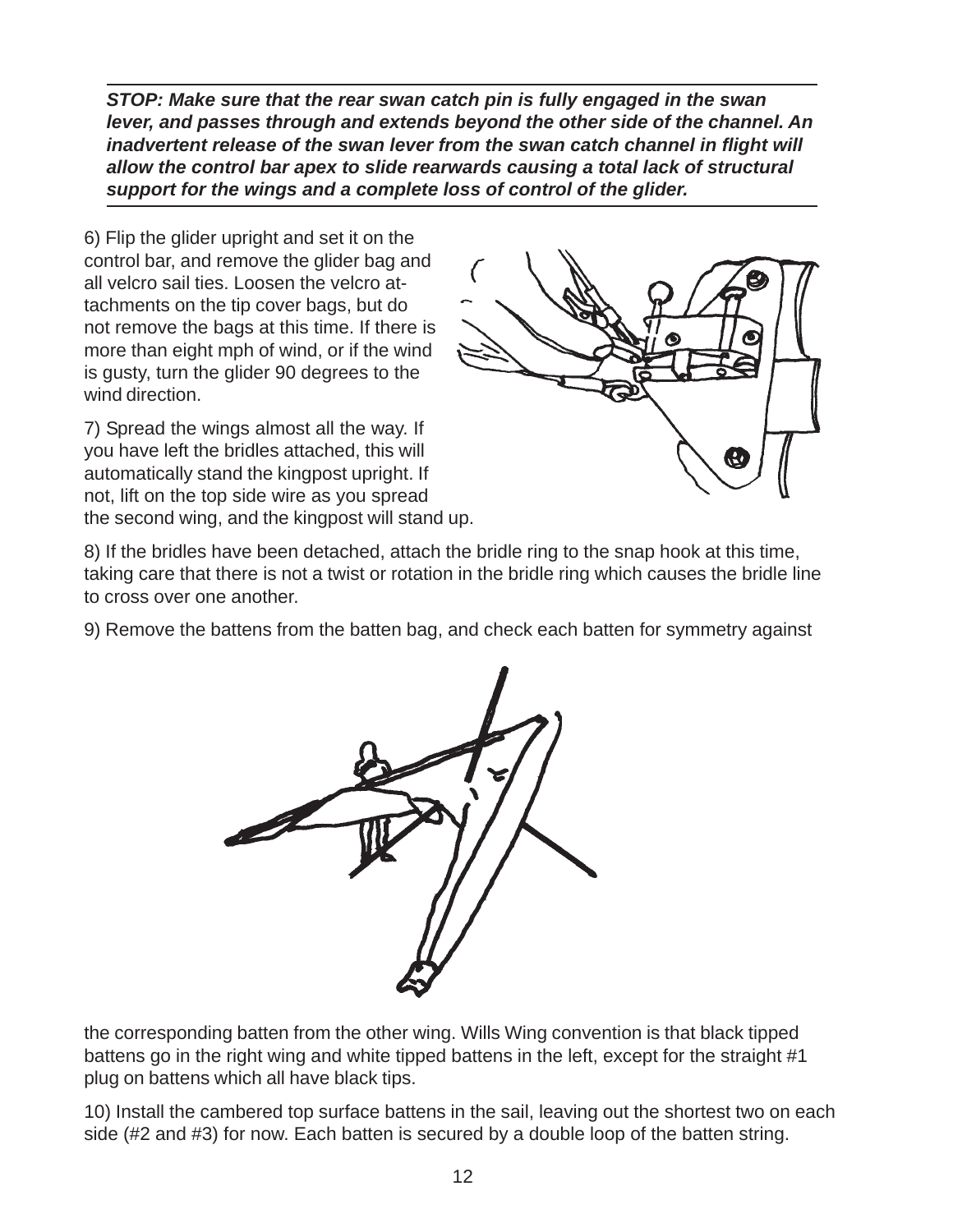Order of insertion is longest to shortest, from the root out. When inserting the inboard most battens, lift the keel to ease the insertion. When these battens reach the back side of the leading edge tube, it may be necessary to lift the sail along the batten pocket to facilitate insertion of the batten all the way.



*STOP: Insert the battens carefully, so as to minimize stress and wear on the sail. Never insert or remove top surface battens with the crossbar tensioned (except for up to the last four on each side) and never insert or remove battens with heavy wind pressure on the top of the sail or in any condition which causes the battens to slide with great resistance in the pockets.*



11) Spread the wings all the way and check all cables for any twisted thimbles or tangled cables. Check at this time that no bridle line is caught under the end of an adjacent batten.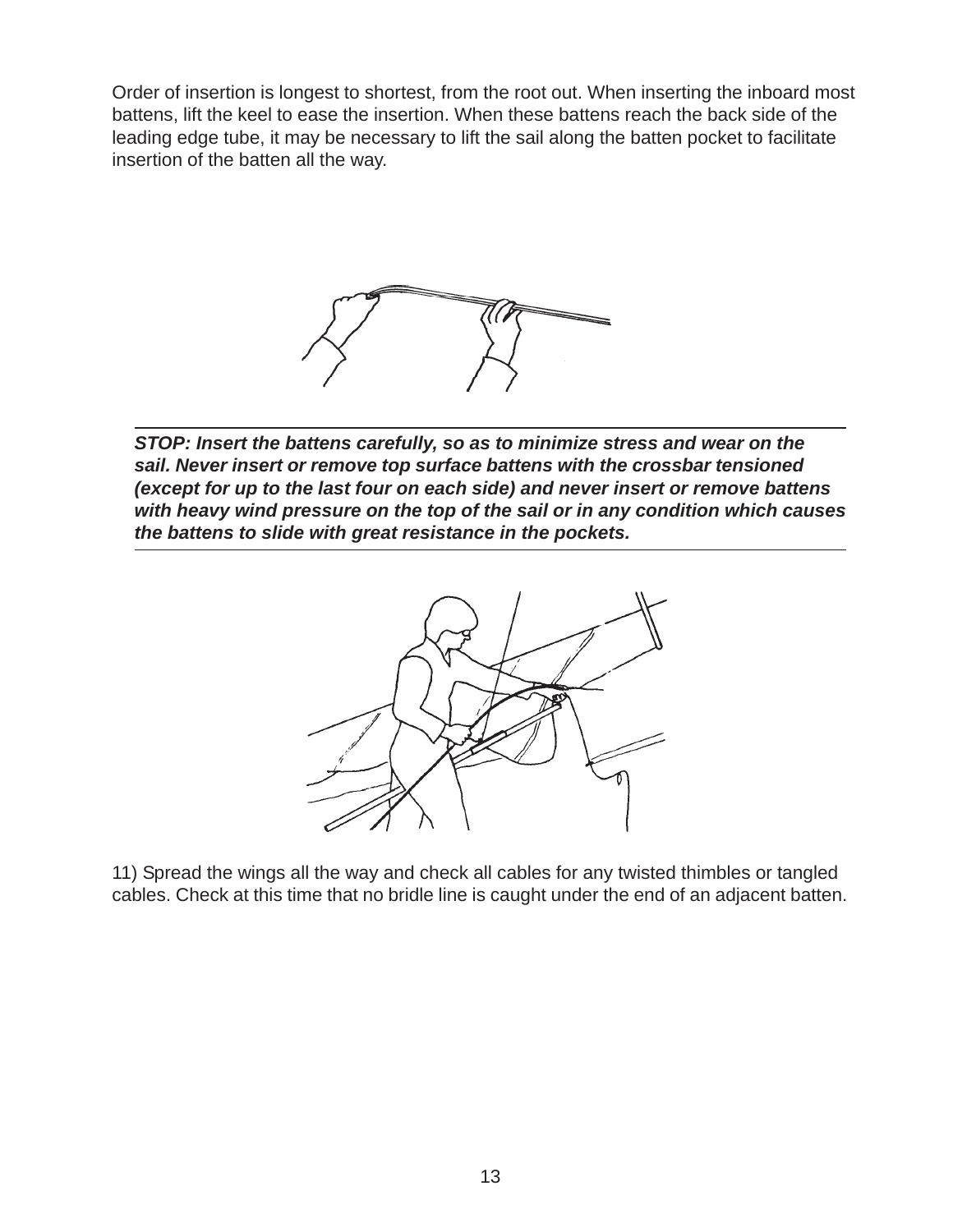12) At the rear of the keel, tension the crossbar by pulling on the top portion of the 4mm accessory cord which passes through the white pulley on the rear of the sweep wire keyhole channel. Drop the keyhole channel all the way down over the head of the keyhole bolt, and let it slide forward into the locked position.



*STOP: Never install the keyhole channel onto the keyhole bolt without making absolutely sure that the channel is fully engaged on the narrow neck of the bolt and slid forward into the fully locked position. An inflight disengagement of this attachment will cause a complete loss of structural support of the glider and a total loss of control.*



13) Remove the wingtip protector bags, and remove the plastic wingtip fairings from inside the bags. Install the last two curved battens on each side.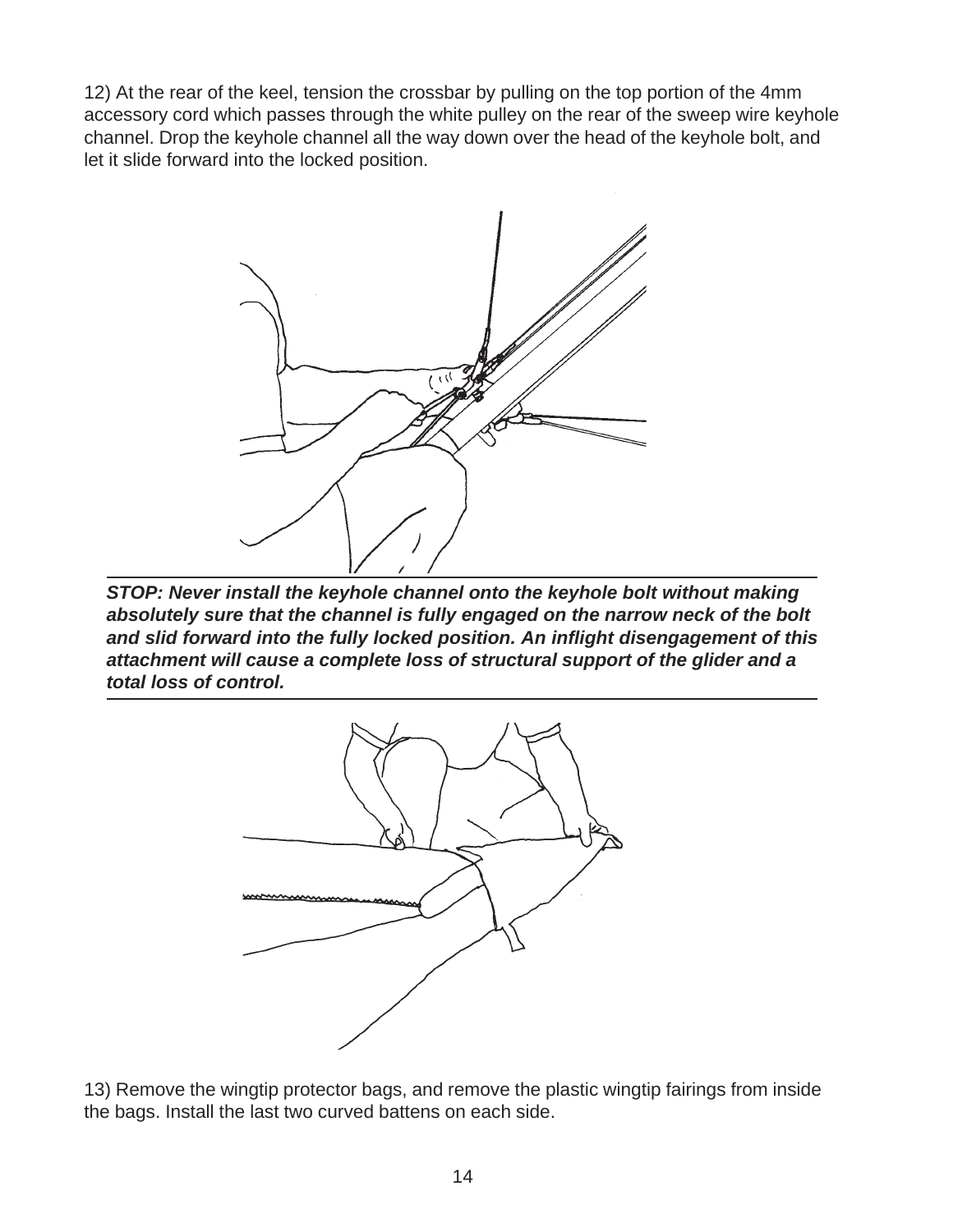14) Install the plug-on #1 battens by inserting one end through the hole in the bottom surface at the tip and engaging the forked batten tip on the clevis pin standoff on the back side of the leading edge. Secure with a double loop of the 505 batten string.



15) At this time preflight the following from the open end of the wingtip:

a) The sail mount webbing - make sure that the inner loop of webbing is laying flat in the bottom of the slot in the sail mount endcap.

b) The number one batten clevis pin and safety.

c) The clevis pin and safety just aft of the leading edge step down which secures the 48 mm inner sleeve in the rear leading edge.

d) The aft crescent reducer - make sure it is fully engaged in the 60 mm front leading edge tube.

e) The front crescent reducer clevis pin and safety.

f) The crossbar / leading edge junction bolt castle nut and safety.



16) Install the plastic wing tip fairing. Before doing so, separate the neoprene from the velcro to provide a space for the edge of the fairing to fit. Make sure that the fairing lodges between the inside of the sail and the outside of the neoprene seal, and that the fairing is fully inserted into the leading edge such that the velcro mates securely around the entire perimeter of the tip fairing. While installing the tip fairing, support the aft tip of the number one batten as necessary so as to equalize the tension around the perimeter of the open end of the sail at the wing tip to insure that the sail mates properly to the tip fairing.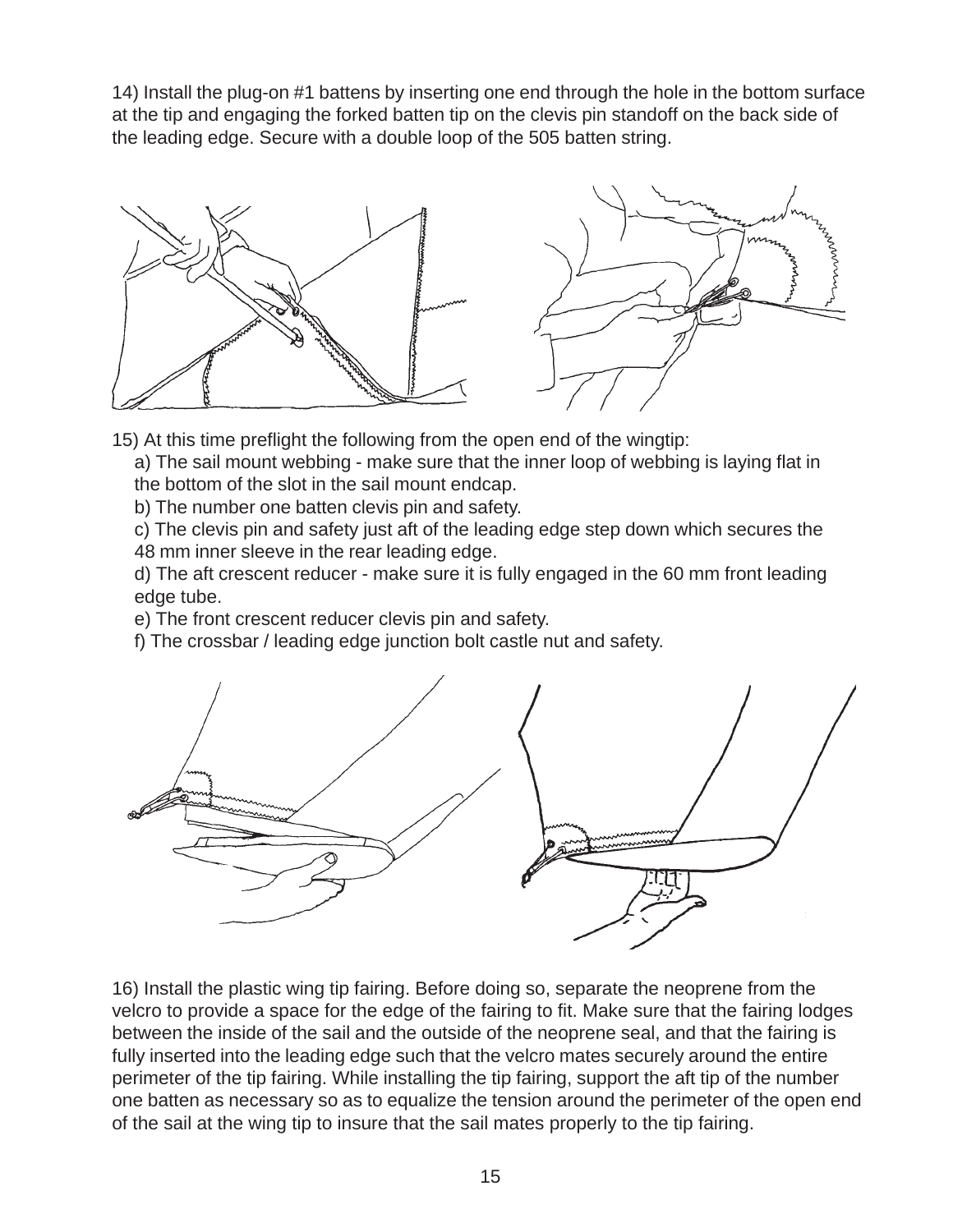17) Go to the nose and tension the swan catch wire. This is most easily done by placing a thumb under the lever handle on the swan lever and then pulling downwards on the swan lever cable to pull the control bar apex slider fully forward against the stop. Then, as you release tension on the cable, rotate the swan lever forwards and up until it clicks fully into place and the forward spring loaded swan pin slides all the way through both the lever and the hole in the far side of the channel. (This pin should have been held retracted by the flat swan spring; if it was not, retract it before performing this operation.)



*STOP: Make sure that the forward swan catch pin is fully engaged in the hole in the swan lever, and passes through and extends beyond the other side of the channel. An inadvertent release of the swan lever from the swan catch channel in flight will allow the control bar apex to slide rearwards causing a total lack of structural support for the wings and a complete loss of control of the glider. Flying the glider with the front end of the swan lever detached will slacken the wires on the glider reducing glider stability and control.*

18) By lifting up and back on the nose batten strings, push the nose battens fully back into the sail so that the tips rest on top of the noseplate. Look into the noseplate and pre-flight the nosebolt nuts and the safety on the bolt securing the top front wire.

19) Install the nosecone taking care to align it so that it lies flat on the top and bottom of the sail.

![](_page_19_Figure_5.jpeg)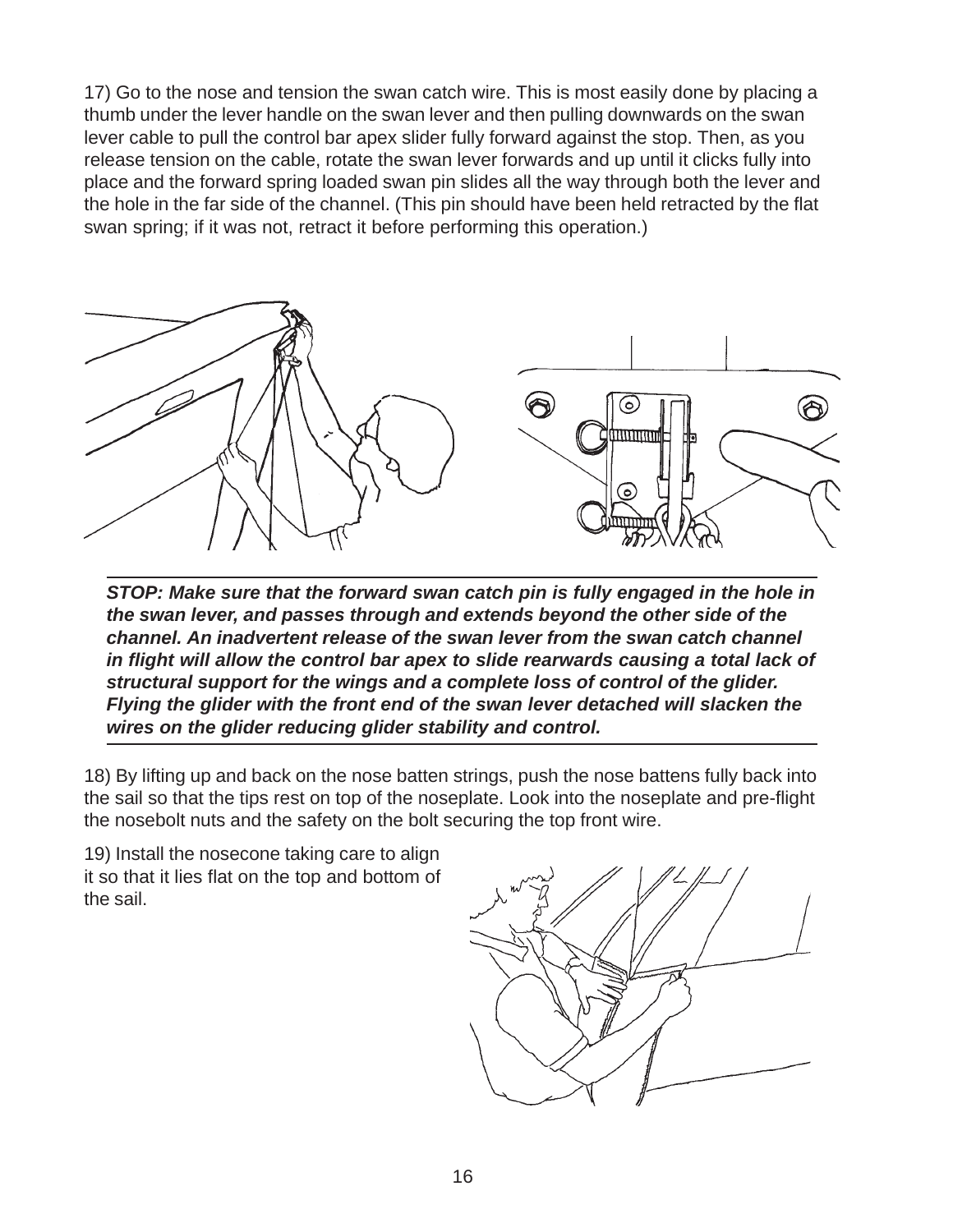![](_page_20_Picture_0.jpeg)

20) Install the bottom surface battens, inserting the end with the flat bladed plastic tip and the metal sleeve into the pocket first.

21) Install the RamAir inlet scoop over the port on the bottom surface near the nose. Reach in through the port to press the velcro surfaces together to make sure they are mated securely.

![](_page_20_Picture_3.jpeg)

22) Conduct a complete preflight of the glider, checking all assemblies which have not already been checked:

## **ALONG THE LEFT LEADING EDGE:**

Carefully check the entire length of the leading edge pocket to insure that the mylar insert is lying flat in the pocket. If any section of the mylar is folded under, de-tension the crossbar, remove the batten closest to the area of distortion, and unfold the mylar. Failure to correct such a problem will cause a severe alteration of the flight characteristics of the glider which may lead to a dangerous loss of control.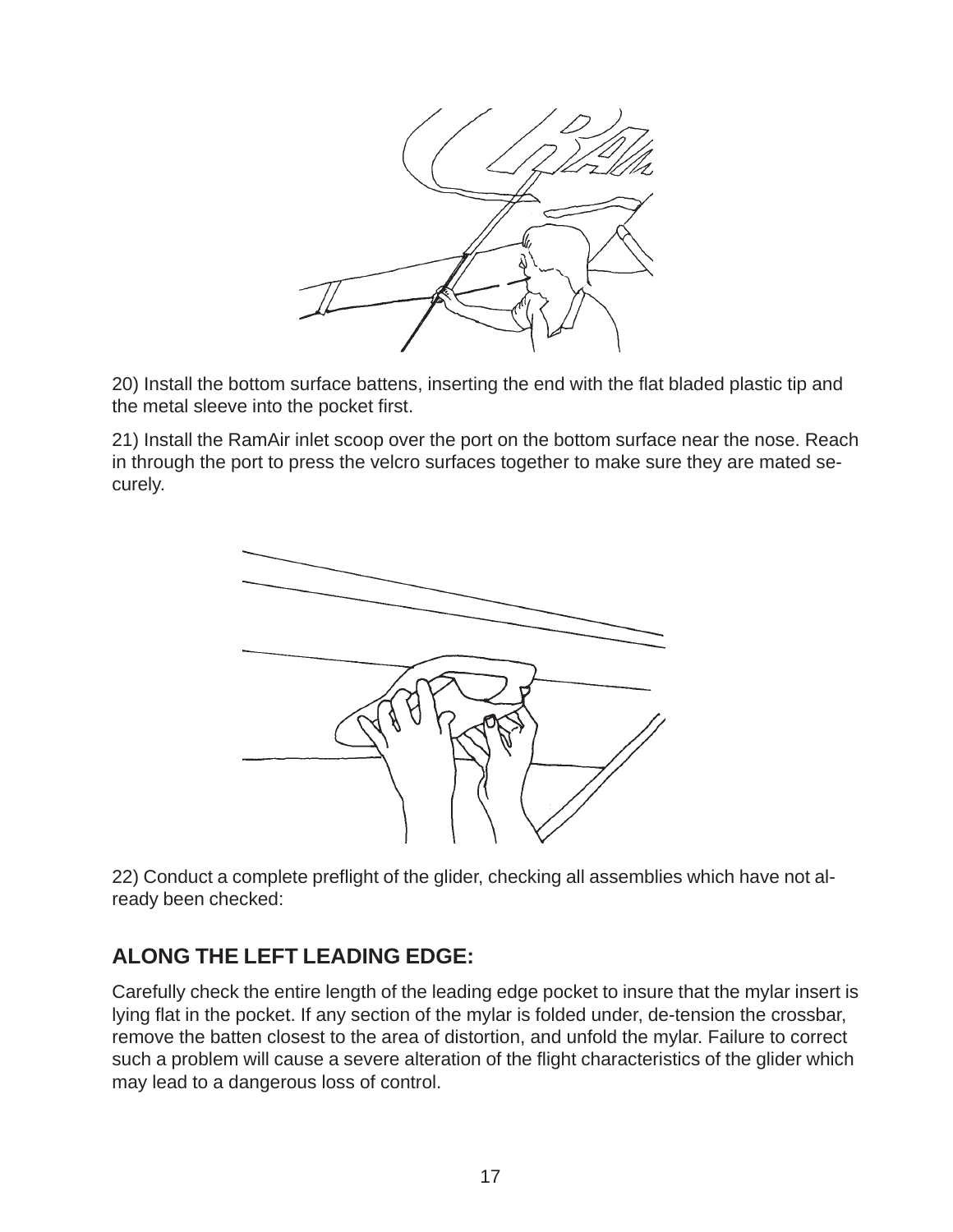While pushing up on the leading edge between the nose and the crossbar junction, step on the bottom side wire with about 75 lbs. of force. This is a rough field test of the structural security of the side wire loop, the control bar, the kingpost, and the crossbar, and may reveal a major structural defect that could cause an inflight failure in normal operation.

Open the crossbar junction access zipper and look inside, making sure that the safety ring on the junction bolt is in place and that the wires are secure and properly routed. Re-close the zipper.

![](_page_21_Picture_2.jpeg)

![](_page_21_Picture_3.jpeg)

**At the left wingtip:** You have already preflighted those parts of the glider accessible only with the tip fairing removed. At this time, check the tip again for secure and proper installation.

### **ALONG THE TRAILING EDGE, LEFT WING:**

Check that there are no tears in the sail material along the trailing edge.

![](_page_21_Picture_7.jpeg)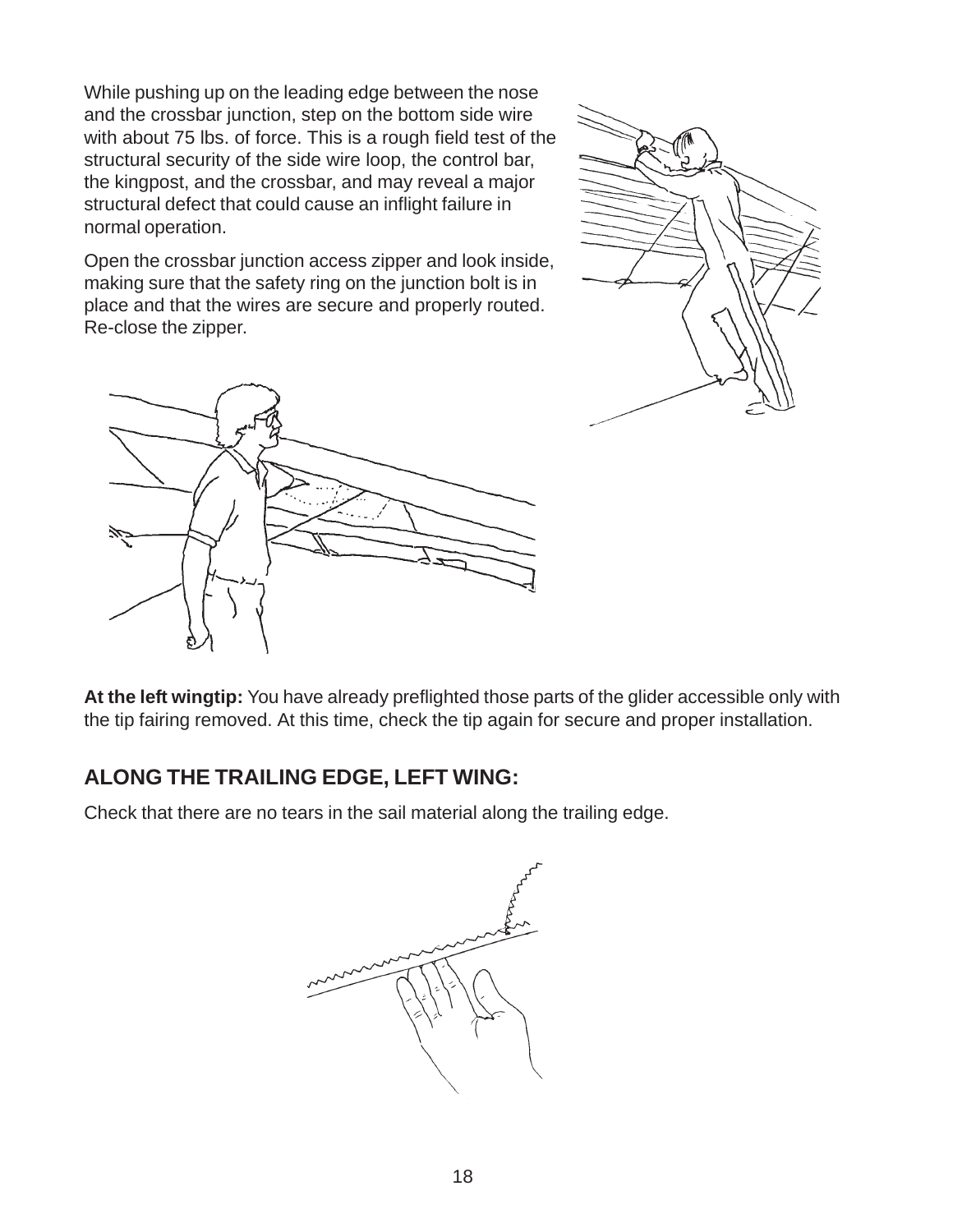Check that all batten strings are properly secured.

Check that the bridles are properly engaged, with the plastic retainer balls fully seated against the grommet, and that no bridle cable is hooked underneath a more inboard batten.

![](_page_22_Figure_2.jpeg)

### **FROM THE REAR KEEL:**

Stretch the elastic webbing seal fully upwards along the kingpost. Through the opening in the rear of the seal, check the two nuts on the top of the kingpost base bracket which secure the bracket to the keel. Check the condition of the kingpost base compensator pulleys, and check that the lower compensator cables are properly routed around the pulleys and are in good condition. Pull the top edge of the seal away from the kingpost and check the nut on the bolt which secures the kingpost bottom tangs to the bracket, and the pin, safety, and rivets which secure the tangs to the kingpost.

Check the condition of the sweep wires in the vicinity of the kingpost base bracket.

Check the kingpost top for proper attachment of the bridles and condition and routing of the upper compensator cable.

Check again that the keyhole channel is fully engaged and locked to the keyhole bolt.

![](_page_22_Picture_8.jpeg)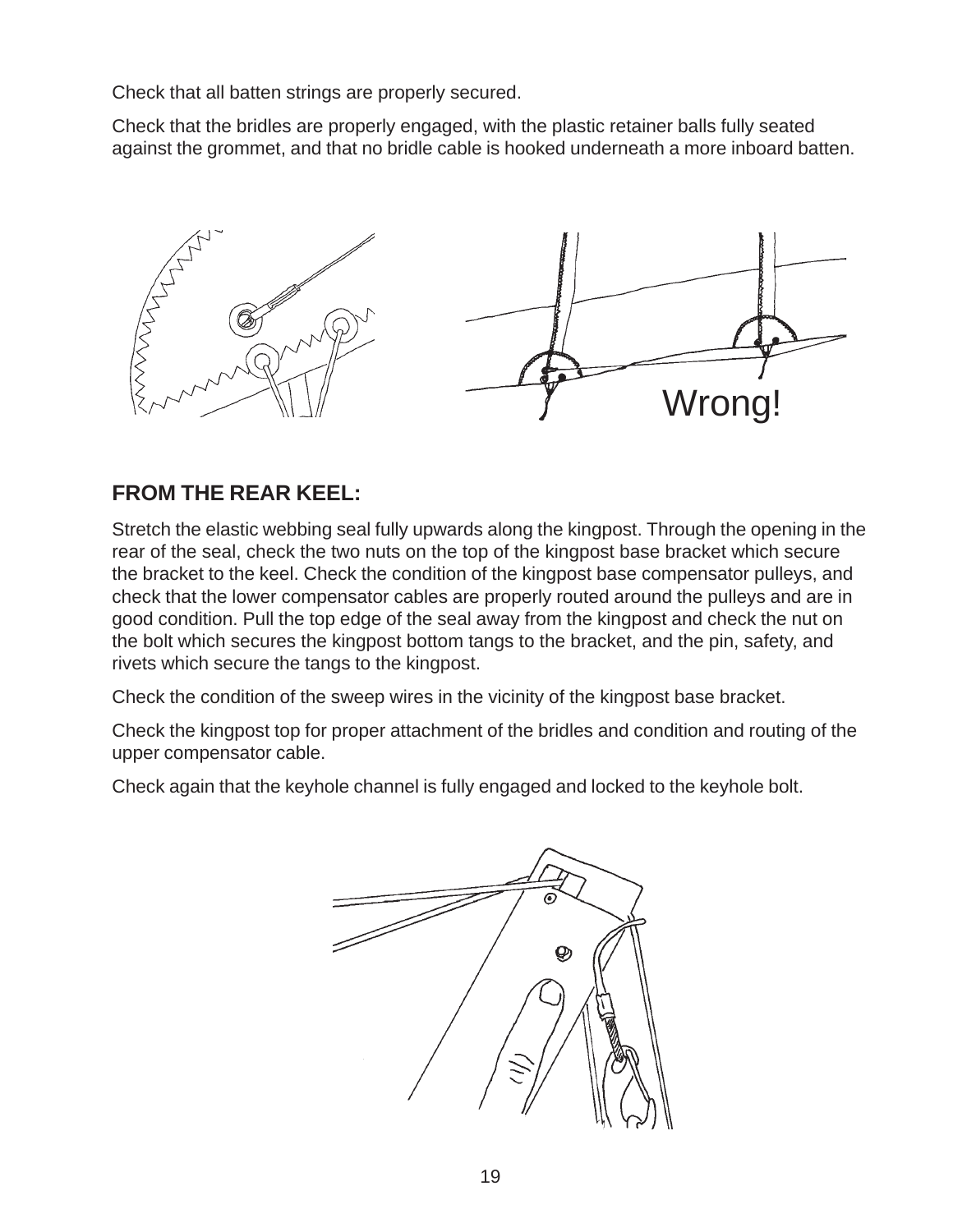## **ALONG THE TRAILING EDGE, RIGHT WING:**

Same as for left wing.

## **AT THE RIGHT TIP:**

Same as for left tip.

## **ALONG THE RIGHT LEADING EDGE:**

Same as for left leading edge.

## **UNDER THE GLIDER, AT THE CONTROL BAR:**

Sight down the downtubes, making sure that they are straight.

Check the cables at the control bar corners, making sure there are no kinks or twisted thimbles. Check for proper installation of all nuts and safety rings at the control bar corners.

Check the routing of the VG rope around the base bracket pulley, and around the control bar top pulley, and check the VG operation.

Pull back the neoprene protectors and check the control bar apex bracket hardware, including the clevis pin safeties, the control bar top plug bolts and nuts, and the elbow to apex slider bolt and nut.

Check the main and backup hang loops:

a) Check all three oval quick links to insure that the screw gate is fully closed. Check to be sure the quick links are properly aligned so that the pull is along the long axis, and that the clear plastic sleeves are in place over the links to maintain their alignment.

b) Check that the backup is properly positioned circumferentially around the main, and that the backup is secured to the main by the matching velcro surfaces. This will insure that the quick link on the backup is not positioned at the bottom of the loop.

c) Check that the longitudinal CG adjustment strap is secure - that both front and rear tangs are securely bolted down to the keel.

d) Check that the VG rope passes outside the hang loops.

![](_page_23_Picture_16.jpeg)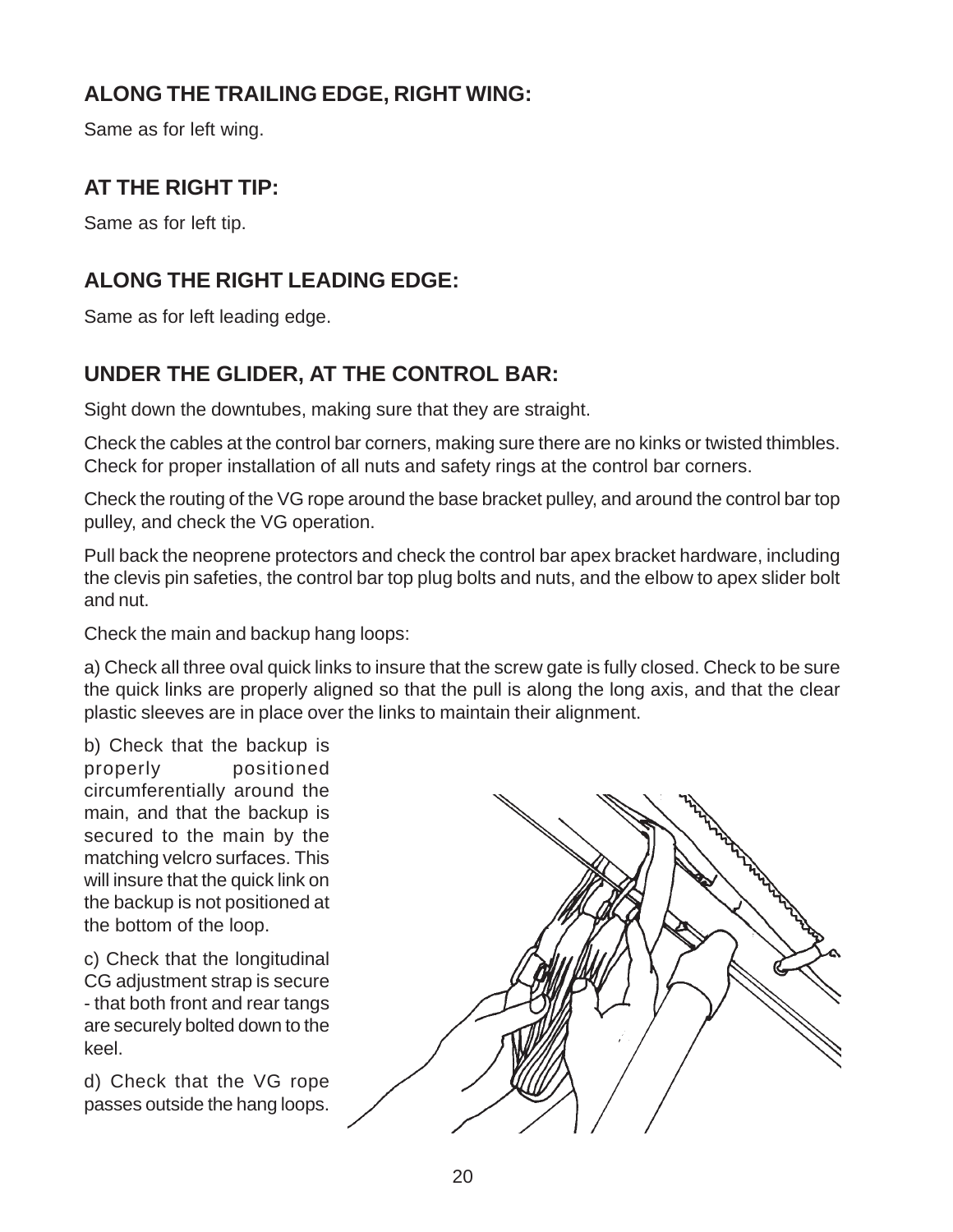*STOP ! These quick links have been tested to more than 3000 lbs, but will only have full rated strength if in good condition, if fully closed and properly oriented. Using these links, the main loop has been tested to more than 6000 lbs. and the backup has been tested to more than 7000 lbs. Never use a wrench to force closed a quick link on which the threads have been damaged - replace the link. You may use a wrench to tighten the link the last 1/4 turn after finger tight.*

*STOP! DO NOT USE any hang loop other than the type installed on your RamAir from the factory. In particular, do not use a hang loop which is looped through itself and cinched tight to the keel, and this can cause bending fatigue and eventual failure of the swan lever wire.*

Open the center zipper and check the routing of the VG rope around the pulleys, and that the pulleys are properly aligned and not twisted or tangled. Check the attachment of the lower compensator line to the crossbar center pull back cable.

Check that the front keel pocket is secured to itself with the mating velcro surfaces, and that all VG cables and ropes (but not the swan lever cable or swan lever cable bungee) are inside the keel pocket.

![](_page_24_Picture_4.jpeg)

*STOP! Whenever you undo the velcro attaching the two sides of the front keel pocket to one another, you must be sure when re-attaching them that the sweep wires are fully inside the keel pocket. Otherwise the keel pocket can be caught in the "V" between the sweep wire and VG pulley pigtail when the wings are folded in during breakdown, and the keel pocket can be ripped away from the sail.*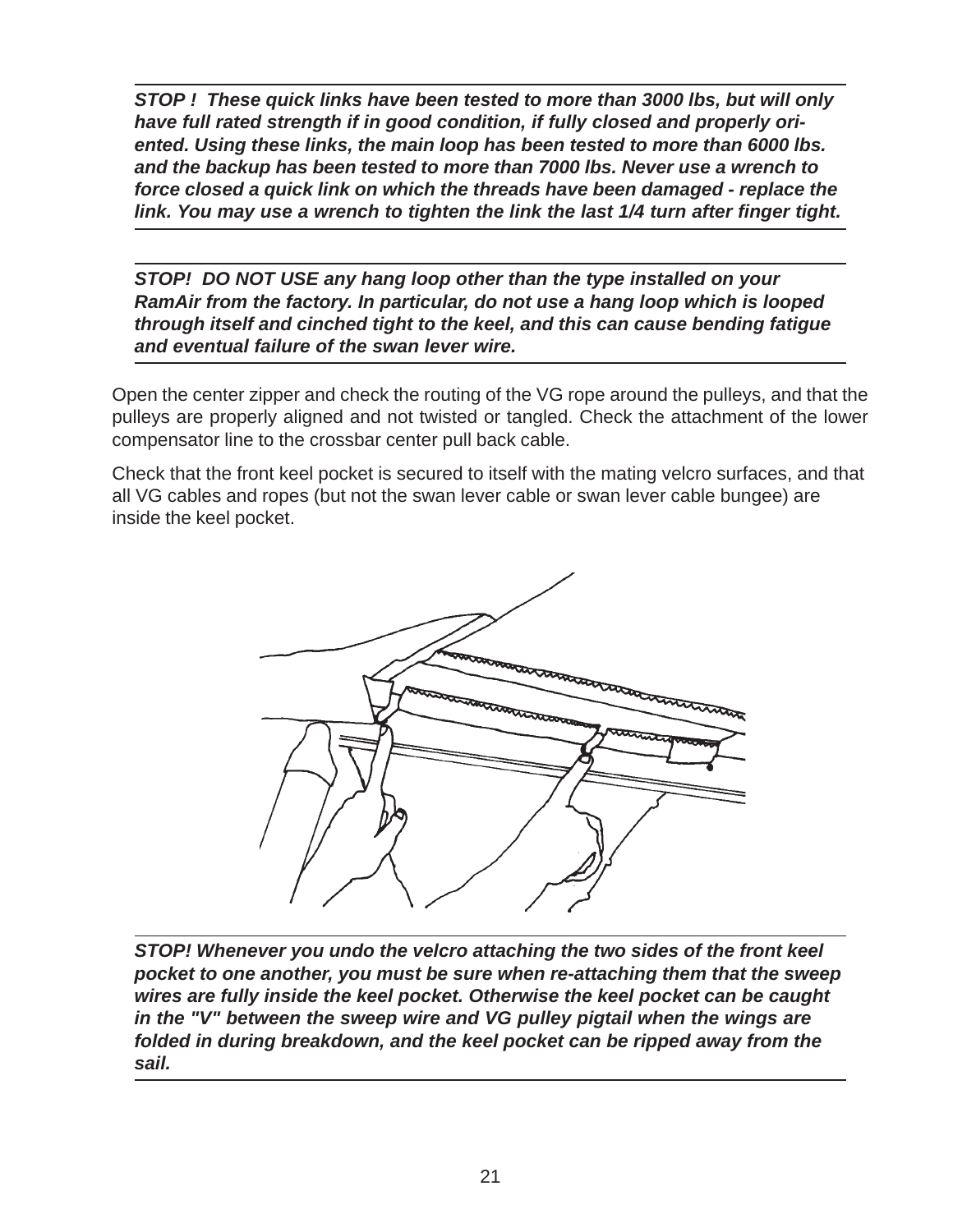#### *STOP! INSPECT THE APEX SLIDER TO VERIFY THAT THE EARS HAVE NOT BEEN BENT IN A HARD LANDING, AND THAT THE BOTTOM AND SIDE PLAS-TIC SLIDES ARE PROPERLY IN PLACE.*

**Under the glider behind the control bar apex:** Check that the root battens are engaged in all segments of the batten pockets and in the two webbing loops which pass through the bushed horizontal holes in the rear keel. Check that the keel mounted VG rope re-direction pulley is secure, and that the nuts on the securing bolts are tight.

## **LAYING THE GLIDER DOWN FLAT**

Once the glider is assembled it can easily be laid down flat on the ground.

Detach the bottom of the nose cone.

Pull down on the swan lever cable to slacken it, and then release the forward swan lever pin.

Support the nose of the glider and release the rear swan lever pin. If the control bar apex does not immediately slide aft, push gently on one control bar leg with your foot.

As the apex slides aft, lower the nose of the glider to the ground.

Reverse the procedure to set the glider upright again.

![](_page_25_Picture_9.jpeg)

### **SETTING THE GLIDER UP FLAT ON THE GROUND**

In areas where the ground is not rocky and when there are strong winds, you may wish to set up the glider flat on the ground. This is easy to do, and relatively few parts of the set up procedure are different from what has been described.

1) After unfolding the control bar and securing the basetube center sleeve, flip the glider over right side up with the control bar still flat under the glider.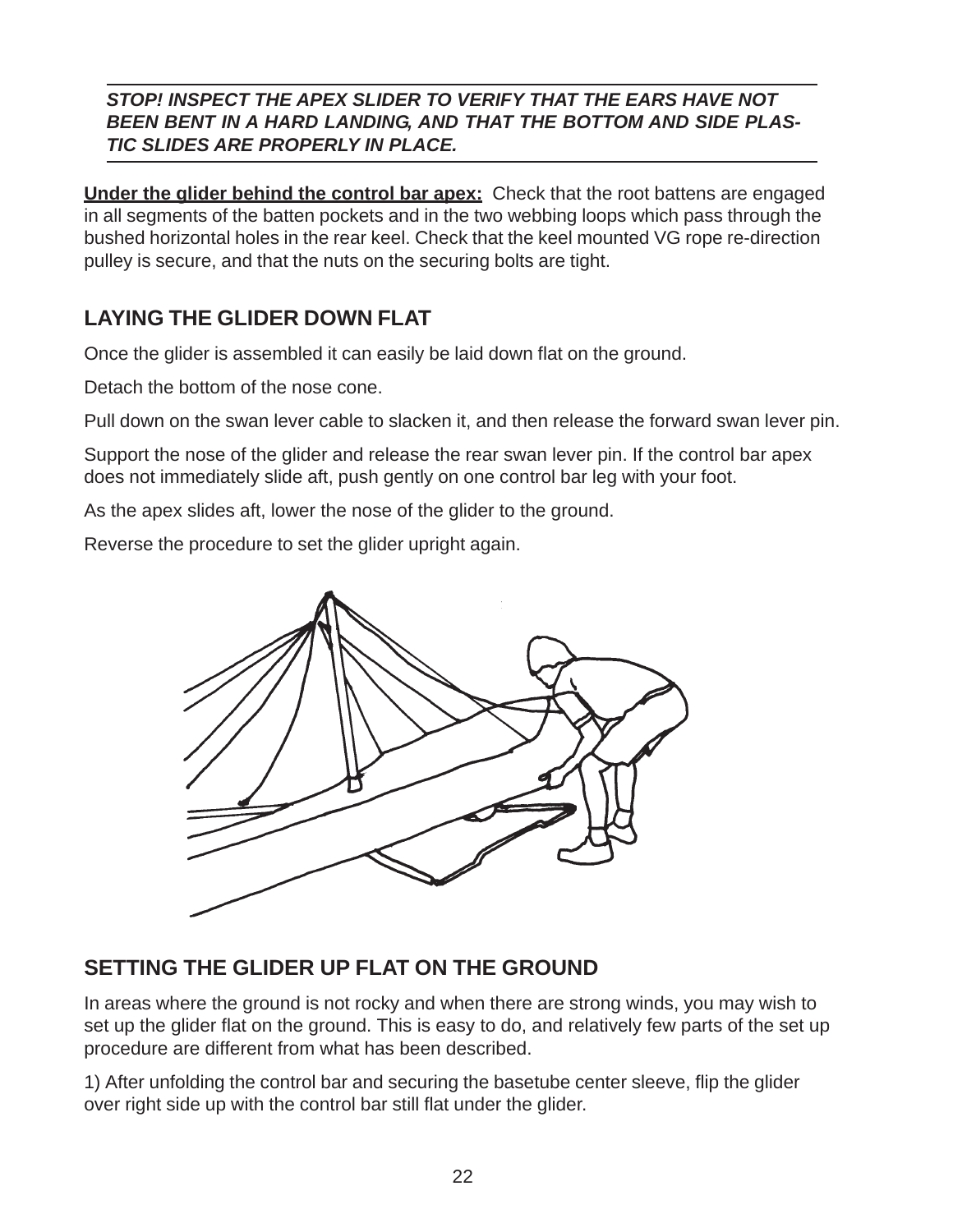2) Spread the wings and install all the battens and the wingtips. (Note: Perform all the normal preflight operations as described above).

3) Tension the crossbar.

4) Install the RamAir inlet scoop.

5) When ready, raise the nose of the glider while pulling on the swan cable by the swan lever to raise the glider up onto the control bar. Secure and tension the swan lever as described above.

6) Install the nosecone.

## **LAUNCHING AND FLYING THE RAMAIR**

*STOP! Before launching, hook in to the glider and do a careful hang check***.**

1) We recommend that you launch with the VG set between full loose and 1/3 on. The looser position gives better roll control once airborne, but not as good control of the roll attitude of the glider on the ground due to the increased slack in the side wires.

*Stop: If you launch with the VG set partly on, you must make sure that there is no way that the excess VG rope can catch on anything on the ground or that you can step on it. One way to do this is to fold the rope into a flat loop about eight inches long, and tuck it around the outside of the right downtube above the bottom front, rear, and side wires.*

If the wind is more than 10 mph or gusty you should have an assistant on your nose wires on launch, and, if necessary, an assistant on one or both side wires. Make sure all signals are clearly understood. The angle at which you hold the glider should depend on the wind speed and slope of the terrain at launch; you want to achieve a slight positive angle of attack at the start of your run.

2) Run aggressively on launch and ease the bar out for lift off.

3) The flying characteristics of the RAMAIR are typical of a high performance flex wing. Make your first flights from a familiar site in mellow conditions to give you time to become accustomed to the glider.

4) We recommend that you hang as close as possible to the basetube in the glider - this will give you lighter control pressures and better control.

#### **USING WING TUFTS**

Your Wills Wing glider has been equipped from the factory with short yarn tufts on the top surface of each wing. The shadow of these tufts will be visible through the sail. The tufts are useful for indicating the local reversal of the airflow which is associated with the onset of the stall in that portion of the wing. You can use these tufts, as described below, to help determine when you are flying at minimum sink airspeed.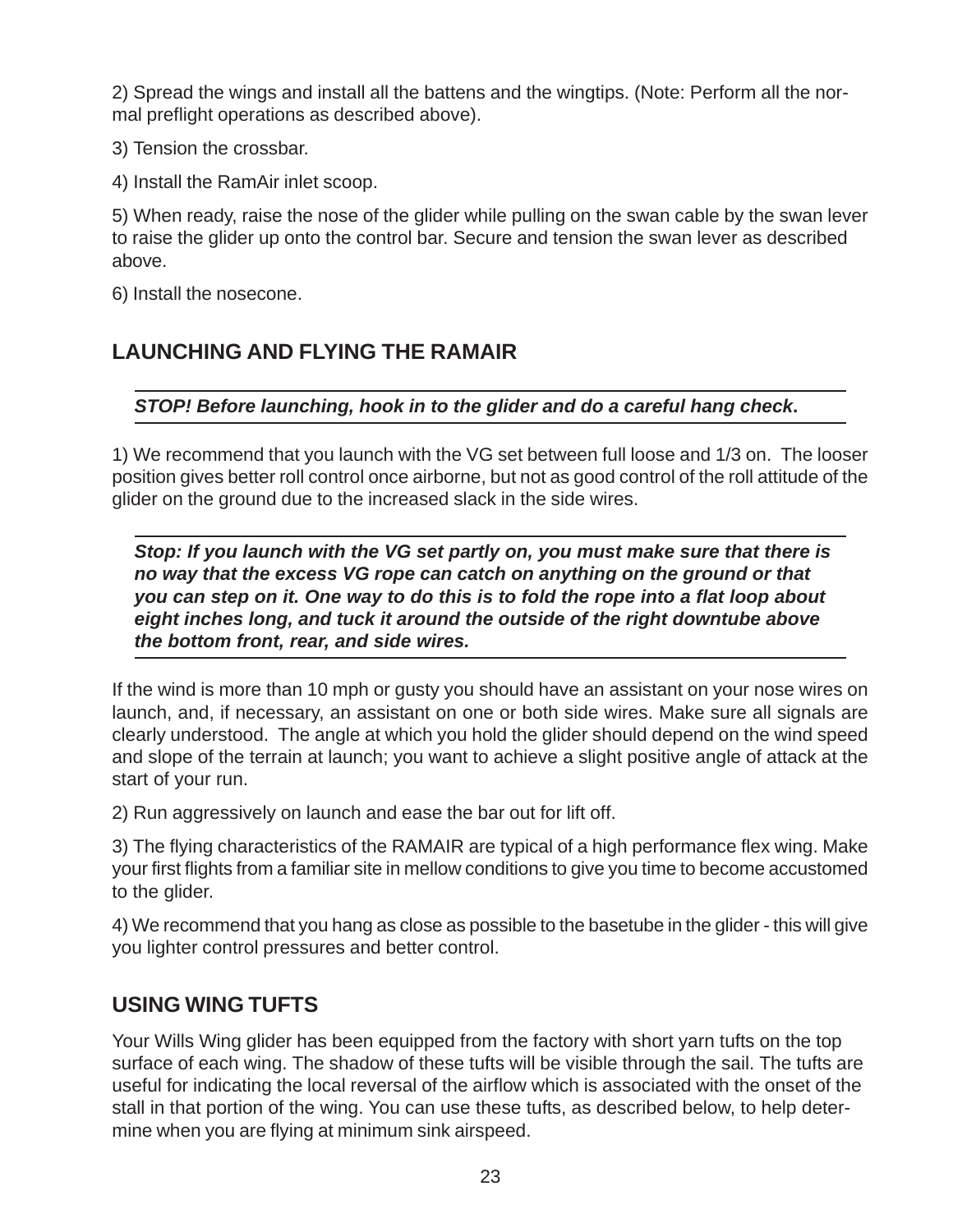There are two important airspeeds with which all hang glider pilots should be intimately familiar; minimum sink airspeed (hereinafter referred to as MSA) and minimum controllable airspeed (MCA). **The most important of these two is MCA.** Minimum sink airspeed is that speed at which your descent rate is the slowest possible. It is the speed to fly when you want to maximize your climb rate in lift, or slow your rate of descent to a minimum in non lifting air. (You would normally not fly at MSA in sinking air; the strategy there is normally to speed up and fly quickly out of the sink. By minimizing your time spent in the sinking air you minimize altitude lost, even though you have momentarily increased your sink rate by speeding up.)

**Minimum controllable airspeed** is that speed below which you begin to rapidly lose effective lateral control of the glider. Recognition of this speed and its implications is a more subtle problem than many pilots realize. We have seen several instances of pilots who were having a lot of trouble flying their gliders simply because they were unknowingly trying to fly them too slowly; below the speed at which the glider responded effectively to lateral control inputs. It is our opinion that a great percentage of hang gliding accidents are caused by inadvertent flight below MCA, and subsequent loss of control of the glider with impact preceding recovery. Such incidents are usually attributed to "stalls," but it is not the stall per se that causes the problem, indeed the glider need not even be "stalled" in the traditional sense.

There is no necessary cause and effect relationship between minimum sink speed and minimum controllable airspeed. MSA is determined primarily by the wing loading and span loading, the wing planform, the wing section characteristics, etc. MCA is influenced most heavily by the tension in the sail; how much "billow" the glider has. However, in your Wills Wing glider, as in most hang gliders, MCA and MSA evolved towards a common value during the design and development of the glider. This is so because if the wing is tuned so tight that minimum controllable airspeed is at a higher speed than minimum sink speed, then effective sink rate performance can be improved by loosening the wing so as to lower the minimum controllable airspeed. Conversely, if minimum controllable airspeed is reached at a speed below that of minimum sink, the wing can usually be tightened so as to improve glide performance without significant sacrifice in other areas.

#### **USING WING TUFTS TO FIND THE MINIMUM SINK SPEED OF YOUR GLIDER**

On a flex wing hang glider, the wing experiences a gradual and progressive stall, and different spanwise stations of the wing stall at different angles of attack. Contrary to popular belief, a hang glider wing does not stall first in the root or center section. It is true that because of wing twist the root section is at the highest angle of attack relative to the remote free stream airflow, but other factors influence the stall propagation on the wing. Specifically, a flex wing hang glider stalls first somewhere outboard of the root on each wing, approximately one fifth to one third of the way out from the root to the tip, where your tufts are located. As the angle of attack is raised further, the stall propagates both outward towards the tips and inward towards the root. If you wish to observe the stall propagation across the whole wing on your glider, you can cut some more tufts from knitting yarn, about 3-4" long, and tape these to the top surface of your sail across the rest of the span.

During normal flight the flow will be chordwise along the wing, and the tufts will point towards the trailing edge. When the wing stalls, the tufts will reverse direction, indicating the local flow towards the leading edge.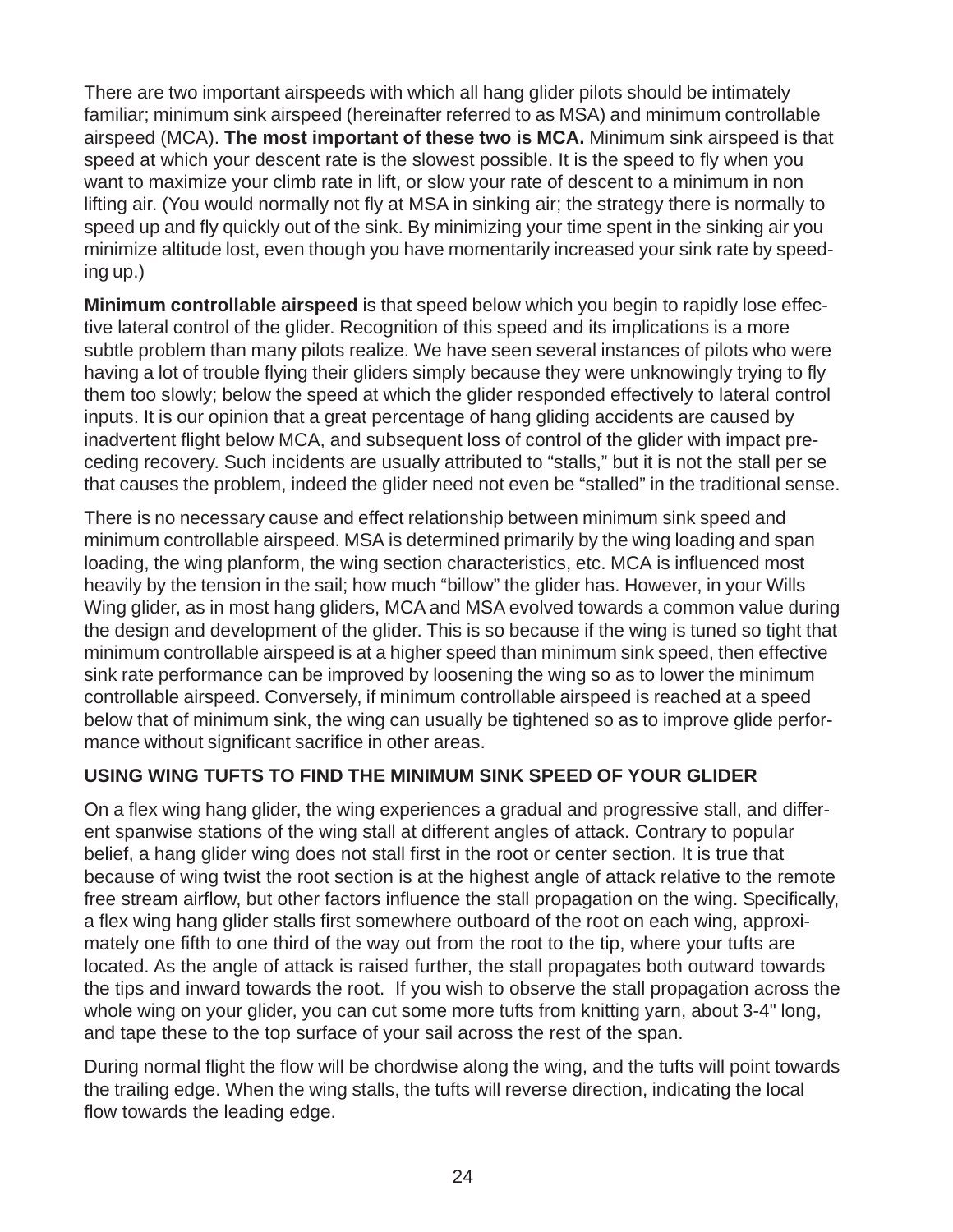At the first onset of stall, the tufts will sometimes indicate the impending separation by first wiggling, and then deflecting spanwise, before they fully reverse and point forward. The first onset of stall in the midspan occurs well before the familiar "stall break" in which the glider pitches uncontrollably nose down to recover from the stall. By the time the stall break occurs, all tufts but those farthest outboard and those farthest inboard will have indicated reversed flow.

The first onset of midspan stall as indicated by the first tickling of the tufts indicates that you have reached the angle of attack corresponding to the glider's minimum sink airspeed. This will also be very close to the glider's minimum controllable airspeed. To find the glider's minimum sink speed, fly the glider in smooth air, early in the morning or late in the afternoon. When you are well away from the terrain, and well clear of other aircraft, look up at the wing tufts while you very gradually reduce the speed of the glider. Note the speed at which the first tuft first begins to wiggle just prior to blowing spanwise toward the tip. (If the tufts contain static electricity, they may not show this lateral wiggle prior to reversal. However, you may get other clues to the beginning of separation, such as slight flutter or rumble in the top surface of the sail.) This is your speed for minimum sink rate. Familiarize yourself with the position of the control bar relative to your body at this speed, with the sound and feel of the wind, with the reading on your airspeed indicator, and with the feel of the glider in terms of pitch and roll pressures. Most of the time when you are flying it will not be practical to look up for extended periods of time at your tufts. That is why familiarization with these other, more accessible indicators is important.

After finding your minimum sink speed, experiment with roll control response at speeds just above and just below this speed to find the value of MCA and the corresponding bar position and other indicators for this speed. Realize that your effective MCA is going to be higher and higher as the air becomes more and more turbulent; control response that is perfectly adequate in smooth air will not be good enough in rougher air. Try flying the glider with the midspan tufts fully reversed; you will probably find that the glider is somewhat controllable, but only with a lot of physical effort. Note that both MCA and MSA come well before the glider actually "stalls" in the traditional sense, i.e. pitches uncontrollably nose down. You may also be able to sense, or your vario may tell you that although the glider has not "stalled" (pitched nose down) your sink rate has increased significantly. In this mode the glider is "mushing."

Once you have familiarized yourself with the glider's characteristics in this range of speeds, you will not need to look at the tufts very often. You will know from bar position and bar pressure, and from the sound and feel of the relative wind when you are at your minimum sink / minimum controllable airspeed. In general, you should not fly your glider below this speed. Be aware, however, that when you are flying at minimum sink in thermal gusts and turbulence, you will experience gust induced separation of the airflow which will periodically cause the tufts on your sail to reverse.

Of course in a turn, your minimum sink SPEED goes up because you are banked, and the bank effectively increases your wing loading which increases your flying SPEED for any angle of attack. But note this: THE TUFTS INDICATE ANGLE OF ATTACK, WITHOUT REGARD TO AIRSPEED! Therefore, if you practice flying various bank angles in smooth air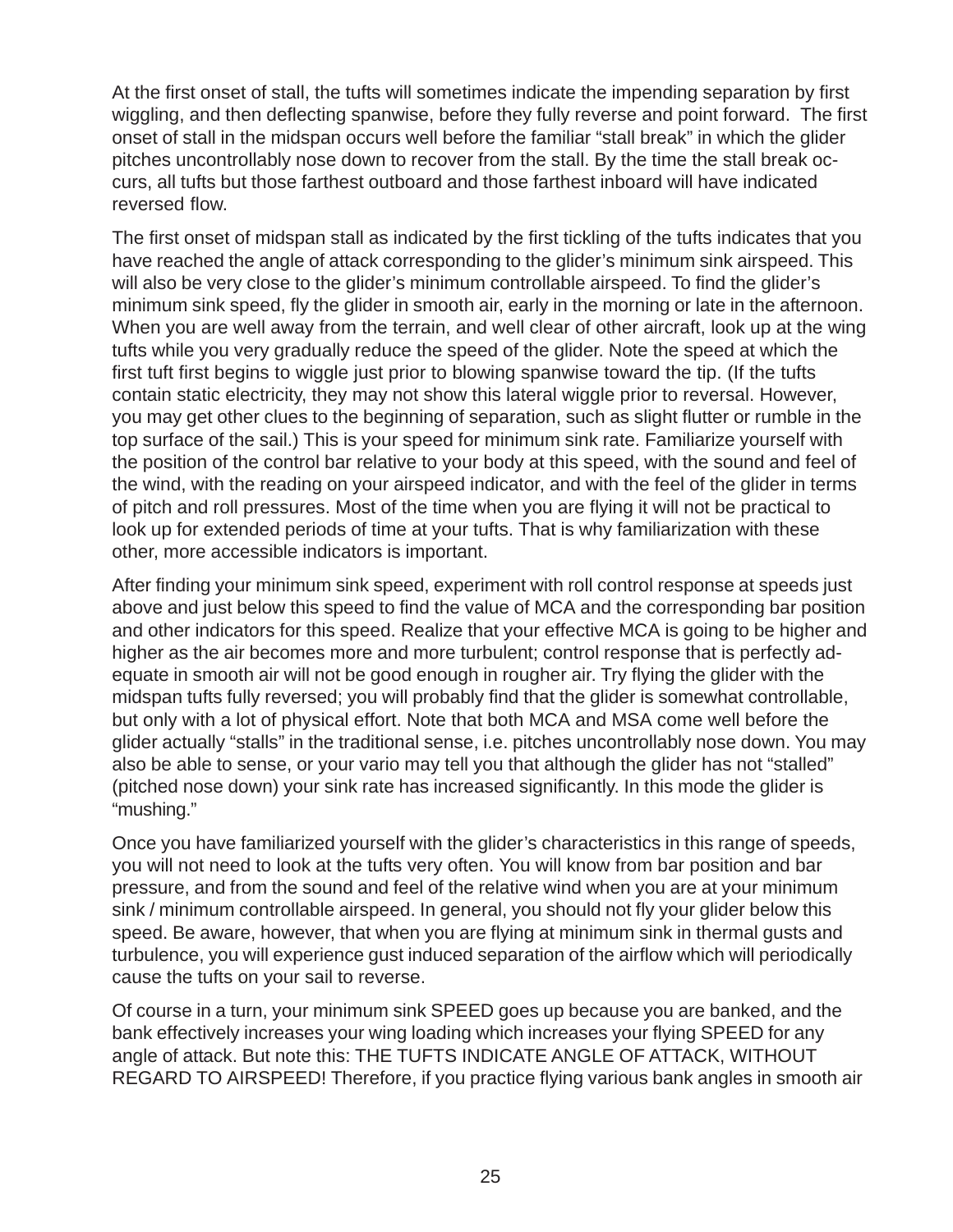(while well away from any terrain or other gliders) and watch your tufts (on the inside wing, which will be at the highest angle of attack) you will get a feel for the way your minimum sink speed varies at varying bank angles.

Also be aware that in some thermalling situations, such as when trying to maximize climb rate in a thermal with a very strong and very small core, there may be an advantage in overall effective climb performance to flying so slowly that some portion of the inside wing is partially stalled most of the time. This is, however, an advanced and potentially dangerous technique - it is the beginning of a spin entry, and if pushed just a little too far can result in a sudden and extreme loss of control and / or altitude. In general, if the tufts are indicating flow reversal associated with the stall, you will improve both performance and controllability by pulling in and speeding up a little.

One final caution: from time to time a tuft may to stick completely to the sail, and fail to properly indicate the direction of local flow. This may result from static buildup, or from the fine threads of the yard becoming caught on a seam or some dirt or imperfection in the sail. The tuft may stick while indicating normal flow, but most often it will stick after having reversed, such that the tuft will indicate a stalled condition that does not exist. One clue in this situation is to note whether or not the tuft is wiggling. Since flow reversal occurs during a turbulent separated flow, a reversed tuft should be wiggling rapidly. If it is not, it is probably stuck. A tuft indicating normal flow will not usually wiggle. An occasional application of silicone spray to the tufts, and making sure that they are positioned so that they cannot catch on any seam will minimize the problem of sticking.

### **TRIMMING YOUR GLIDER IN PITCH**

The fore and aft location along the keel of your hang point is commonly (if mistakenly) referred to as your "CG location." The location of this hang point will, all other things being equal, determine at what angle of attack and airspeed your glider will naturally tend to fly (or trim), and therefore how much bar pressure there is to pull in from trim to a given faster speed, or how much pressure there is to push out from trim to a given slower speed. The farther forward your hang point is, the faster the glider will trim, the less effort will be required to fly fast, and the more effort will be required to fly slow. Since the RAMAIR has very light pitch pressures at speeds above trim, it is usually best to trim the glider at near minimum sink airspeed. Hang loop fore and aft position is adjusted by removing the forward tang securing the adjusting loop to the keel, threading the adjusting loop through the forward and rear tangs until the desired position is achieved, and re-attaching the forward tang to the keel.

**PLEASE NOTE:** We recommend that you not stow your glider bag, or any other cargo on the glider. The practice of putting your glider bag inside the sail, for example, can drastically alter the pitch trim and static balance of your glider, and adversely affect its flying and landing characteristics. The best place to carry your glider bag or other cargo is in your harness.

In the absence of the use of tufts, it has become common for pilots to talk about bar position, or about indicated airspeed, when trying to communicate how to trim a glider properly or how to fly a glider at the proper speed for a given situation. The problem is that these methods are unreliable and inconsistent from one pilot to another even on the same glider. The angle at which your harness suspends your body in your glider has a great deal to do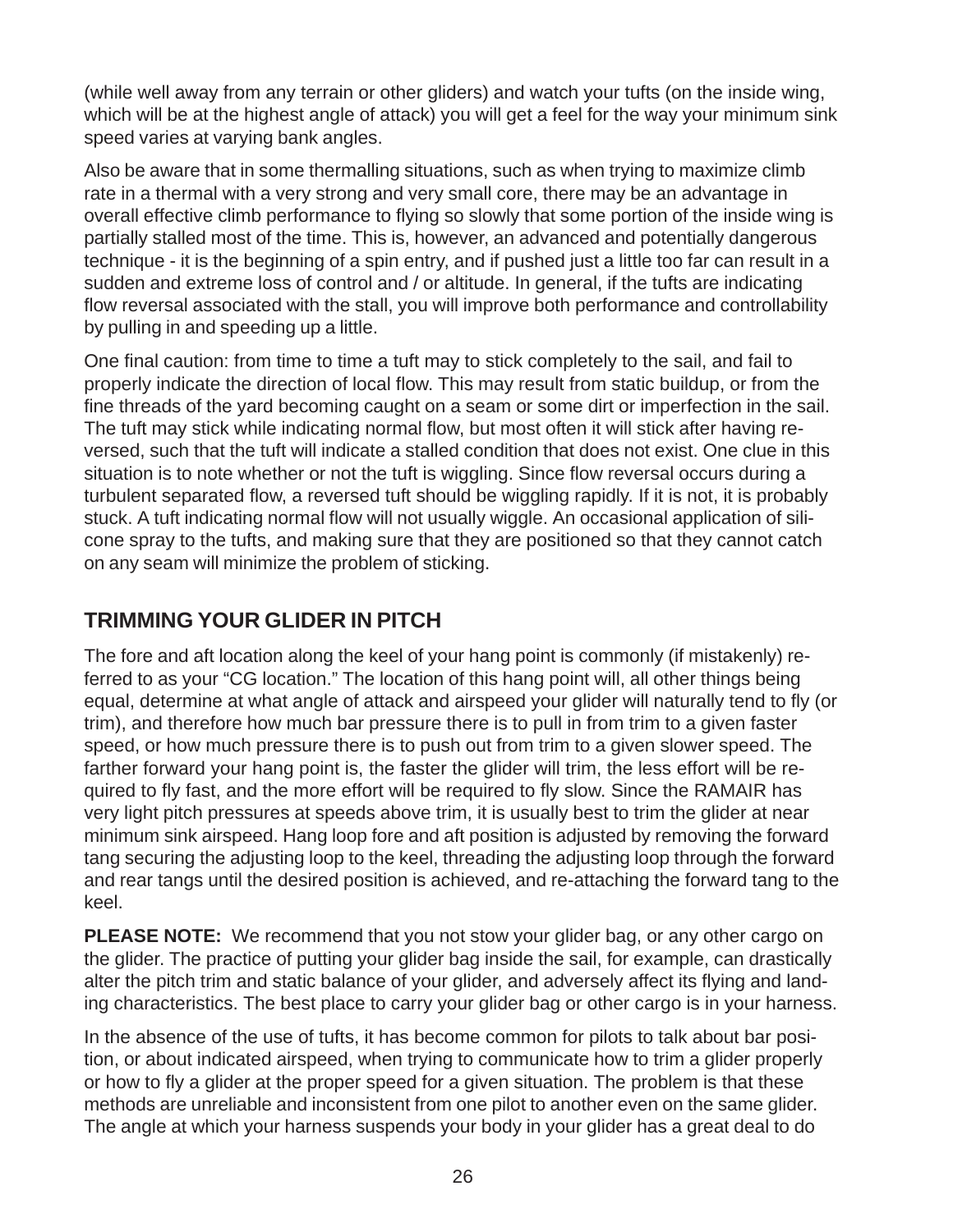with your perception of the bar "position" relative to your body. Airspeed indicators vary in their indicated airspeed depending on the make of the instrument, its calibration, any installation error, etc. The use of tufts gives you an absolute first hand indication of the actual aerodynamic event associated with two critically important airspeeds on your glider. It is a potentially useful tool that may improve your flying.

#### **SPEEDS TO FLY AND USING YOUR AIRSPEED INDICATOR**

The Wills Wing Hall Airspeed Indicator has been specially designed to help you fly your RAMAIR at the proper speeds for optimum safety and performance. The RAMAIR is quite sensitive in pitch, and it is easy to find yourself flying too fast for optimum performance or control.

There are four color coded bands on the ASI:

White: This is the range from 20 mph to 30 mph. This is the normal thermalling speed range for light to moderate thermalling conditions. Try to keep your speed within this range when thermalling in light to moderate conditions. Very strong or turbulent conditions will warrant a faster flying speed.

Green: The top of the green region represents the placarded maximum rough air and maximum maneuvering speeds. This speed of 52 mph should not be exceeded except in smooth air, and no abrupt large control deflections should be used above this speed. In significant turbulence it is recommended that you keep the airspeed "in the green" for best control and stability and best structural margin at all times.

![](_page_30_Figure_6.jpeg)

Yellow: This region represents the upper speed range between maximum rough air / maximum maneuvering speed and the speed never to exceed. You should fly in this range only in smooth air as described above.

Red Line: This is your never to exceed speed. At no time should you fly faster than this speed.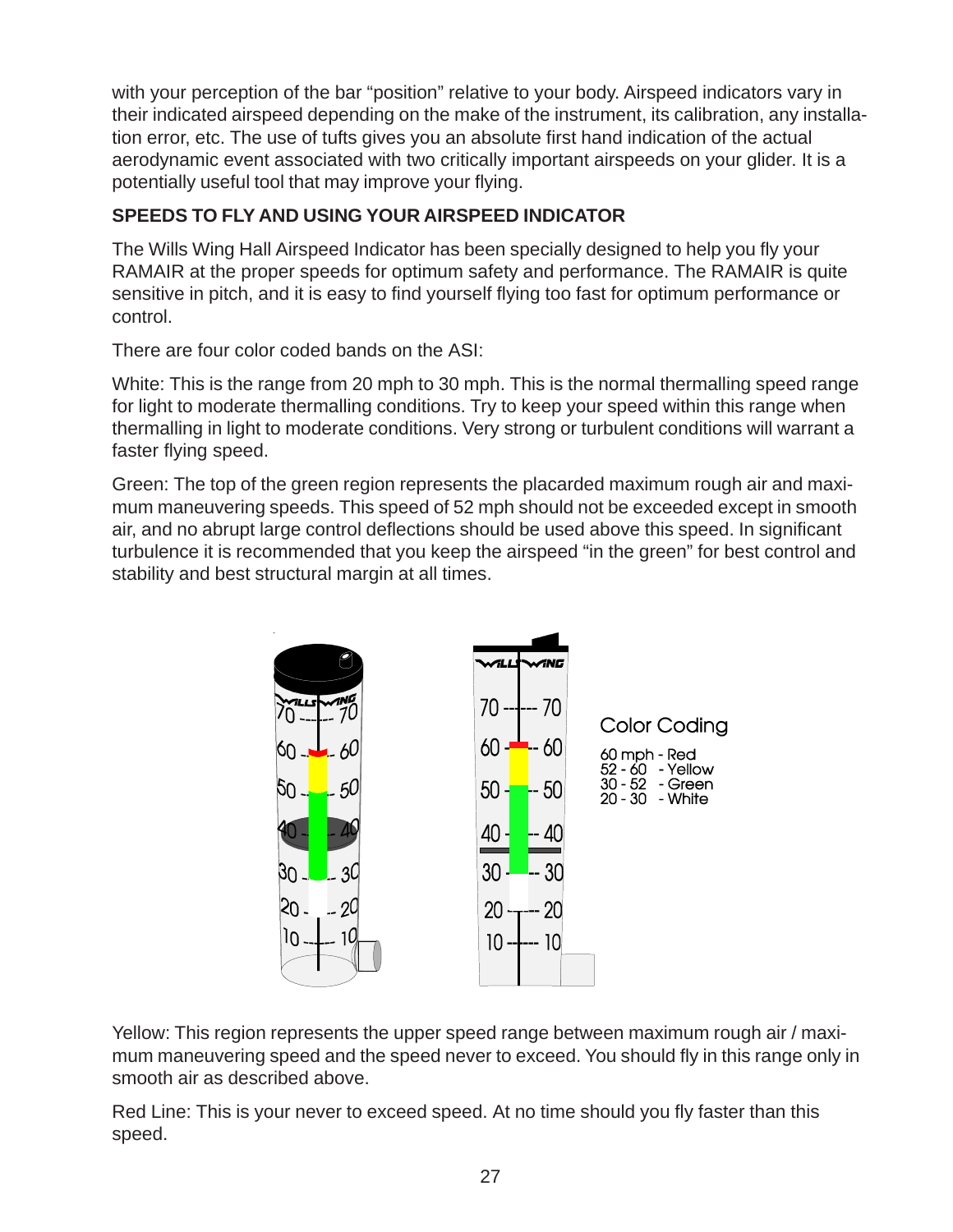#### *Stop: The design of the Hall type airspeed indicator involves using a ram air versus static pressure differential to raise a disc in a tapered tube against the force of the weight of the disc. Because of this the ASI has certain operating limitations:*

a) It is only accurate in one G flight. If you are turning at a bank angle of more than 30 degrees, the ASI will read artificially low as a result of the G loading of the turn. Reliance on the ASI for limiting airspeeds in high banked sustained spiral maneuvers will likely cause you to exceed the placarded speed limitations of the glider and will compromise your safety.

b) It is only accurate when within 15-20 degrees of the vertical orientation.

## **USING THE VG SYSTEM**

The RamAir VG system uses a 7:1 reduction system of pulleys to allow for up to a 4.75" (4.0" on the 146) rearward adjustment of the crossbar center and up to a 2.7 degree increase in the airframe nose angle. Tightening the VG increases the spanwise tension which the airframe places on the sail, reducing the spanwise twist and the sail elasticity. The result is an increase in L/D performance and a reduction in roll control authority and roll control response.

The VG is activated by pulling laterally on the VG rope and then setting the rope in the basetube cleat. The relatively short throw of the rope (about three feet) makes it possible to adjust from full VG loose to full VG tight in one pull. However, it is easier to make adjustments of no more than half that amount at one time. The recommended procedure for increasing VG tension is to grasp the rope firmly at the cleat, and pull straight across behind the basetube.

Two different types of VG cleats are used on the RamAir. Early models have a traditional jam cleat mounted to the top of the basetube, Later models use a V cut knife edge cleat mounted to the back of the basetube pulley bracket. With the early cleat, when the desired degree of pull is achieved, move your hand up and over the basetube and then down to drop the rope into the cleat. With the late model, simply move your hand straight aft under your body to engage the cleat. In either case, as you release tension on the rope, the cleat will secure it in the desired position.

When using the basetube mounted cleat, your first attempts may seem just slightly awkward due to the rope not being captive in the cleat. However, with a little practice you will find it easy to set the VG quickly, exactly where you want it.

Like the HP AT, and unlike some other gliders, the full loose setting of the VG on the RAMAIR is intended to be used. This setting does not represent a degraded performance tuning configuration. VG full loose is a very useful configuration for maximizing control ease and response while retaining excellent performance. It is the recommended VG setting for working lift when any degree of turbulence is present, or when you are in proximity to terrain or other aircraft.

Between VG full loose and VG one third, the glider retains good ease of control and control response. Tighter than VG one third, the glider's roll pressures increase markedly and the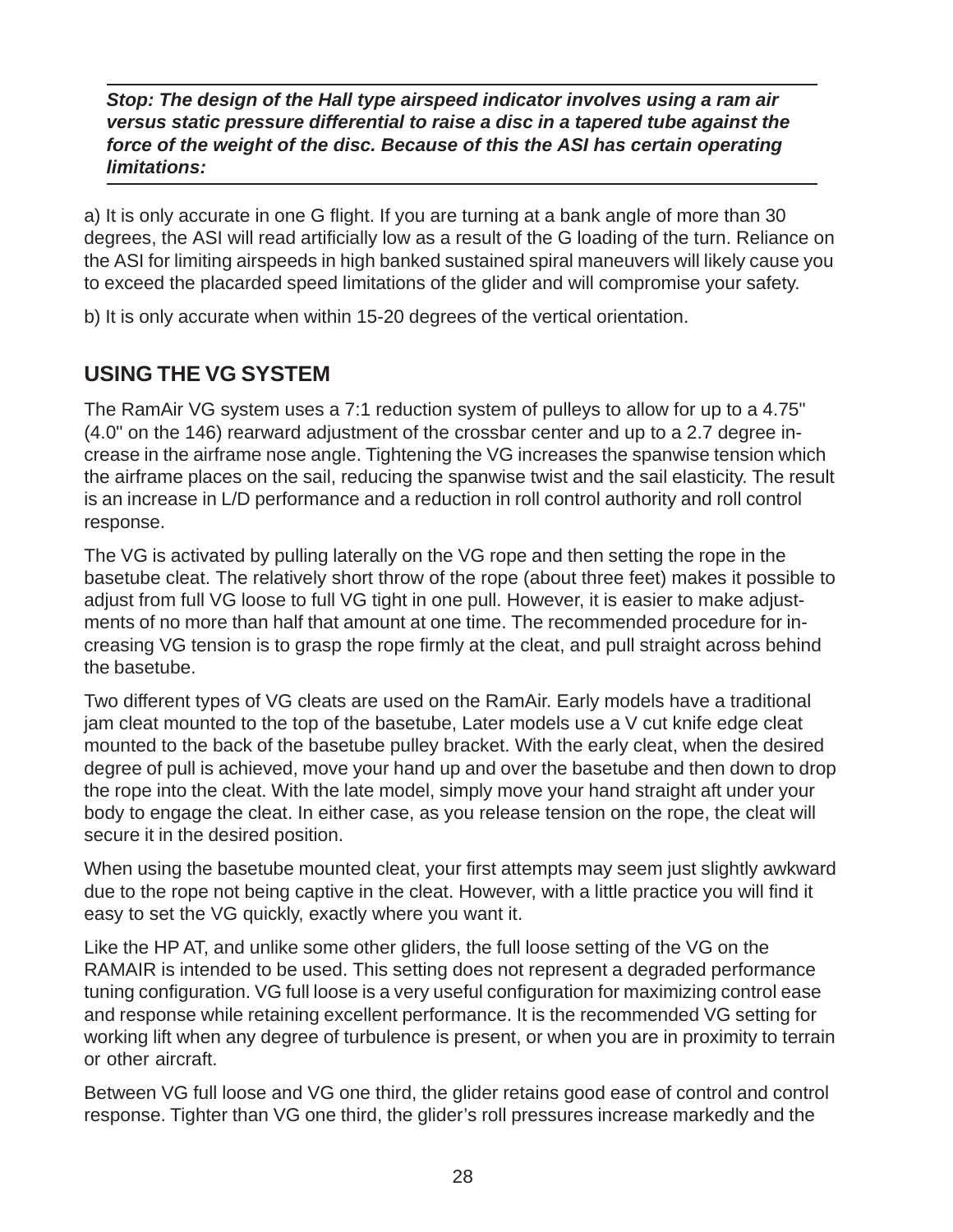roll rate becomes significantly slower. Tighter VG settings are recommended for straight line gliding, or for flying in smoother conditions when well clear of both the terrain and of other gliders.

![](_page_32_Figure_1.jpeg)

**Standard Aircraft Approach Pattern** 

## **LANDING THE RamAir**

We recommend using an aircraft landing approach (45 entry leg, downwind leg, base leg, and final leg) whenever possible, and we suggest that you practice making your approaches with as much precision as possible. Under ideal conditions, landing approaches are best done so as to include a long straight final into the wind at a speed above best L/D speed. Making your approach with the VG set at between full loose and 1/3 on will increase your lateral control authority and shorten the length of your final "float" and is therefore recommended, especially in light winds when landing in a smaller field. In a very limited field, or a field which slopes slightly downhill, when landing in light wind, you may need to make your final approach at a slower speed, perhaps as slow as minimum sink, in order to be able to land within the field. In winds of less than 5 mph, if the slope is steeper than 12:1, you should seriously consider landing downwind and uphill; or crosswind and across the slope.

Making your approach VG full loose to VG 1/3 will also increase the glider's roll sensitivity, and some pilots have had difficulty with roll yaw oscillations on final. The best way to avoid this is to fly your entire approach at a constant airspeed, and to control your touchdown point by making adjustments to the shape of your pattern. In particular, you should avoid the technique of making a diving turn onto final. This maneuver, sometimes called a "slipping turn" is often taught to hang glider pilots as a way to lose altitude during the approach. It works reasonably well with low performance low aspect ratio gliders which have high levels of yaw stability and damping, and which are able to lose energy by diving because of the large increase in drag at higher speeds. On a high performance glider, this technique serves only to convert the energy of altitude to energy of speed, while at the same time suddenly increasing the glider's sensitivity to control inputs. The result is a high probability of overshooting the intended landing point and the prospect of roll / yaw oscillations which may interfere with a proper landing.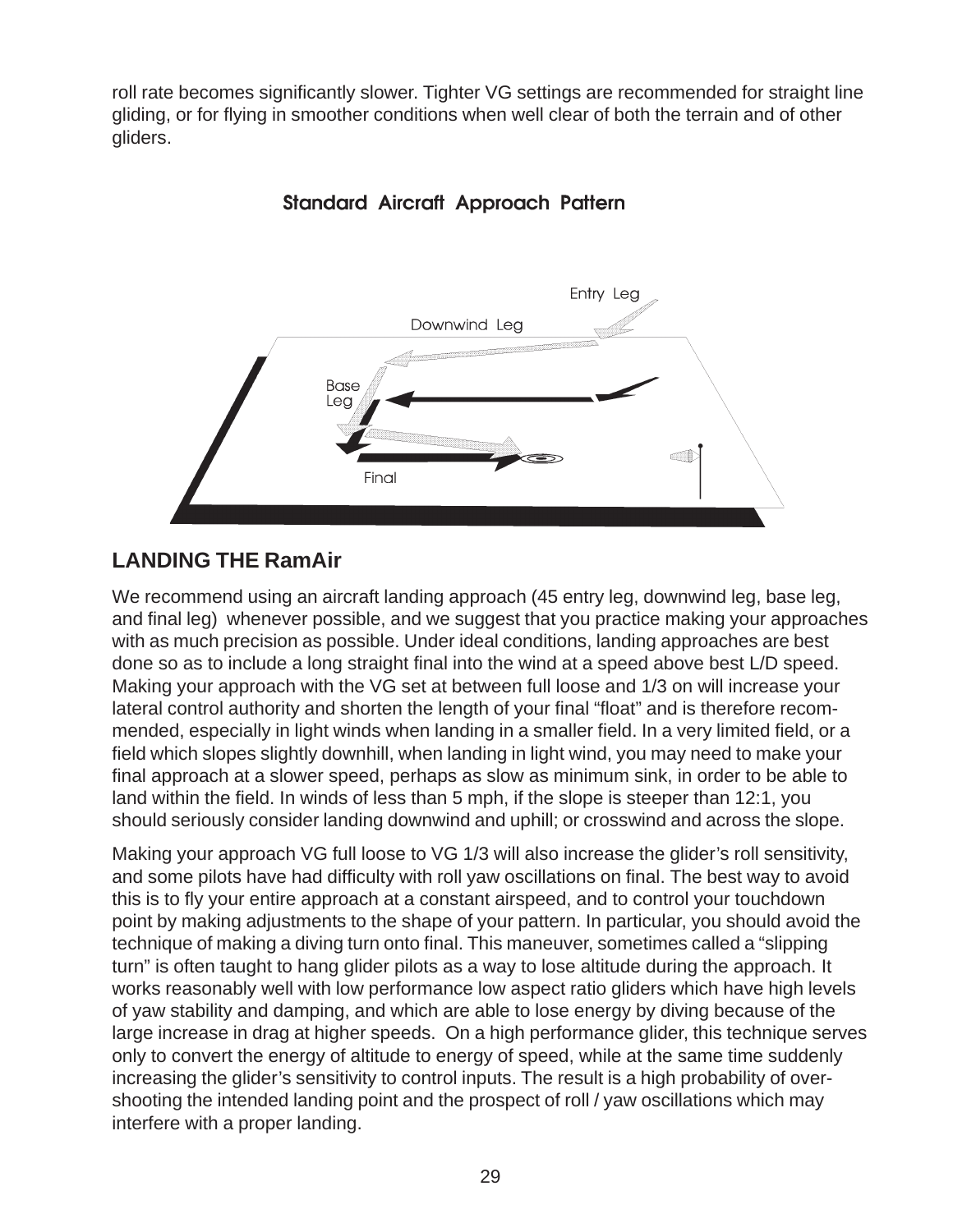On final approach, fly the glider down to within just a few feet of the ground, and bleed off excess speed in ground effect while keeping the wings level and the nose into the wind. Your body position should be inclined with your head and shoulders forward and your feet and legs trailing behind, with your hands at shoulder width and shoulder height on the uprights. As the glider begins to settle in a mush, and before you have extended your arms significantly, give a sharp aggressive flare pushing your arms and shoulders forward and your hips, legs and feet backwards. The braking effect of the flare will allow your feet to swing under you as the glider's forward motion is arrested.

![](_page_33_Figure_1.jpeg)

![](_page_33_Picture_2.jpeg)

Note: Landing in a significant wind does not require a substantial landing flare; the pilot merely slows to near zero ground speed and touches down. The proper flare in light or no wind conditions is a dynamic action which causes a sudden and severe pitch up rotation of the glider. Pilots who have trouble with the flare, and with the glider nosing over during landing, usually do so because of one of the following problems: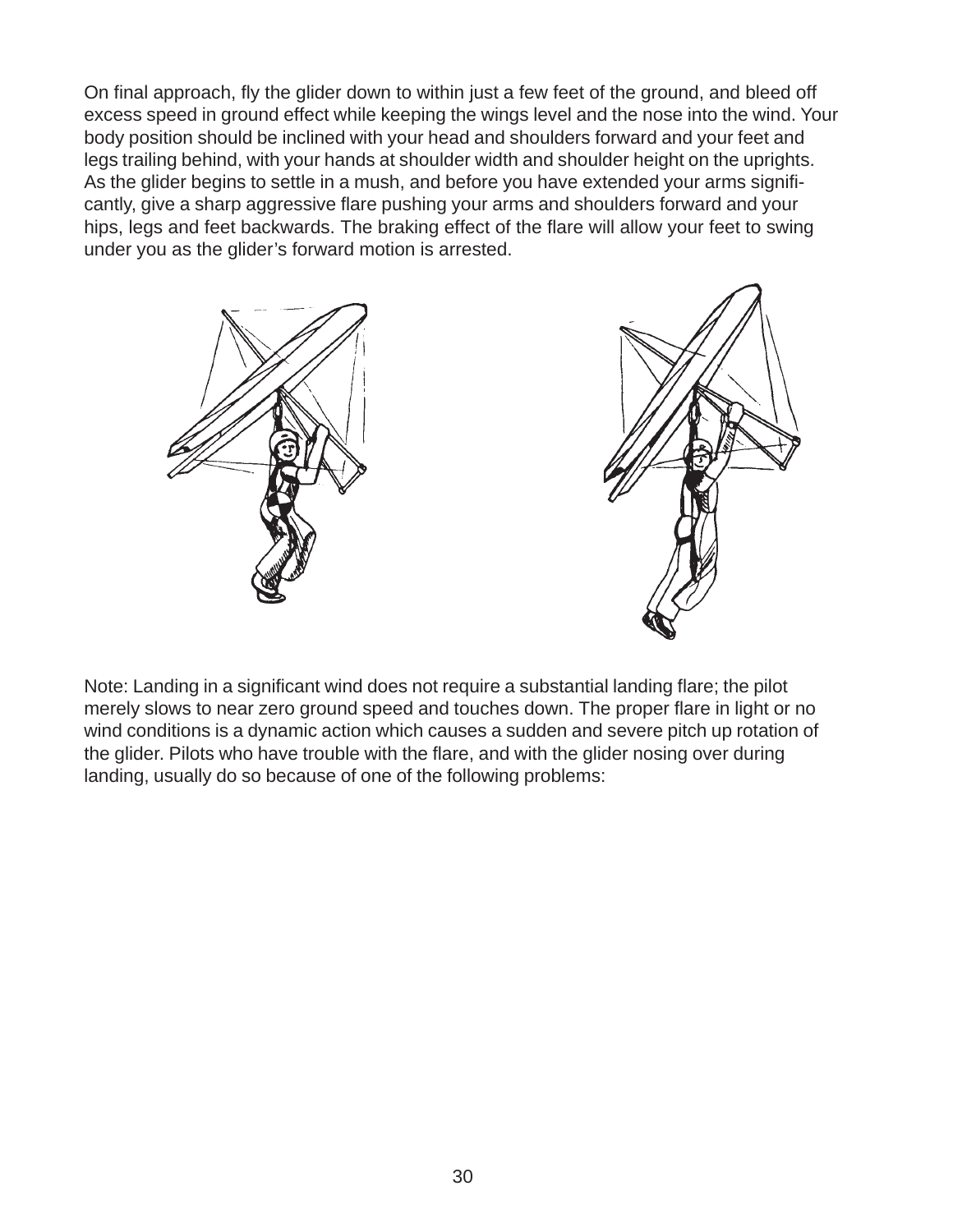a) Harness leg straps too long / hanging too low below the glider, and / or hands too low on the control bar. This reduces pitch authority and prevents an adequate flare.

![](_page_34_Picture_1.jpeg)

b) Improper body position - pilot leaning back, (away from the anticipated hard landing), with feet extended in front. This moves the pilot's center of mass forward ahead of his shoulders, effectively shortening the pilot's arms and reducing flare authority. The proper position is with the pilot's body inclined forward, with the shoulders out ahead of the pilot's center of mass. Thinking about pushing "up" instead of "out" when flaring may help you to maintain the proper forward inclined body position.

### **RamAir Breakdown**

Breakdown of the glider is the reverse of assembly.

1) Remove the nosecone and RamAir inlet scoop and put aside. Remove any instruments.

2) You must at least detension the swan lever before you will be able to detension the crossbar. If you plan to break the glider down flat, completely disconnect the swan lever and lay the glider down.

3) If you are breaking down on the control bar, detension the swan lever but do not disconnect it. Remove the wingtips, the number one through number five battens, roll the sail at the wingtips and install the wingtip cover bags. Store the tip fairings one inside the other and place between the leading edges aft of the keel after the glider is in the bag.

4) Detension the crossbar and remove all the remaining battens, including the bottom surface battens, (but not including the nose battens).

5) Fold the wings in pulling the sail over the top of the leading edges.

6) If you leave the bridles attached, make one more fold in the sail bringing the trailing edge towards the keel. Roll the sail gently and carefully, and install the velcro sail ties.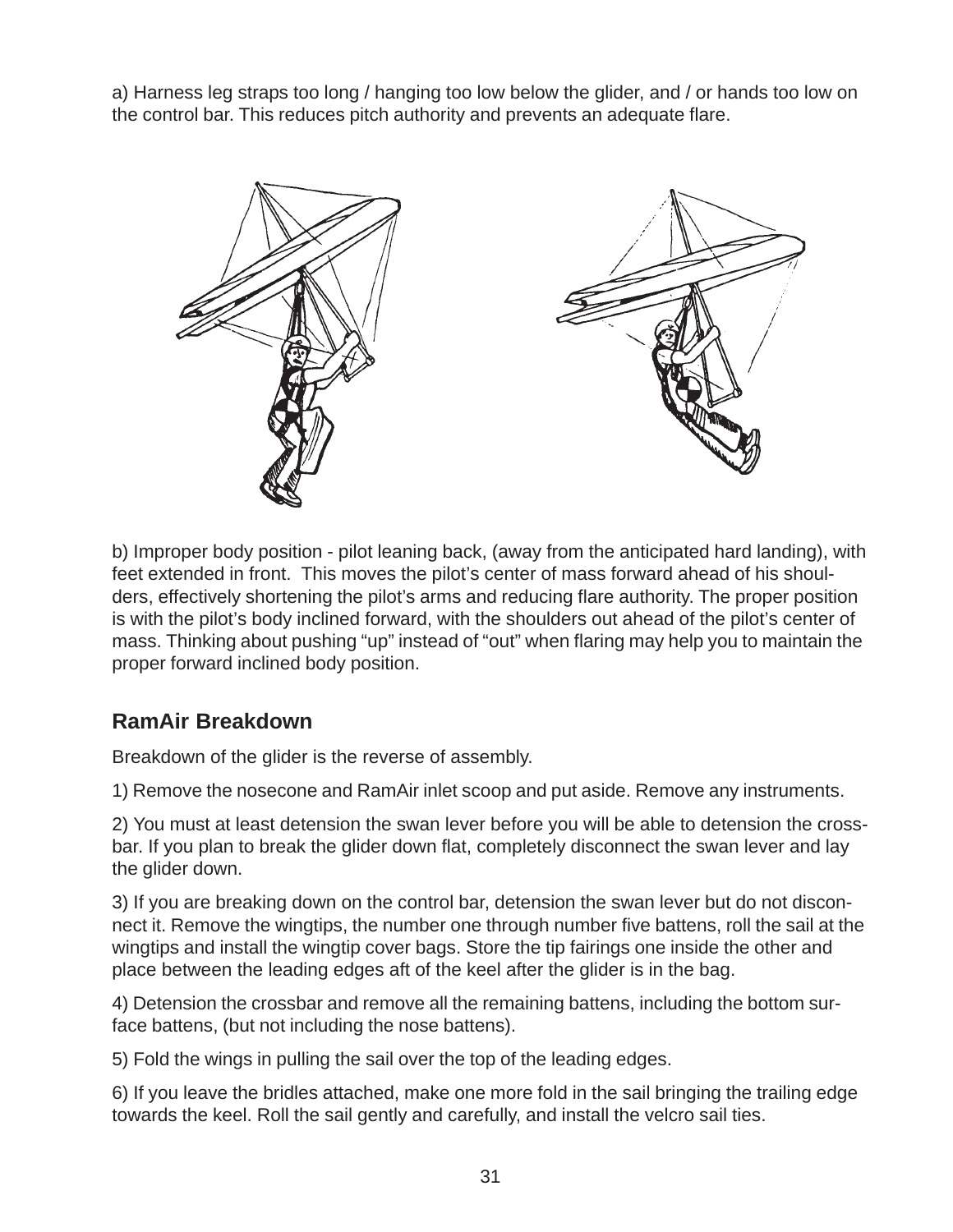*STOP: Do Not attempt to stuff the sail between the mylar pocket and the leading edge tube at any point behind the kingpost base. The internal fabric ribs prevent this. Because of the fabric ribs, the rear edge of the mylar pocket in the last 1/3 of the leading edge has a strong tendency to become creased at the rear edge of the mylar insert. To prevent this it is necessary to roll the aft part of the sail very gently, install the aft velcros loosel, and then, as a final step, work your way along the rear edge of the mylar pocket as far down towards the tip as possible, pulling the sail behind the mylar pocket away from the leading edge so that the mylar pocket lies flat and is not curled under at the rear edge.*

*One of the four narrow velcro ties has a pad sewn to it. This is to be used on the right wing, adjacent to the cheek block pulley on the keel. The pad should be positioned so as to be centered on the cheek block pulley.*

7) Install the glider bag. If breaking the glider down on the bar, at this point detach the swan wire at the nose, rock the glider at the nose so that it is square to the control bar apex, and lower the glider towards the ground as the apex slides aft. As the glider nears the ground, reach down for the control bar basetube, lift it off the ground, and flip the glider over onto it's back.

8) Fold up the basetube. Replace all protective bags as you pack the glider away.

*STOP: When folding in the folding basetube take care to avoid two problems: a) Do not fold the basetube together with the center sleeve not fully retracted from the center hinge. You will damage the sleeve. b) Do not fold the basetube together with your hands or fingers around either the basetube or the lower portion of the downtube. It will hurt.*

### **RamAir STABILITY SYSTEMS**

Several design features of the RamAir determine the glider's degree of stability in pitch:

a) The combination of wing sweep and spanwise twist.

b) Reflex in the root section, the degree of which is determined by the lengths of the kingpost, control bar, and front to rear top and bottom wires, by the shape of the root battens, by the lengths of the front keel pocket and front and rear "keel pocket" webbing loops which attach the root battens to the keel.

c) Reflex support bridles running from the kingpost to the trailing edge at the number four, six, and eight battens.

d) The shape of the preformed battens and the internal fabric ribs which define the airfoil.

Correct attachment and proper adjustment of the reflex support bridles are critical to providing adequate stability at low angles of attack, particularly those below the normal operating range. On the RamAir 154, unlike on the 146 and other Wills Wing gliders, the bridles also affect pitch stability and pitch bar pressures within the flight range at certain VG settings.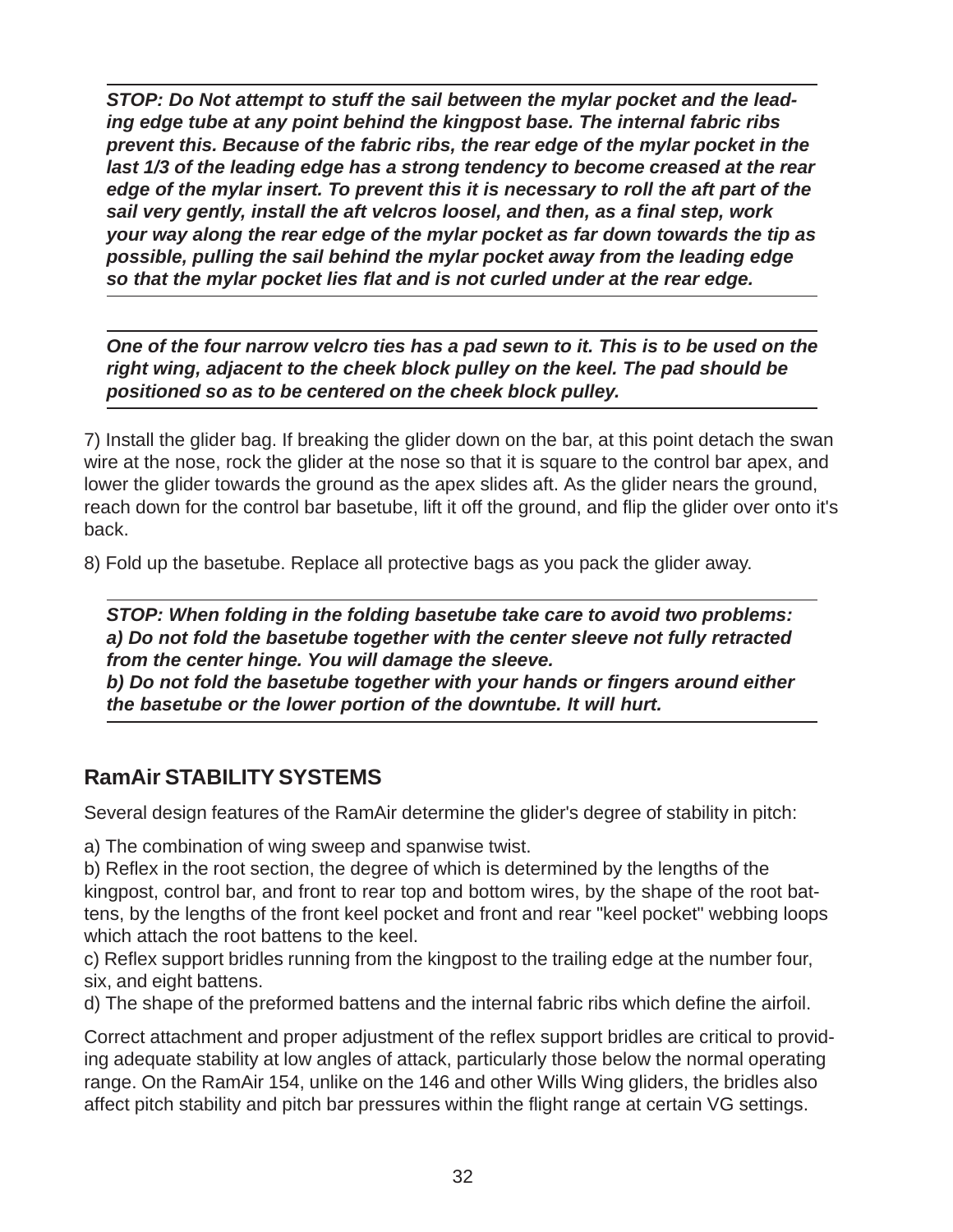### *RamAir* **REFLEX BRIDLE ADJUSTMENT, COMPENSATION AND FLIGHT TESTING**

The *RamAir* uses three reflex support bridle lines per side (6 total) as an integral part of a system to provide pitch stability. These lines run from an attachment to the upper compensator wire just behind the top of the kingpost to grommets on the trailing edge. Their function is to support the trailing edge of the sail at low angles of attack, and thus provide a nose up pitching moment.

The variable geometry system on the *RamAir* functions by moving the center hinge connection of the crossbar assembly aft along the keel, thus pushing the leading edges outward and increasing the airframe nose angle. This results in increased spanwise sail tension and a reduction in spanwise twist.

Two effects result from engaging the VG which both contribute to a tightening of the bridle lines. The first - a flattening of the upward curve of the trailing edge of the sail - is relatively minimal. The second effect - a downward folding of the wings around the axis of the keel (because the bottom side wire length is fixed) - is much more significant.

In order to correct the bridle adjustment for the effects of tightening the VG, a bridle compensation system automatically lowers the bridle attachment point at the top rear of the kingpost as the crossbar center is pulled aft by the VG system. A lower bridle compensator cable is attached to the crossbar center hinge, runs around a pulley in the base of the kingpost, up inside the kingpost and around another pulley attached to the upper compensator wire, and then back down and around another pulley at the base of the kingpost and out to a termination at the keyhole channel which secures the xbar sweep wire at the rear keel. The upper compensator wire runs up inside the kingpost, exits the back of the kingpost over a pulley and attaches to the bridles. As the crossbar center is pulled back, the lower compensator wire is slackened, and as a result the upper compensator cable moves in such a way as to lower the bridles. For each inch of crossbar hinge travel, the bridle attachment is lowered one half inch.

On the upper compensator wire there is a separate fixed length pigtail which is secured directly into the kingpost top by a ball swedge end fitting. On previous Wills Wing gliders, and on the 146, this pigtail functions as a safety backup for the bridles to kingpost connection, and its length is such that it is always slack throughout the range of compensation adjustment. On the *RamAir 154*, the length of this pigtail is such that as the VG is tightened, and the bridle attachment lowered by the compensator system, the pigtail comes tight at some point in the VG range, disabling the compensation system at that point, and holding the bridle attachment at a fixed distance below the kingpost top. The effect of this is to make the bridles become progressively tighter at all VG settings which are tighter than the setting at which the pigtail first becomes tight.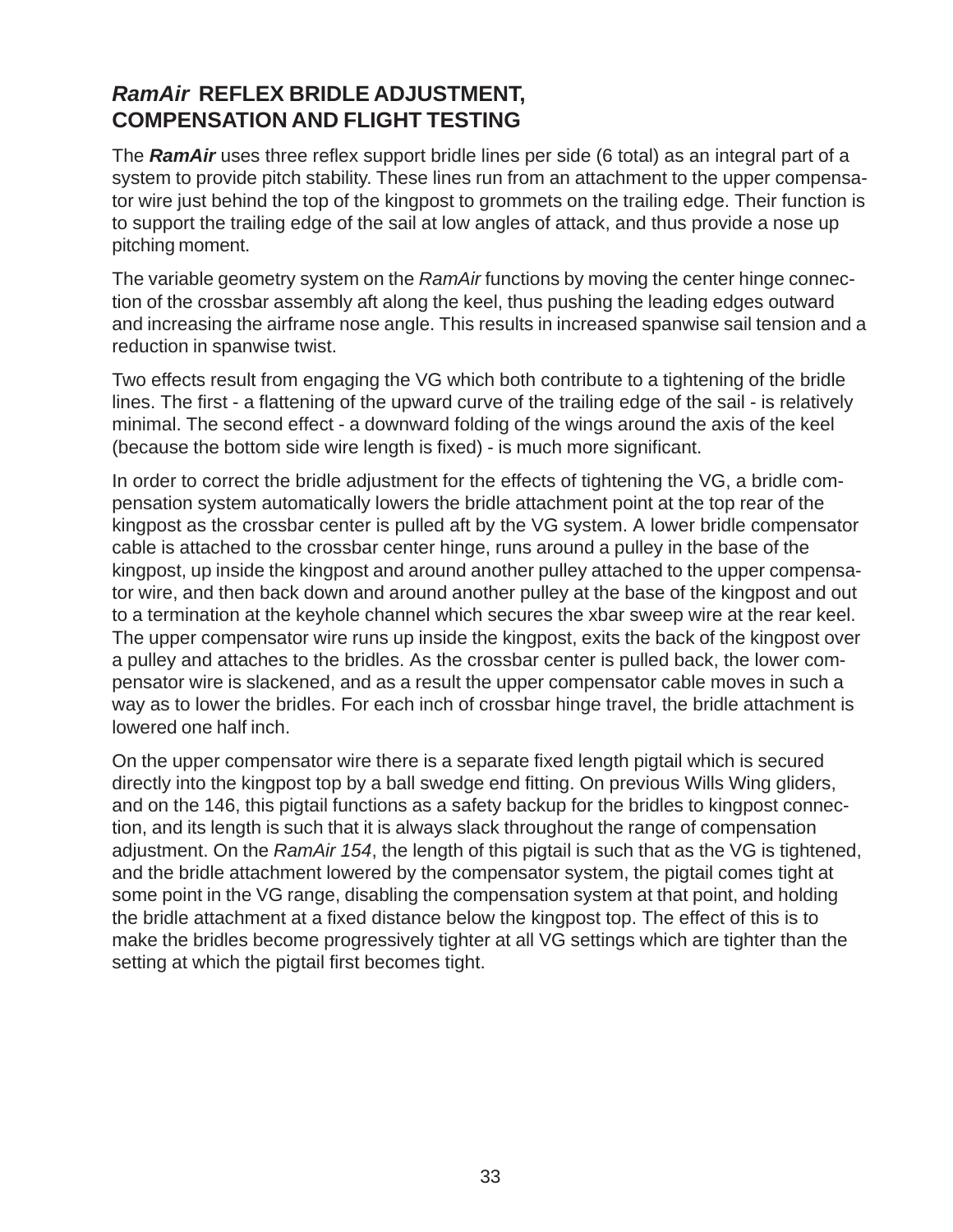### **Setting The Compensator Adjustment:**

The compensator adjustment is made by varying the adjusted length of the short piece of 4mm accessory cord which connects the lower compensator wire tang to the tang on the crossbar center VG wire. The procedure below describes the proper initial adjustment of the compensator system. Further adjustment may be required based on the results of flight testing, as described below.

#### **For the RamAir 154:**

Start with the glider fully assembled. Set the VG full loose and mark the VG rope at the cleat. Repeat with the VG set full tight. Then by finding the mid point between the loose and tight marks, mark the rope for the VG middle setting. Set the glider at VG middle, and then pull on another four inches (measured on the VG pull rope) of tighter VG adjustment.

Secure one end of the 4mm accessory cord through the aft hole in the tang at the crossbar center, using a single overhand knot. Thread the cord through the open (forward) hole in the lower compensator tang and pull the cord tight. Mark the cord at this tang, with the cord tight. Then set the VG to full tight, which will slacken the lower compensator as the bridles are let down onto the backup pigtail. Using the mark on the cord as a guide, tie the knot below the compensator tang to fix the adjustment of the compensator.

Then, as you slowly let off the VG, feel for the start of tension in the compensator wire / attachment cord. As the VG passes through the point which is four inches tighter than the VG middle setting, the cord attaching the lower compensator should just be going tight.

#### **For the RamAir 146:**

Set the VG to full tight, and adjust the compensator until the inner bridle measures 76.625"

#### **Bridle Measurement:**

As an approximate check of the bridle adjustment, you can measure the effective bridle length settings. The glider must be fully assembled to measure the bridles. Hook one end of a tape measure over the top front wire at the kingpost cap and measure the distance to the intersection of the batten pocket seamed edge and the sail trailing edge at each bridle. Perform the measurement at VG loose, middle and tight settings. Your measurements should be approximately as follows:

#### **RamAir 154:**

| <b>VG Setting</b> | <b>Inner</b> | <b>Middle</b> | <b>Outer</b> |
|-------------------|--------------|---------------|--------------|
| Loose             | 78.25"       | 117.5"        | 160.25"      |
| Middle            | 79.125"      | 118.375"      | 161.0"       |
| Tight             | 79.25"       | 118.75"       | 161.25"      |
| RamAir146:        |              |               |              |
| <b>VG Setting</b> | <b>Inner</b> | <b>Middle</b> | <b>Outer</b> |
| Loose             | 74.875"      | 113.25"       | 155.0"       |
| Tight             | 76.625"      | 114.625"      | 156.375"     |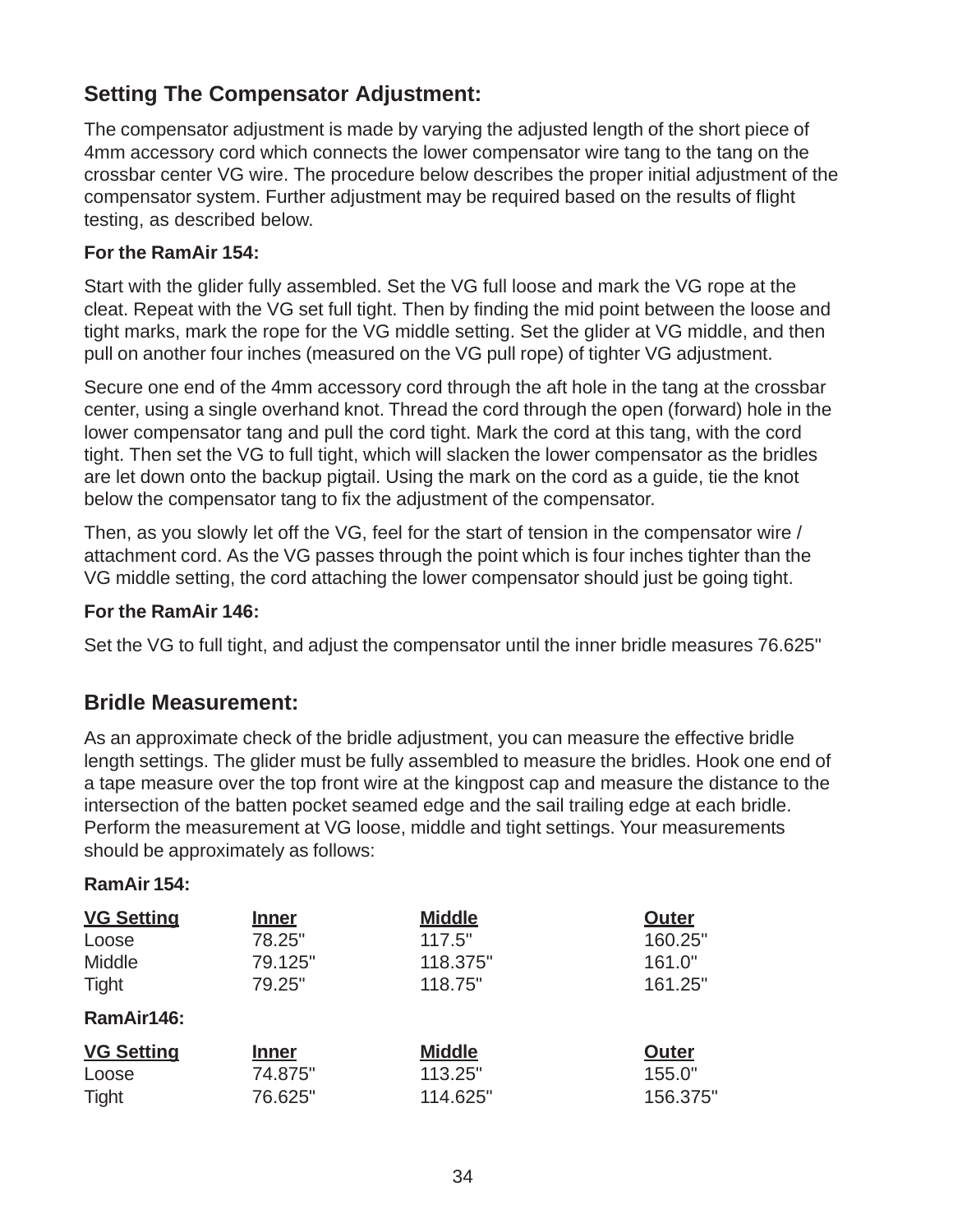The tight bridle measurements on the 154 are a function of the length of the safety pigtail portion of the upper compensator cable, and can only be adjusted by changing out the upper compensator cable with one of a different pigtail length. The bridle measurements for VG loose and VG middle depend on the adjustment of the perlon attachment of the lower compensator cable to the xbar center pull back cable.

## **Test Flight and Checking The Bridles:**

Following the initial adjustment of the bridles by these procedures, the glider must be flown, and the bridle adjustment evaluated in the air. The final determination of correct bridle setting is done by flight testing. One part of this evaluation is to sight the shadow of the bridles on the sail. The bridles sight correctly when they meet the following sighting criteria:

#### **RamAir 154:**

| <b>VG Setting</b> | <u>Inner</u>                 | <b>Middle</b>                | <b>Outer</b>                  |
|-------------------|------------------------------|------------------------------|-------------------------------|
| Loose             | <b>Just Slack</b><br>to snug | <b>Slack</b>                 | <b>Quite Slack</b>            |
| Middle            | Snug<br>to tight             | <b>Just Slack</b>            | <b>Slack</b>                  |
| <b>Tight</b>      | <b>Tight</b>                 | <b>Just Slack</b><br>to snug | Slack to<br><b>Just Slack</b> |
| RamAir 146:       |                              |                              |                               |
| <b>VG Setting</b> | <b>Inner</b>                 | <b>Middle</b>                | Outer                         |
| Loose             | <b>Just Slack</b>            | <b>Slack</b>                 | <b>Quite Slack</b>            |
| Middle            | <b>Just Slack</b>            | <b>Just Slack</b>            | Slack                         |
| <b>Tight</b>      | <b>Just Slack</b>            | <b>Just Slack</b>            | Slack to                      |
|                   | to snug                      |                              | <b>Just Slack</b>             |

In order to sight the bridles, use the following procedure:

For each VG setting, check the bridles by flying multiple, shallow banked turns at minimum sink speed, sighting the shadow of the bridles on the sail as the glider turns to the proper orientation to the sun.

To sight a bridle line, shake the control bar sharply in pitch with an amplitude of four to six inches. Watch the response of the bridle line, and judge the adjustment as follows:

- Snug Minimal movement, no apparent curve in the line but no apparent tension.
- Just Slack The center of the bow in the line moves one to two inches either side of its rest position. Some apparent curve in the line may be seen without shaking the bar. Slack The center of the bow in the line moves two to four inches either side of its rest position. Definite slack in the line can be seen without shaking the bar.
- Quite Slack The center of the bow in the line moves four or more inches either side of its rest position. Slack in the line can be easily seen without shaking the bar.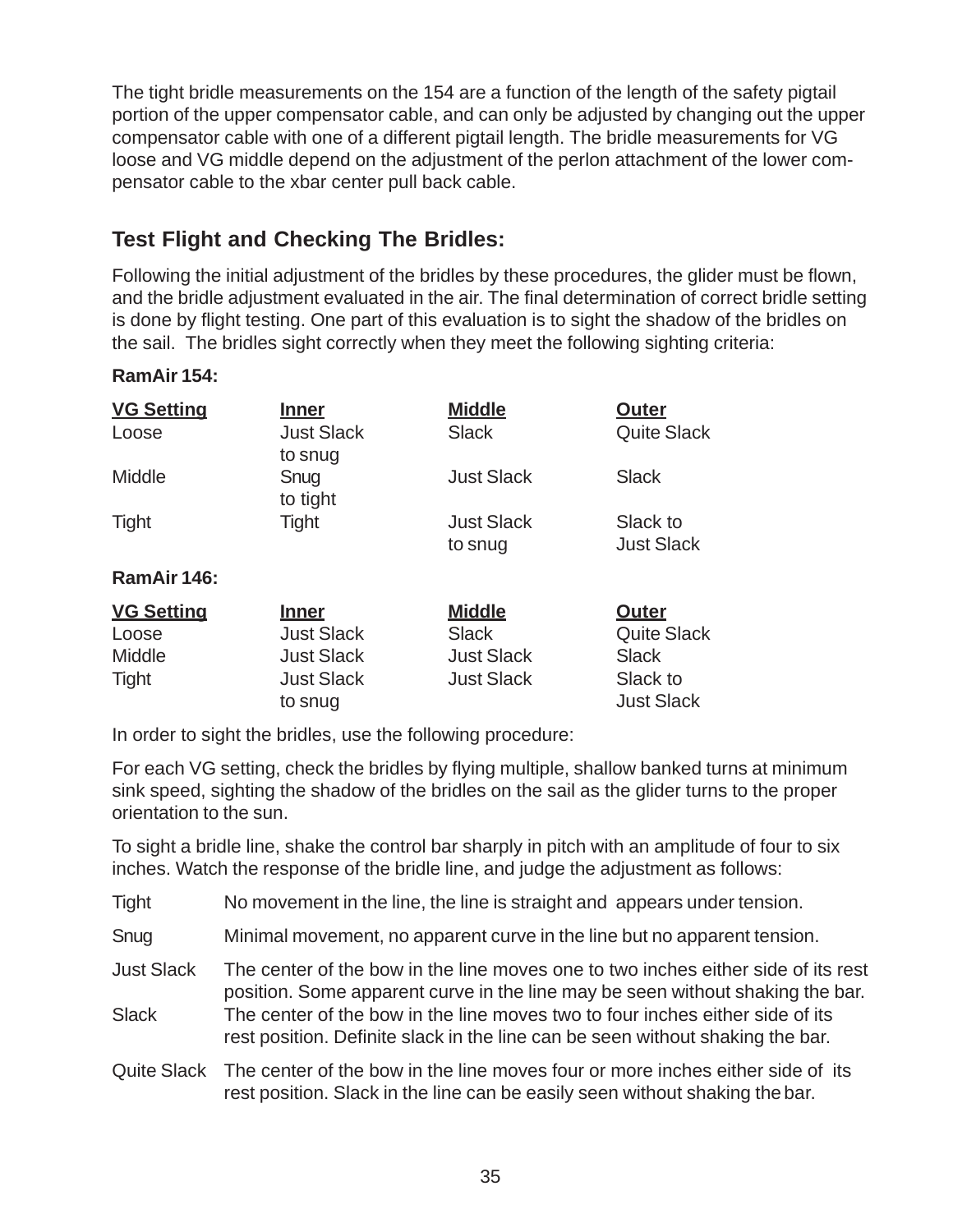## **Evaluating Bridle Adjustment By Pilot Full Forward Pitch Pressure**

A final evaluation of the bridle adjustment should be done by flying the glider in a steady state, pilot full forward dive at each of the three VG settings and checking the pitch bar pressures. (This should be done only in smooth air). The pilot full forward position should be approached slowly and gradually, so that zooming and hysteresis in speed and bar pressure are avoided. At steady state pilot full forward, the variation in pitch pressures with VG settings should fall within the range indicated on the graph below. As a reference, the normal VG loose pitch pressure on the *RamAir* is noticably lighter than an HP AT. The VG middle pressure will be noticeably lighter than VG loose, and the VG tight pitch pressure should fall somewhere between VG middle and VG loose on the 154, and be lighter than VG middle on the 146.

(Numbers at the left are approximate total pounds of force felt on the bar. The acceptable range indicates the allowable variations in these total force numbers.)

## **Likely Causes of Pitch Pressures Outside the Acceptable Ranges:**

The table below summarizes the likely causes of pitch pressures outside the acceptable ranges:

| <b>Vg Setting</b><br>Loose | <b>Pressures Too Light</b><br>Some problem other than bridle<br>adjustment - call factory | <b>Pressures Too Heavy</b><br><b>Compensator Adjusted</b><br>Too Tight - Loosen |
|----------------------------|-------------------------------------------------------------------------------------------|---------------------------------------------------------------------------------|
| <b>Middle</b>              | 154: Compensator Adjusted<br>Too Loose - Tighten                                          | Compensator Adjusted Too Tight - Loosen                                         |
|                            | 146: Some problem other than bridle<br>adjustment - call factory                          |                                                                                 |
| <b>Tight</b>               | 154: Upper Compensator Pigtail Too Long<br>Install 0.3" Shorter U.C. pigtail              | 154: Upper Compensator Pigtail Too Short<br>Install 0.3" Longer U.C. pigtail    |
|                            | 146: Some problem other than bridle<br>adjustment - call factory                          | 146: Compensator adjusted too<br>tight - Loosen                                 |

![](_page_39_Figure_6.jpeg)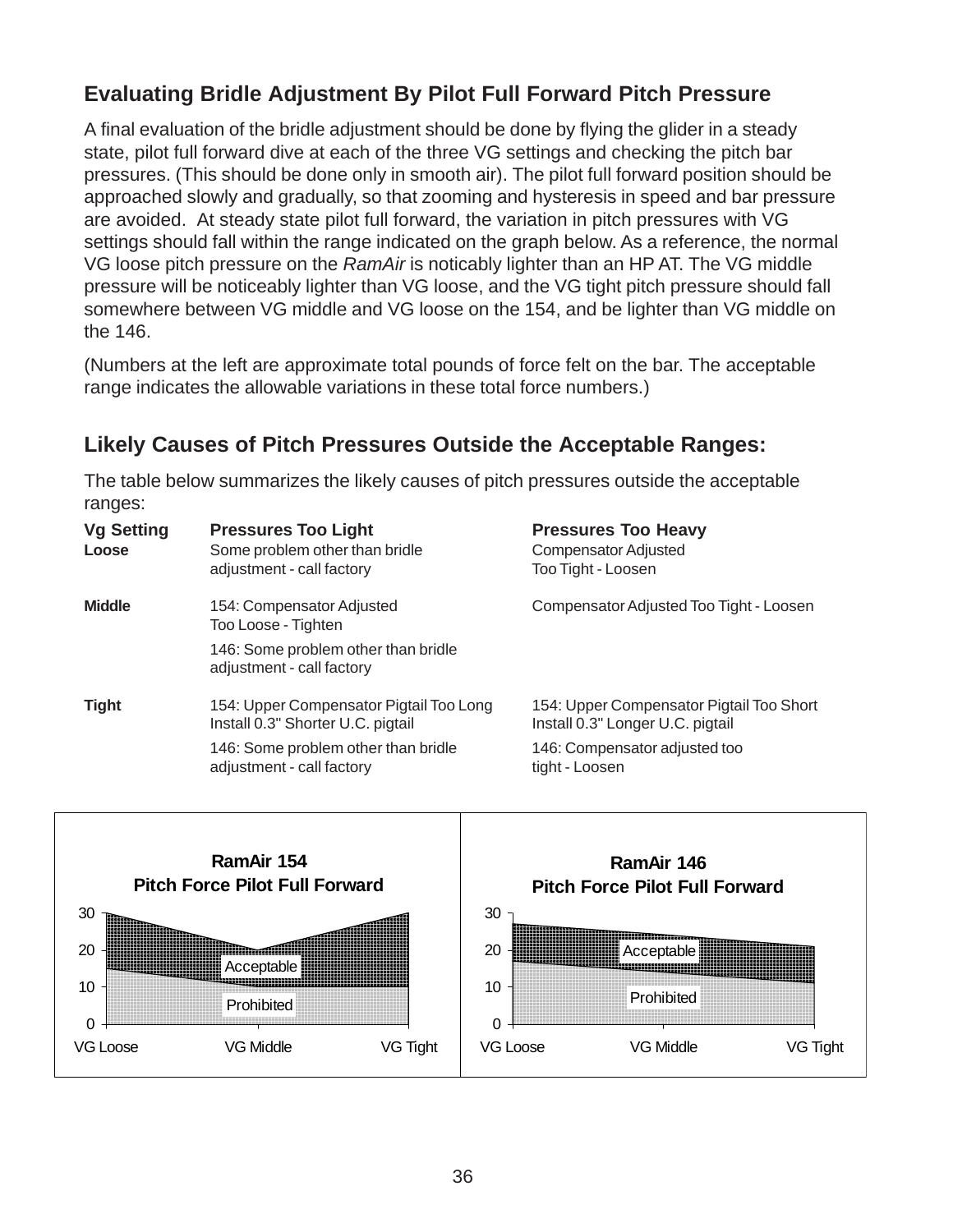Note: The inner bridles can be slightly tight without having an adverse affect on glider handling. It is acceptable especially on the 154, for the inner bridles to be snug or even tight even at VG loose setting, if there is no adverse affect on handling and if the glider meets the pitch bar pressure criteria as explained.

While it is normal on the 154 for the inner bridles to come tight at some point in the VG range, the middle and outer bridles should never become tight. If either the middle or outer bridles come tight at any point in the VG range, there will be a sudden and dramatic increase in pitch pressures and a sudden and dramatic reduction in trim speed at all VG settings tighter than this, along with a severe increase in roll control bar pressures and a severe slowing of the roll rate. A gradual and progressive slowing of the trim speed, and reduction of roll control as the VG is tightened is normal.

If the bridles are set too loose, in addition to reduced pitch pressures in the normal flight range, there will be a reduction in pitch stability at angles of attack below normal flight. This stability reduction could increase the probability of a turbulence induced tumble or other inflight stability related loss of control.

#### **Other factors of glider geometry which affect bridle adjustment and effectiveness:**

The effective adjustment of the bridles is also affected by other aspects of the glider geometry. For example, if the bottom side wires are too long, it will allow the wings to rise and slacken the bridles in normal flight. If they are too short, it will pull the wings down, and tighten the bridles in normal flight. Improper attachment or routing of the bottom side wires at the leading edge crossbar junction (bolts overtightened and tangs not aligned with the direction of wire pull) can effectively shorten the bottom side wires and tighten the bridles.

If the top side wires are too short, it will reduce the amount the wings can "fold" downwards as the glider unloads at low angles of attack, thereby reducing the effectiveness of the bridles.

Changes from proper length to the top or bottom side wires will also change the relative adjustment of the inner, middle, and outer bridles to each other, and change the way they operate.

### **Changing The Upper Compensator Wire**

In order to correct an improper bridle adjustment at the VG tight setting on the RamAir 154, it is necessary to change the upper compensator wire with one having a different pigtail length, as described above. Use the following procedure:

1) Position the glider flat on the ground with the wings **completely** spread but with the crossbar sweep wire **not** attached.

2) Dismount the nylon pulley from the rear of the crossbar sweep wire keyhole bracket, thus detaching the keyhole bracket from the accessory cord / bungee return system.

3) Remove the kingpost top cap, and disengage all of the cable balls from the kingpost top insert.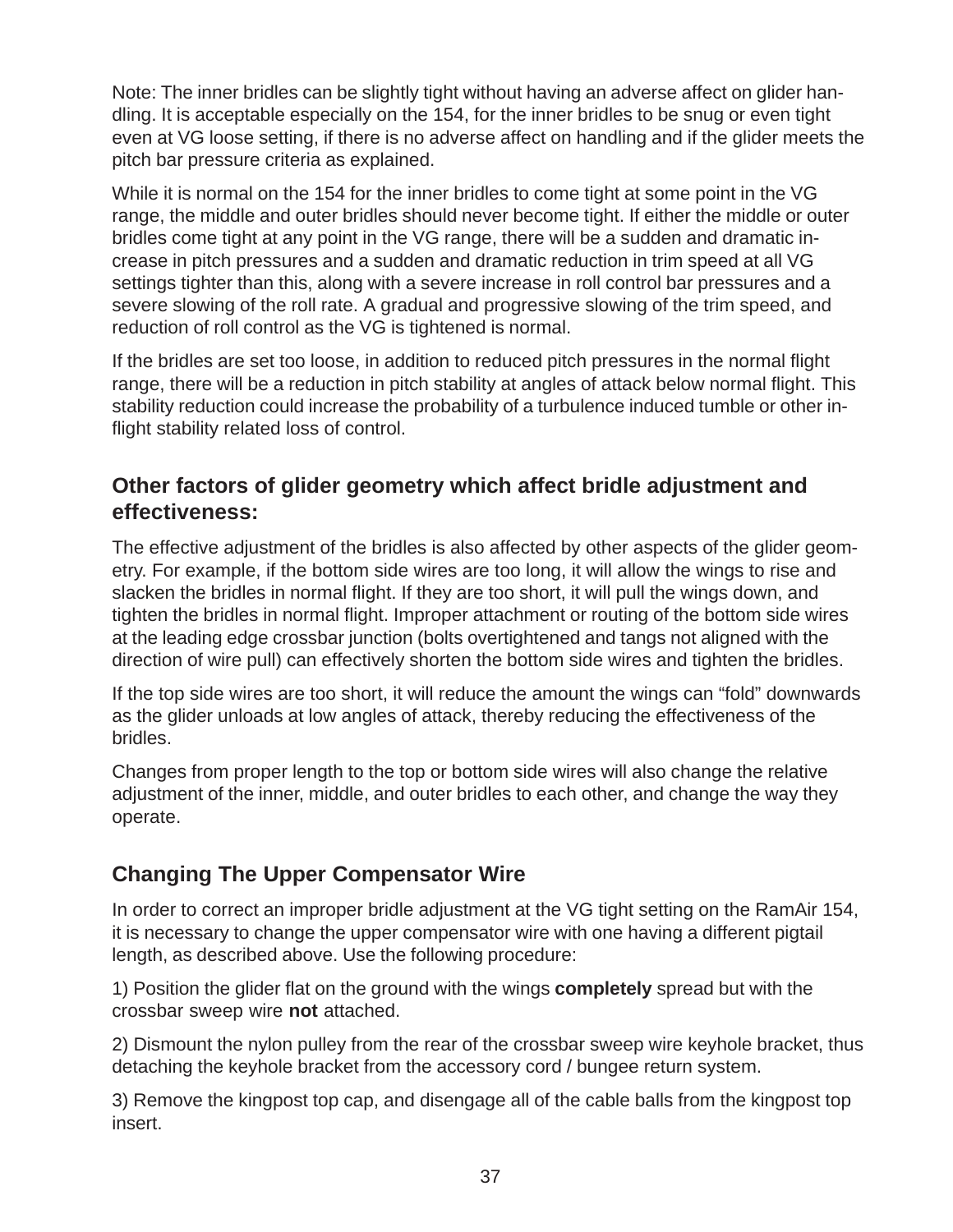4) Drill out the two pop rivets which secure the kinpost top insert into the kingpost, and remove the insert and kingpost top from the kingpost.

5) Pull the upper compensator cable out the top of the kingpost, exposing the pulley junction with the lower compensator cable. (It is necessary to rotate the cable slightly so as to let the pulley at the junction pass by the pulley which is fixed in place in the top of the kingpost). Note that in order to get the junction completely out of the kingpost you need maximum slack in the lower compensator wire. This is the reason for spreading the wings all the way (to get the crossbar center as far aft as possible) and for detaching the keyhole bracket from the accessory cord / bungee return system.

6) Unbolt the old upper compensator cable from the tangs joining it to the pulley junction and install the new upper compensator cable.

7) Re-assemble all disassembled parts, taking care to be sure that all wires are properly routed and that the upper compensator passes over the upper kingpost pulley and is captive on that pulley by the kingpost top.

#### **MAINTENANCE**

You should continually maintain your glider in a proper state of tune and repair to insure optimum airworthiness, performance and flight characteristics. Failure to properly maintain your glider may lead to a dangerous loss of strength, stability or control responsiveness of the glider. Following any mishap that results in damage to the glider immediately have any damaged component repaired or replaced. We recommend that you have all such maintenance work done by your Wills Wing dealer. In addition, please follow the following maintenance schedule:

#### **EVERY MONTH:**

1) Spray all zippers on the glider with silicone spray lubricant. Also spray your battens as you install them in the glider to lubricate the insides of the batten pockets. Do not use any other type of lubricant. Wipe off any excess silicone so that it does not attract dirt. If you fly in a dusty or sandy environment, it will help to prolong the life of your batten pockets if you wipe each batten with a rag before you install it in the sail.

2) Check your battens on a flat level floor against the batten diagram provided, and correct any that deviate from the pattern by more than 1/4".

#### **EVERY SIX MONTHS:**

1) Have a complete inspection performed on the glider and replace any suspension system component that shows any wear, and any cable that shows any kinks, wear, damage, corrosion, etc.

2) Inspect all bolts for tightness, all safeties for proper installation and possible damage. Inspect plates and fittings for damage, holes in tubes for elongation.

3) Inspect the sail for wear, tears, UV damage, loose stitching, etc.

4) Disassemble basetube pulley assembly, clean, lubricate with white grease, and re-assemble.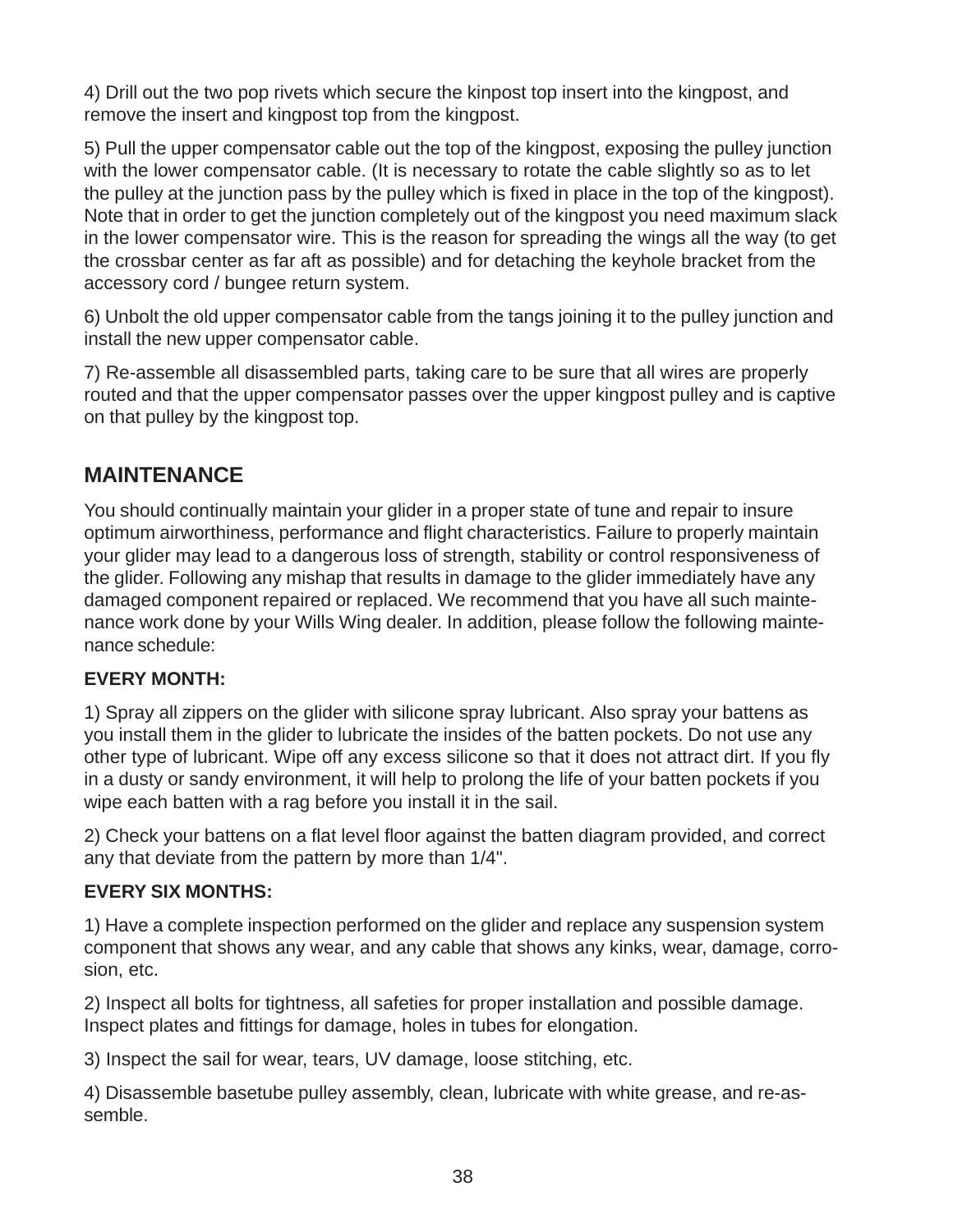#### **EVERY YEAR:**

1) Have the sail completely removed from the frame, and disassemble all frame components. Inspect every part of the glider for any damage or wear. Inspect the tubes for straightness and for signs of corrosion. Anytime you have the sail off the frame, turn the sail inside out through the bottom surface center zipper and inspect all of the batten pockets and batten pocket terminations.

2) Replace bottom side wires and hang loops.

3) Replace the swan catch cable assembly (the swan wire is subject to possible fatigue where it exits the apex slider.)

4) Replace the VG rope and the lower compensator attachment rope.

5) Replace "keel pocket" root batten hold down straps.

#### **SPECIAL CIRCUMSTANCES**

1) Any time you suffer a crash or extremely hard landing you should have an "annual" inspection done on your glider to insure that you find all damaged parts. Following any hard landing, be sure to inspect the apex slider, the control bar legs and basetube, and all control bar fittings for damage. Any time you replace a control bar leg or basetube, you must carefully inspect all related fittings and replace any that are bent or damaged.

2) If your glider is ever exposed to salt water you will need to have the glider completely disassembled in accordance with the recommended annual inspection procedure. All frame parts will need to be disassembled, including the removal of all sleeves and bushings, flushed liberally with fresh water, dried completely, and treated for corrosion inhibition with LPS-3 or other suitable agent.

3) Cleaning Your Sail - Keeping your sail clean will extend the life of the cloth. When cleaning the entire sail you should generally use only water and a soft brush. You may clean small spots or stains with any commercial spot remover that is labeled for use on polyester. Such cleaning agents are available at the supermarket or drug store, or you may order a cleaning solution from Wills Wing through your dealer.

## **REMOVING THE SAIL FROM THE AIRFRAME AND RE-INSTALLING**

Many maintenance and repair procedures will require the removal of the sail from the frame. Please follow these instructions when removing and re-installing the sail. Please read all the instructions for each operation before beginning.

#### **SAIL REMOVAL**

You will need an unobstructed area six feet by thirty feet. Make sure the surface is clean. If it is abrasive, like rough concrete, you should either put down a protective tarp or be extremely careful not to scrape your sail.

1) Lay the glider on its back, unzip and remove the glider bag and put the battens aside. Remove the control bar bag.

2) Cut or untie the string sail mount at the nose which holds the sail forward on the leading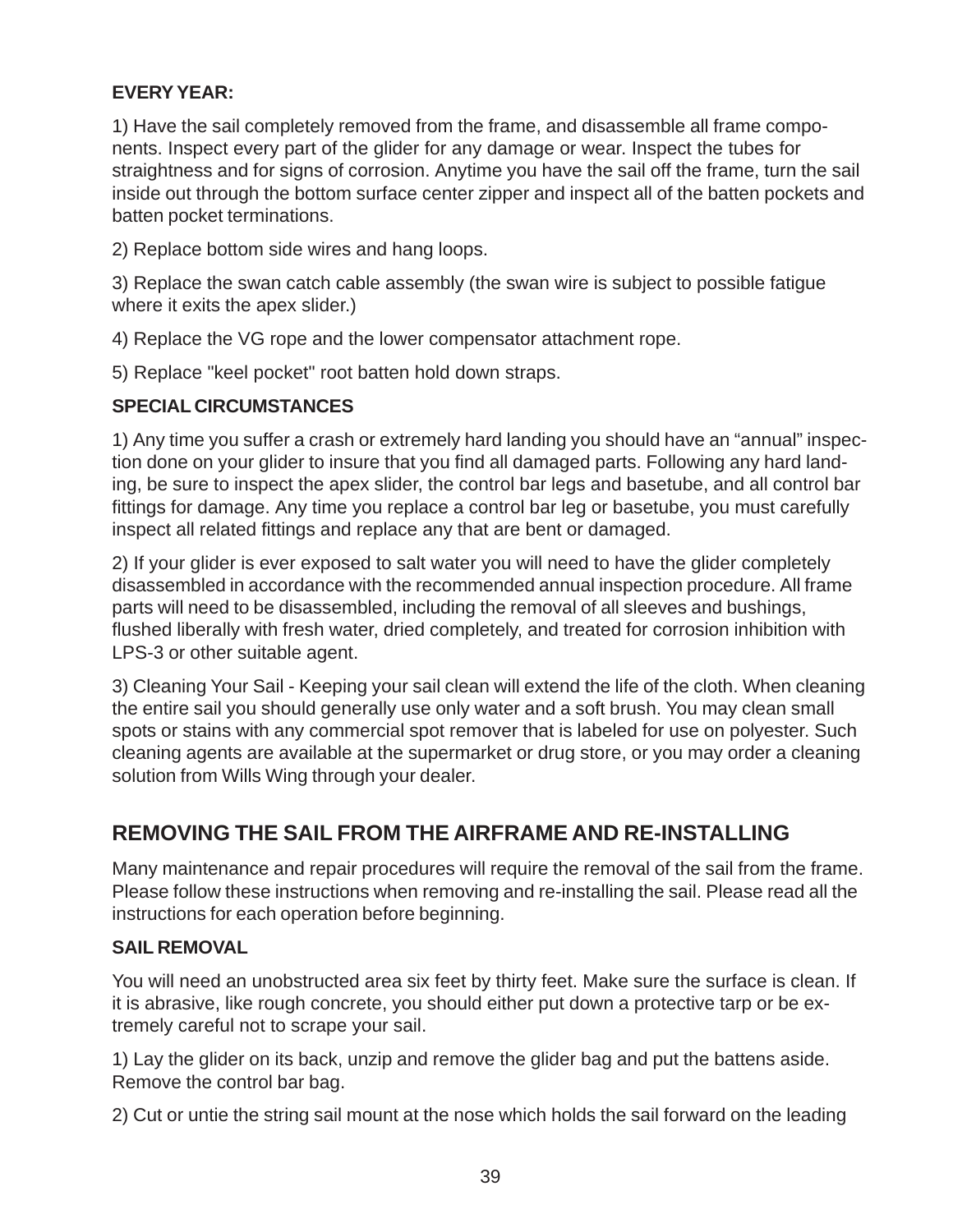edge. Also cut or untie the strings which hold the nose battens in the sail, and remove the battens from the sail. Cut the swan lever bungee return at the lever. Spread the wings slightly, undo the velcro tabs inside the rear ends of the leading edges and then dismount the sail from the rear leading edges. Tape the sail plugs in position on the leading edges so that they do not become switched side to side inadvertently.

3) Unbolt the bottom side wires from the control bar and feed them through the hole and into the sail. Detach the bottom front and rear wires from the control bar legs. Unbolt the control top elbows at the control bar apex from the apex slider on the keel. Unbolt the bottom rear flying wires from the rear keel. Re-assemble the hardware removed onto the bolts in the original order so that it doesn't get lost. All disassembled assemblies on the glider must be re-assembled in the proper order and orientation. Use the exploded parts diagrams in this manual to help you.

4) Undo the velcro which holds the front part of the keel pocket together. Untie the VG activation rope from the becket on the forward triple block, and unthread the VG activation rope from the two triple blocks and the cheek block on the side of the keel. Untie or cut the short piece of 4mm accessory cord to disconnect the lower compensator wire from the crossbar center cable. Set the control bar aside.

5) Turn the glider over. Unroll the sail until you can reach the bridle attachments at the trailing edge. Remove the plastic bridle retainer balls and disconnect the bridles from the sail.

6) Remove the screw that holds the kingpost top cap in place and carefully remove the cap. Remove the top front and top side wires from the kingpost top. Re-install the cap. Unbolt the kingpost from the base bracket on the keel. Set the kingpost aside.

7) Unbolt the tang which connects the webbing strap sewn to the rear of the sail to the rear keel. Unbolt the top rear wire, lower compensator wire and sweep wires from the keyhole bracket.

8) Feed the top side wires into the sail through the holes in the sail. Turn the glider over onto its back again. Unzip the center bottom surface zipper all the way. Slide the frame aft slightly, and then forward and out through the open center zipper. If you encounter resistance, stop and find out what is hanging up.

9) If you need to send the sail into the factory for repair, remove the mylar. On early model sails, it must be slid out the front of the pocket from inside the sail working through the bottom surface center zipper. On later model sails, it is removed from the aft end of the mylar pocket. It helps to secure the opposite end of the sail to something solid, so that you can lay the leading edge out straight and pull the mylar straight out of the pocket. If you have trouble getting it to slide out freely, it is probably because the edge of the mylar has worked its way into the seam and gotten stuck on the adhesive seamstick tape. Work your way up and down the leading edge pocket rolling the mylar away from the seam until it is free along its entire length. Fold and package the sail carefully if you plan to ship it in for repair. Be sure to include written instructions of what you want done, your name and a phone number where you can be reached during the day.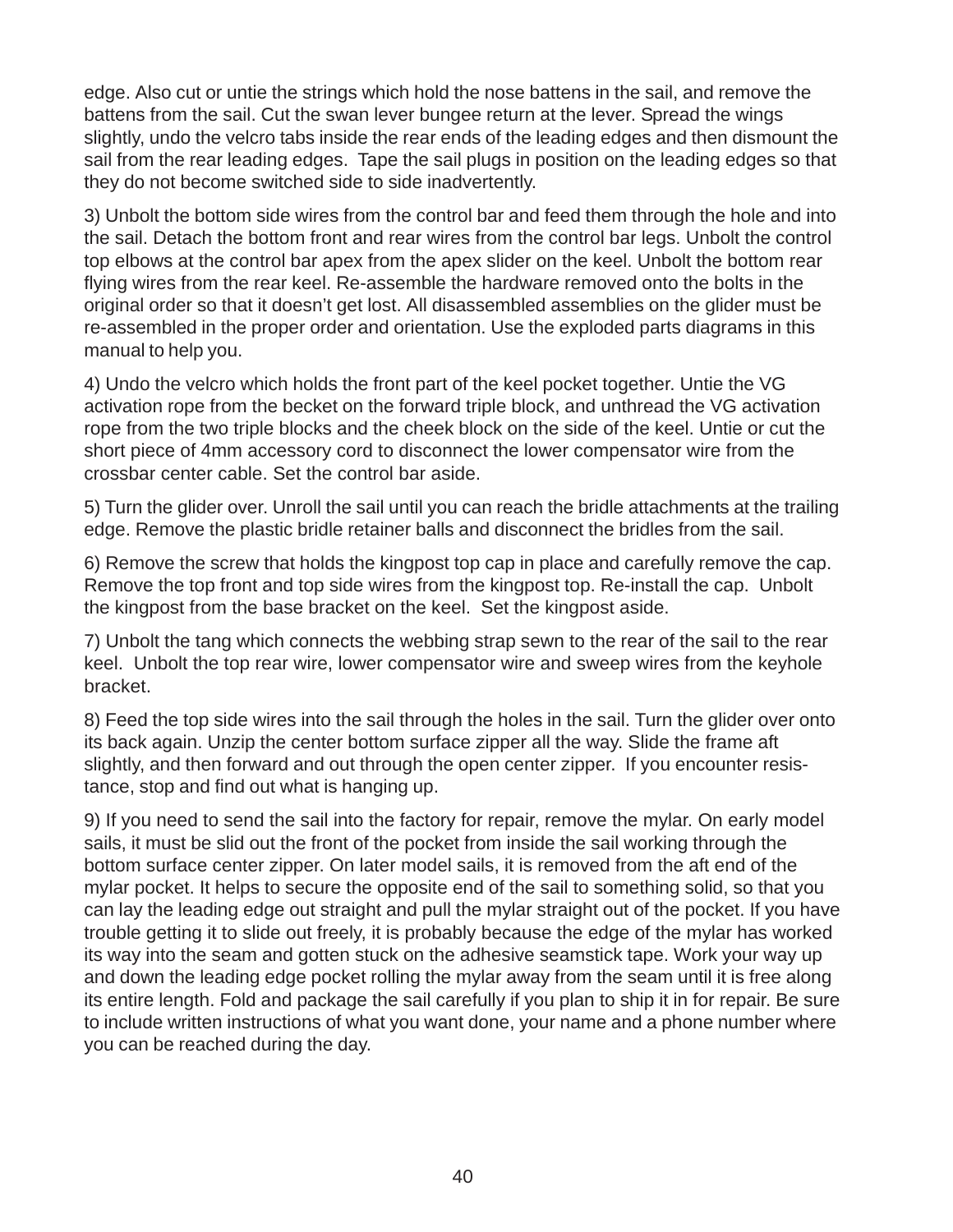## **RE-INSTALLING THE SAIL ON THE FRAME**

1) Install the mylar in the sail. (If the mylar pockets have been replaced you will need to trim the rear edge of the mylar by 1/2". Also, you will probably need to remove one 1/4" shim from the sail mount plug to mount the sail looser.) Make sure you install it right side up; the curved edge is at the front and on the bottom. The easiest way to install the mylar is to push it into the pocket using a long lofting batten attached to the end of the mylar insert which is first inserted in the pocket. A small diameter pin on the end of the lofting batten placed through a small hole in the end of the mylar insert allows you to push the mylar into the sail and remove the batten while leaving the mylar in place. You will have to stop from time to time to make sure the mylar is properly lying flat in the pocket. Do not push the mylar too far into the pocket; stop when the top side wire hole in the mylar lines up with the hole in the sail. Make sure there are no folds in the mylar, especially at the tips. Make sure the mylar wraps in the proper direction to follow the sail around the leading edge as it enters the pocket. There are mating velcro surfaces on the mylar and inside the sail that secure the mylar in place - be sure to attach these.

2) Position the sail on the floor with the keel pocket up and the wings folded over so that the leading edges lie along the length of the root line, with the mylar pockets lying on top.

3) Prepare the frame, making sure that the side wires are pulled forward from the crossbar leading edge junction and are not wrapped around the frame.

4) Position the frame with the bottom of the noseplate facing up and with the rear end of the leading edges at the nose of the sail. Slide the frame into the the sail through the open bottom surface zipper, making sure that the leading edges of the frame pass properly into the leading edge pockets of the sail and don't get caught at the rear of the bottom surface near the root. As you feed the frame slowly into the sail, check periodically to see that none of the hardware is snagging on the sail.

5) After the frame is fully installed, feed the top front kingpost wire through the hole in the sail, and install the nose sail restraint string. (You will need to re-adjust this later). Mount the webbing anchor loops over the rear leading edge endcaps. **Make sure you mount the inner webbing loops in the endcap slots, not the outer "handle" loops!** Make sure that the webbing lies flat and smooth in the slot, and that the sail is properly aligned when mounted. (Proper sail alignment is sometimes difficult to check at this time - recheck this when you do your fully assembled pre-flight of the glider). Secure the velcro retainer tabs.

6) Working through the camera mount zippers, insert the top and bottom side wires through the holes in the sail, making sure that no cable is wrapped around a leading edge or crossbar, and that no thimbles are cocked or twisted.

7) Bolt the bottom rear wires to the rear of the keel. Install the control bar legs onto the apex slider. Install the bottom front, bottom rear and bottom side wires to the control bar corners, attaching the basetube to the legs in the process.

- 8) Flip the glider up onto the control bar.
- 9) Re-install all the top wires onto the kingpost.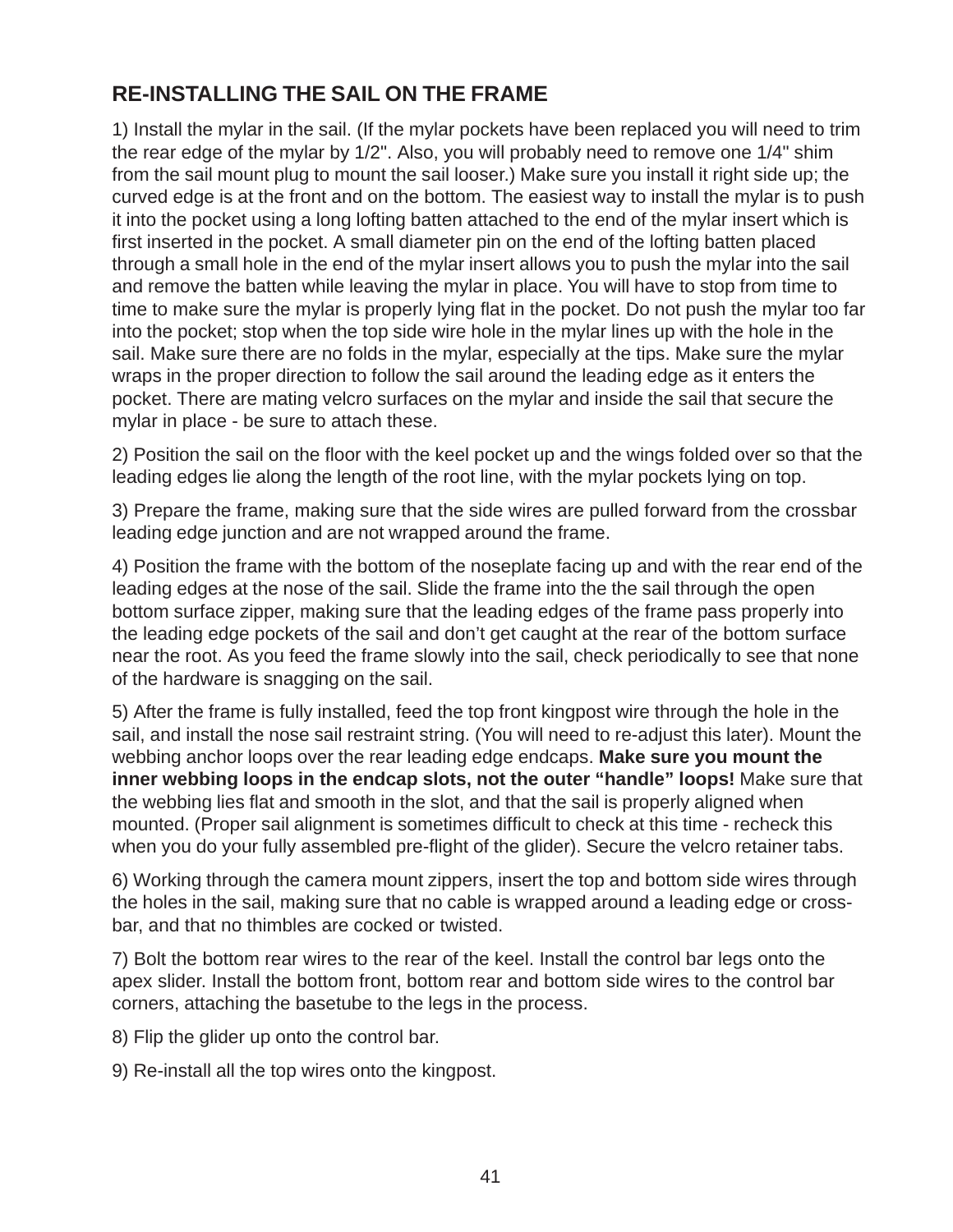10) Spread the wings slowly and carefully, making sure that the sail rides forward as necessary at the nose without catching. **Be careful: you can easily tear the sail open at the nose at this point.**

11) Bolt the kingpost to the base bracket on the keel. Make sure the lower compensator wires are properly routed on the pulleys and captured by the bolt which mounts the kingpost to the bracket. Connect the top rear wire, lower compensator wire and sweep wires to the keyhole bracket. Connect the bridles to the sail.

12) Re-attach the rear sail mount to the rear keel.

13) Finish the assembly of the glider completely according to normal assembly procedures. Re-route the VG activation rope (making sure it passes outside the bottom rear wire, below the "keel pocket" retraint webbing loops on the way back to the cheek block, above these loops of the way forward from the cheek block, outside of the hang loops, and in the proper direction and sequence through the triple blocks) and re-connect to the becket on the front triple block. Re-connect the lower compensator wire to the crossbar center wire and adjust according to the procedures as described in the section of the manual on bridle adjustment.

14) Re-adjust the nose sail mount string so that it is slightly slack with the crossbar tensioned. Do a very careful and complete pre-flight of the glider according to the normal pre-flight procedure as explained earlier in this manual.

## **GLIDER TUNING**

#### **DISMOUNTING AND RE-MOUNTING THE SAIL AT THE TIP**

A number of tuning procedures require you to dismount the sail at the rear leading edge. This can be most easily accomplished by using a large, flat bladed screw driver to pry the sail mount webbing off of the end of the leading edge. The same technique can be used to re-install the sail. Take care not to damage the sail mount webbing, and when re-mounting the sail, be sure to mount the inner webbing in the slot, not the outer handle webbing, and be sure that the webbing seats squarely in the slot.

#### **CG ADJUSTMENT**

This has already been covered in the section of this manual on using your wing tufts. Wills Wing recommends that tuning other than CG adjustment be performed by your Wills Wing dealer.

#### **TURN TRIM**

Turns are caused by an asymmetry in the glider. If you have a turn, first try to make the glider symmetrical in every way.

#### **AIRFRAME**

Check the leading edges for possible bent tubes. Check that the keel is not bent to one side.

Check for symmetrical twist in the leading edges by checking for symmetry in the alignment of the sail mount plugs.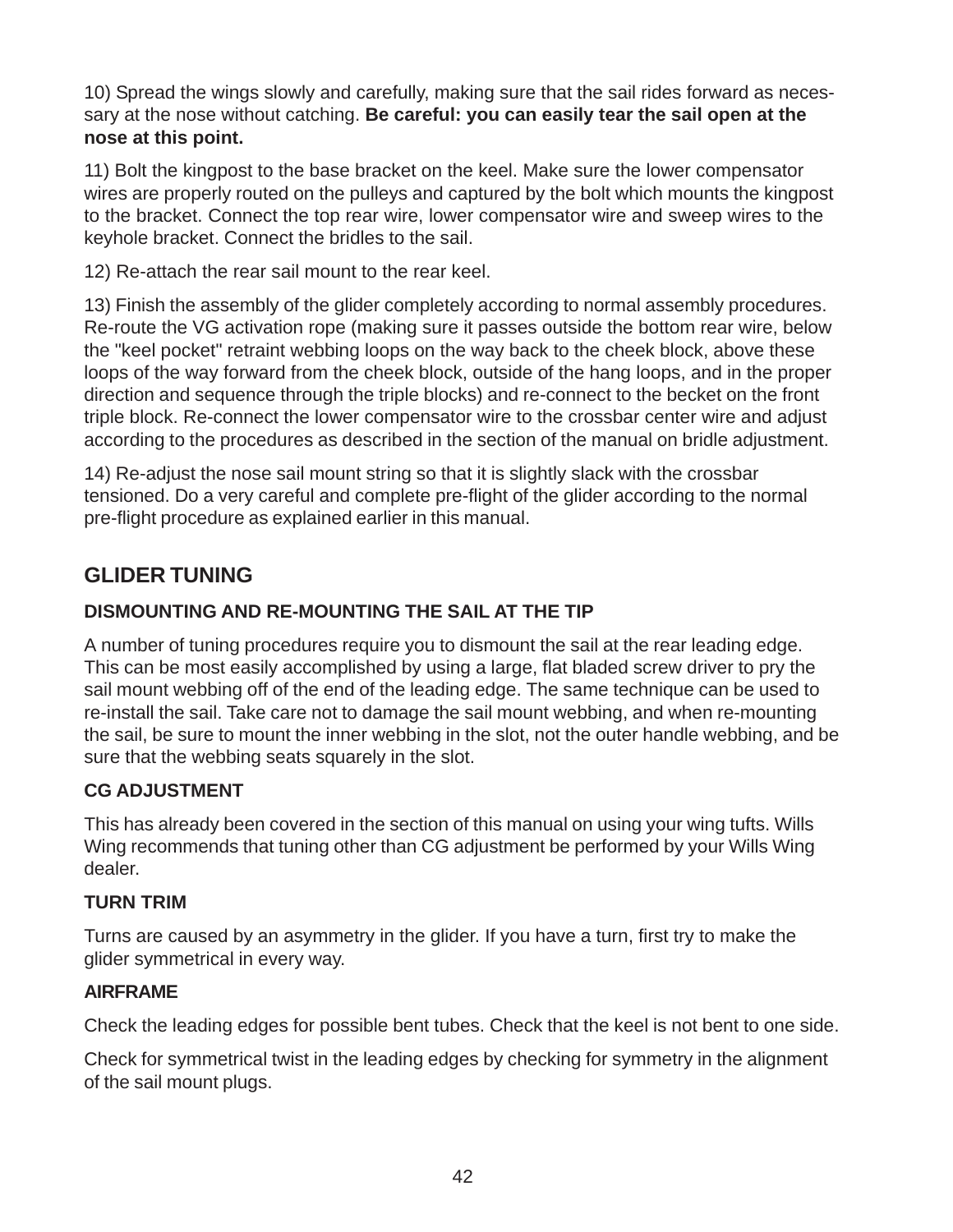#### **BATTENS**

Check the battens for symmetrical shape and batten string tension.

#### **SAIL TENSION**

Check for symmetrical sail tension on the leading edges (sight the hem of the sail at the bottom of the leading edge tube relative to the noseplate on each side). Sail tension is adjusted by adding or removing shims in 1/8" or 1/4" increments from inside the sail mount plugs on the rear ends of the leading edges.

#### **TWISTING A TIP**

After you have made everything symmetrical, if you still have a turn, go to the wing towards which the glider is turning. Drill out the pop rivet that secures the slotted endcap in the aft side of the sail mount plug, and twist the plug one rivet hole diameter in such a direction so as to lower the trailing edge of the sail on that wing. Install a new rivet.

#### **ADJUSTING BATTEN TENSION**

All battens are tensioned by looping the batten string over the notched end of the batten twice. The inboard batten strings should be slightly on the loose side. You should be able to pull the string about 3/8" beyond the end of the batten tip, and when the string is set onto the tip the tension along the batten pocket should be just enough to pull most of the static wrinkles out of the sail, but not so tight as to cause the batten camber to push upwards causing a bulge in the sail. The outboard batten strings should be progressively tighter as you go towards the tip. The number one batten strings should be quite tight, and when they are properly adjusted you will not be able to install them unless the crossbar is tensioned.

#### **LEADING EDGE SAIL TENSION**

The tension in the leading edge of the sail, adjustable by shimming as described above, will influence the performance and handling of the glider. If the sail is mounted too loose, the performance will deteriorate noticeably. If the sail is mounted too tight, the glider will handle poorly; it will be stiff and slow in roll response with excessive adverse yaw. As the glider gets older and the sail stretches, you will need to add shims to maintain the proper tension.

#### **CAR TOP MOUNTING AND TRANSPORT**

Improper or careless transport of your glider can cause significant damage. You should transport your glider on a rack which has at least three support points which span at least 13' of the length of the glider. These should be well padded and at least four inches wide to distribute the load. Your glider should be mounted on your rack with the control bar facing up. It should be securely tied down with webbing straps which are at least 1/2" wide, but not tied so tightly or with such a small diameter rope that the mylar insert is permanently deformed. If you drive on rough roads where the glider receives impact loads, you should take extra care to pad your glider internally when you pack it up. One special area to pay attention to is the forward area of the glider where the crossbar center section bears against the top of the leading edge tubes, and the kingpost sits on top of the keel. Some extra padding inserted in this area will save wear on your airframe and sail.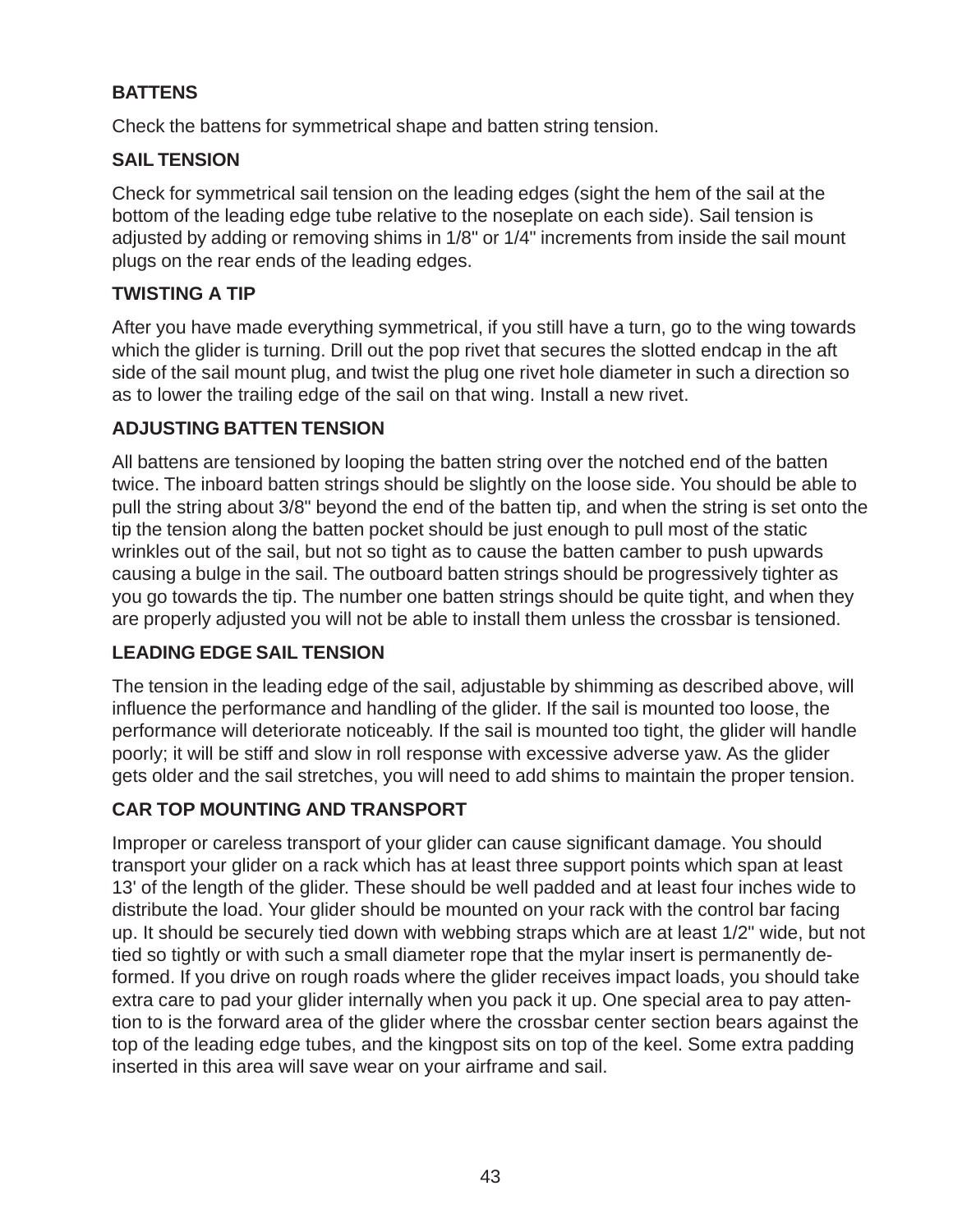### **IN CLOSING**

With proper care and maintenance, your glider will retain a high level of airworthiness for some years. Because of the relatively short history of hang gliding, and the rapid advances in new designs, we do not have a lot of information about the ultimate service life of a hang glider. We do know that ultraviolet (UV) damage to the sail from sunlight is probably the limiting factor in the life of your sail. Try to avoid exposing your sail to sunlight any time you are not actually flying it.

We also know that there are forces in nature which can be so violent that they can result in fatal accidents regardless of the airworthiness of your aircraft. Ultimately your safety is your responsibility. Know the limitations of your knowledge, skill and experience, and know the limitations of your aircraft. Fly within those limitations.

Have fun.

See you in the sky!

Wills Wing, Inc.